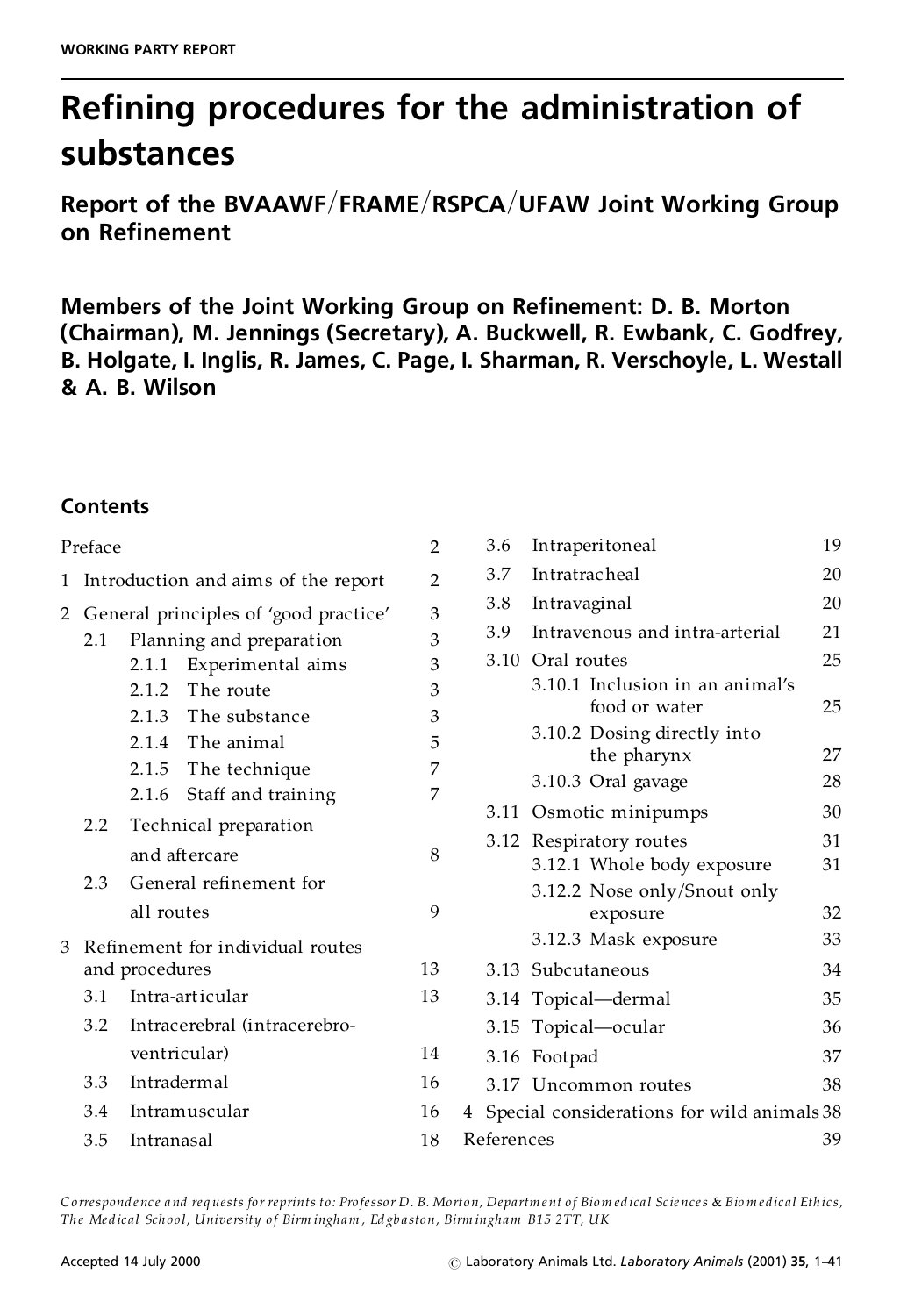## **Preface**

This workshop report is the fifth in the series produced by the Joint Working Group on Refinement organized by the British Veterinary Association Animal Welfare Foundation (BVAAWF), the Fund for the Replacement of Animals in Medical Experi ments (FRAME), the Royal Society for the Prevention of Cruelty to Animals (RSPCA) and the Universities Federation for Animal Welfare (UFAW). The workshops are based on the important principle that whenever animals are used in laboratories, minimizing any pain and distress should be as important an objective as achieving the experimental results. This is essential for humanitarian concerns. It is also necessary in order to satisfy the broad legal principles in national and international legislation, and to produce reliable and reproducible scientific data.

The members of each Working Party are drawn from the scientific community, from industry, academia and animal welfare orga nizations. Some of the organizations participating (for example, the Royal Society for the Prevention of Cruelty to Animals) are opposed to the use of animals in experiments that may cause the animals pain, suffering, distress or lasting harm, and this particular workshop was a difficult one for anyone in such a position to be involved with because of the nature of the procedures discussed. (Note: participation in this Workshop does not indicate endorsement by the Society of research requiring the use of the procedures described.) However, the common aim is to reduce animal suffering wherever it occurs and the report is intended to help achieve this, particularly if read in conjunction with other recent reports on the recognition, measurement and alleviation of pain or distress in animals.

This particular workshop also proved extremely difficult to report, partly because of the breadth of the subject and the numbers of procedures we set out to cover. In addition, although many of the techniques are described briefly elsewhere, the sort of detailed information required regarding potential problems and solutions, and about ways of further refining techniques, had not previously been collated and were not available in the literature.

It is hoped that the report will be widely circulated in an international forum, and that the recommendations will be adopted as current good practice.

# **1 Introduction and aims of the report**

The procedures involved in the administration of substances to animals can have a significant effect on the welfare of the animal and the scientific value of the results-if carried out incorrectly then both can be compromised. Refining administration procedures therefore provides opportunities for improving both welfare and science. The welfare benefits are widely recognized; the scientific benefits result from better quality data obtained from more carefully prepared experiments, using less stressed, more 'normal' animals (Manser 1992, Vogel 1993, Poole 1997 ).

The administration of substances is a very broad topic—many different kinds of substance are administered by many different techniques and routes and for a variety of purposes. The methods involved are described in a number of publications (e.g. Paget & Thomson 1979, Kirk & Bistner 1985, Poole 1987, Rollin & Kessel 1990, Waynforth & Flecknell 1992, Tuffery 1995, Wolfensohn & Lloyd 1998) and guidelines on good practice have recently been produced by the Laboratory Animal Science Association (1998). This report is intended to complement the existing literature by identifying potential problems with individual methods and procedures and focusing on how these can be refined to reduce adverse effects and develop best practice. The most commonly used routes in the common laboratory species are covered with notes on additional methods or other species where appropriate. The emphasis is on techniques carried out in biomedical research and testing but some of the principles also have clinical application in veterinary medicine.

The report should provide useful information for anyone planning or carrying out procedures, or who has to deal with their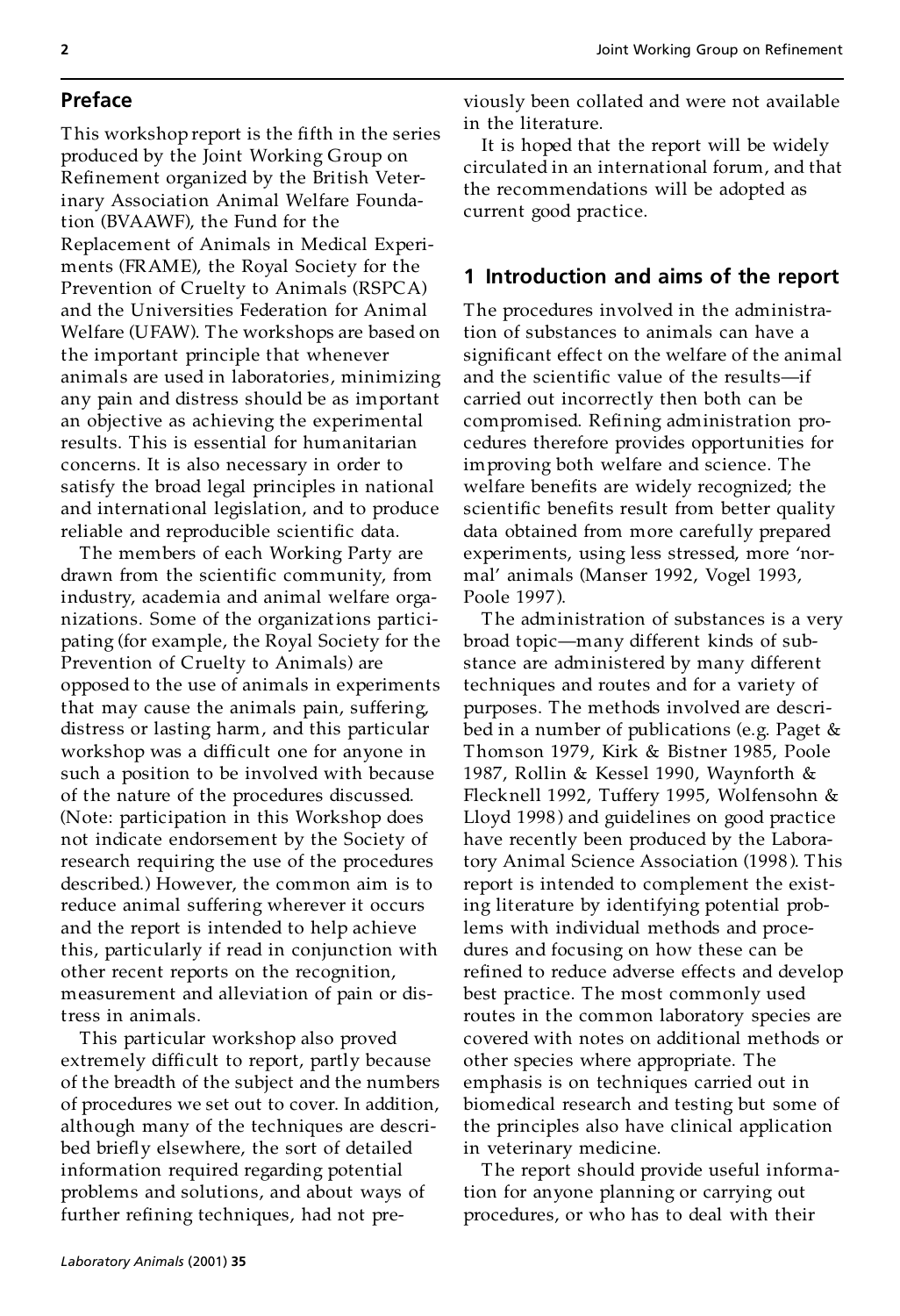consequences. General principles of `good practice' when administering a substance by any route are set out in Section 2, together with recommendations for refinement with regard to the substance administered, equipment and techniques. Section 3 then describes specific refinements within individual routes and techniques. The report concludes with a section addressing special considerations when administering substances to wild animals.

The report is based on the published literature where this is available and on the considered expert opinion of the working group and their colleagues.

# **2 General principles of `good practice'**

When administering a substance to an animal by any route the aim should be to achieve 'best practice', since mistakes at any stage can cause avoidable suffering and/or waste animals' lives. Best practice depends on minimizing or avoiding adverse effects, minimizing the number of animals used, and maximizing the quality and applicability of results.

#### **2.1 Planning and preparation**

The likelihood of difficulties arising is reduced by thorough preparation. Contingency plans should always be prepared in case problems do occur. A 'checklist' for planning procedures is given in Table 1.

#### *2.1.1 Experim ental aim s*

The scientific aims must be met by the route and administration regime selected, so it is important to check this first. The likely pattern of results should be considered, together with the way they relate to the study's goals and what will subsequently be done with the results and with the animals.

At this stage it is important to consider not only whether the experiment *can* be done but also whether, given the likely effects on the animals, it *sh ould* be done.

#### *2.1.2 The route*

The choice of route is determined by the purpose of the experiment, the species of the animal, the possible effects of the dosing technique on the animal and the expected frequency of dosing. The choice of technique and, where relevant, the site selected are both also influenced by such factors.

Some routes and techniques are more stressful than others and the least severe consistent with the experimental aims should be selected (see Table 2).

#### *2.1.3 Th e sub sta nc e*

There are constraints on the formulations that can be used for any particular route. Both the substance *and* the dosing vehicle must be appropriate for the route, the species and the purpose of the experiment. Detailed information on factors to be considered is available in the literature (see for example, Sanderson 1959, Spiegel & Noseworthy 1963, The Merck Index 1968, Claasen 1994, Waynforth 1995, Reynolds 1996 ) and the following brief summary is intended only as a starting point.

*Ph ysic ochem ica l pro perties*: The physicochemical properties of the substance and/or its vehicle may adversely affect animals. These include: the formulation, solubility, viscosity, pH, biocompatibility, purity, stability, standardization and microbial contamination. Background data on such properties together with any extraneous effects (e.g. irritancy), should always be investigated. The expected effect may be altered by concentration and dose volume so this should be checked too. A useful reference document is the *Dic tio na ry of Sub sta nc es and their Effe c ts* (Richardson 1993, Claasen 1994 ).

*So lutio ns and so lvents*: Where substances are dosed as solutions, water for injection or physiological saline are the commonest and simplest solvents. For water-insoluble com pounds a suitable organic solvent may be employed. Ideally this should lack pharmacological effects, be stable under conditions of use, non-toxic, non-irritant and non-sen sitizing. The viscosity should be suitable for ease of injection. The solvent must remain fluid at the temperatures at which it will be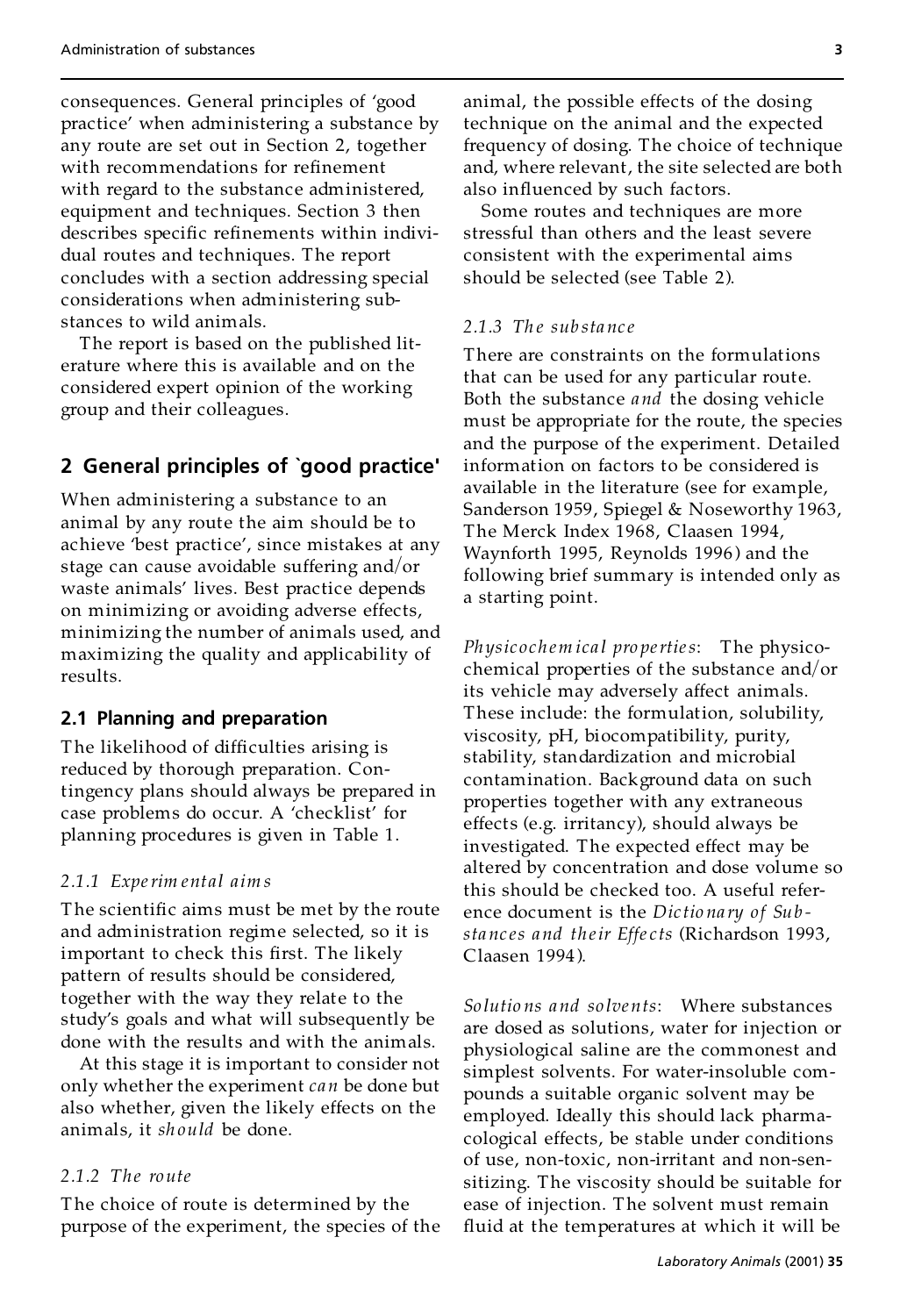|               | Experimental aims What are you trying to achieve scientifically?<br>Will the administration regime selected meet the aims of the experiment?<br>Consider not just whether it can be done but whether it should be done and whether there is a<br>better way of doing it?                                                                                                                                                                                                                                                                                                                                                                                                                                                                                                                                                     |
|---------------|------------------------------------------------------------------------------------------------------------------------------------------------------------------------------------------------------------------------------------------------------------------------------------------------------------------------------------------------------------------------------------------------------------------------------------------------------------------------------------------------------------------------------------------------------------------------------------------------------------------------------------------------------------------------------------------------------------------------------------------------------------------------------------------------------------------------------|
| The route     | Is the administration route suitable for the substance?<br>Does the proposed route have a high severity rating?<br>Would a less severe route achieve the same aim?<br>Is it suitable for repetitive doses?                                                                                                                                                                                                                                                                                                                                                                                                                                                                                                                                                                                                                   |
| The substance | Are you certain you know what you are administering?<br>Will the substance have any adverse effects on the animal and are there any background data<br>on these? If so, have the necessary preparations been made?<br>Could the nature of the formulation alter the expected effect?<br>Does the substance need to be freshly prepared?<br>Will the concentration and dose volume alter the expected effect?<br>Are there any additional concerns regarding the physico-chemical properties of the substance<br>or associated solvents, e.g. osmolarity?<br>Can the volume be reduced?<br>Can the frequency of administration be reduced?<br>If the substance is toxic can the dose be reduced?<br>Is the substance likely to be irritant?<br>Are pilot studies needed, e.g. to ascertain a tolerated and/or effective dose? |
| The animal    | Are there any problems with the particular individuals, species or strain? Is the animal easily<br>stressed by handling? Is it the most appropriate for the study in terms of these factors?<br>Can the animal be trained to cooperate with the procedures? Does the animal need time to<br>acclimatize to the procedures?<br>Is an anaesthetic, sedative or analgesic required. Would it reduce stress or confound the<br>experiment?<br>Have you done a pilot study for tolerated and effective dose levels in the strain used?                                                                                                                                                                                                                                                                                            |
| The technique | What are the scientific problems (e.g. first-pass metabolism in the liver after oral or i.p.<br>dosing, degree or rate of absorption, local effects)?<br>What are the technical problems (e.g. what is the correct way to hold an animal to allow<br>insertion of a gavage tube with minimum distress)?<br>Will the technique itself have any effect on the animals?<br>Are the severity limits/humane end-points clearly defined?<br>What refinements can be introduced to overcome any adverse effects?<br>Is a pilot study necessary?<br>Have you checked on references and sources of expertise in other organizations?                                                                                                                                                                                                  |
| Staff         | Do staff have the necessary licences?<br>Are staff competent in the technique and trained to deal with any untoward effects?<br>Who are the best members of staff to carry out the procedure, when considering both the<br>handling of the animals and the procedure?<br>Are enough staff available to restrain and dose the animals and to monitor them<br>post-administration?<br>Are staff aware of the severity limits and have the delegated authority and skill to kill<br>animals if the severity limits are exceeded?                                                                                                                                                                                                                                                                                                |

used and ideally have a sufficiently high boiling point to allow heat sterilization if required. Unfortunately no ideal solvent exists—many are suitable only for particular routes and those available must be evaluated to decide which is most appropriate.

Insoluble solids or immiscible chemicals may be dosed as suspensions or emulsions in suspending agents such as gum tragacanth or methyl cellulose, Lissapol<sup>®</sup>, Sorpol<sup>®</sup> or Tween<sup>®</sup>. (Note that material such as Tween<sup>®</sup> and Cremophor<sup>®</sup> can cause anaphylactic-like

**Table 1 Checklist when planning procedures**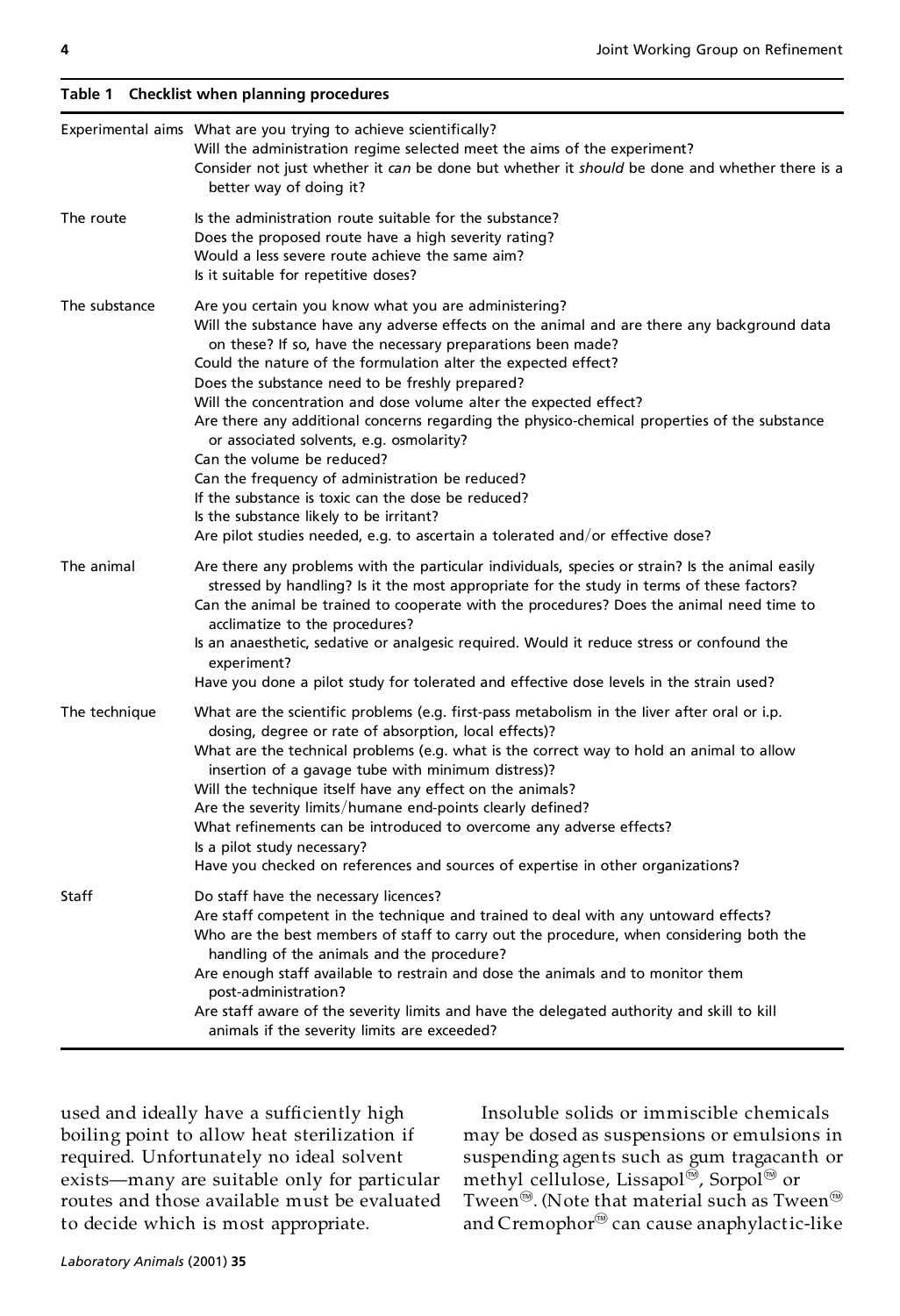reactions when administered intravenously to dogs.)

Formulations should be used as soon after preparation as possible, or within the period defined as satisfactory for maintenance of the stability and quality of the formulation.

*Rate o f a b so rptio n*: The expected pharmacology or toxicity of a substance may be influenced by its rate of absorption which is in turn influenced by: (a) its physical properties-such as molecular conformation, charge, particle size, crystalline form, lipid solubility, salt form, rate of disintegration of the solid dosage form, the degree to which the chemical is ionized at the absorbing membrane; and (b) the route of administration (see Waynforth 1995 for more details). Pilot pharmocokinetics/metabolism studies may be valuable (or essential) before longterm administration to confirm the dose is reaching the target organs.

*Extraneous fa c to rs*: Extraneous factors can also have an effect on the expected pharmacology or toxicity of a substance. These include variations in the environmental temperature, the number and/or density of animals housed together, their dietary status and the time of dosing in relation to a diurnal rhythm usually controlled by the light/dark cycle (Friedman & Walker 1972, Weihe 1973, Rao 1986, Wollnik 1989, Waynforth 1995 ).

#### *2.1.4 The anim a l*

*Spe cies and stra in*: When selecting the species and strain of animal, welfare factors should be considered as well as the need to satisfy scientific goals. Important points to consider are whether there are any contraindications about using any individual species or strain of animal, whether the animal is appropriate for the route and the dosing compound, whether satisfac tory husbandry can be provided and whether the animal is easy to handle. Some strains of common laboratory species are more docile and easily handled and it may be beneficial to select such a strain to reduce unnecessary stress.

*Se x*: Some studies may require only males or females and there may be significant wastage of the unwanted sex as a result. The justification-scientific, economic or traditional—for using a single sex should always be questioned to try to reduce such wastage. The motivation may initially have been the welfare implications, for example the ease of group housing female animals such as mice. However, it may be possible to adapt the husbandry system so that male animals can also be group housed (Jennings *et a l*. 1998 ).

*Ha b itua tio n and tra ining*: Many laboratory animals will have had little or no experience of being handled or restrained before arriving at a research establishment so on the first occasion they are picked up they are likely to be apprehensive and frightened. This not only makes the procedure more distressing for the animal and more difficult for the doser, but is also likely to increase any stressrelated background variance in the results. The first stage therefore should be to get the animals accustomed to being handled in their new surroundings. Many species become familiar with individual people, so it is helpful for the staff who will be carrying out the dosing to develop this familiarity beforehand. The importance of this for dogs and primates is recognized but other species such as rats and mice will also benefit. During handling animals can then be accustomed to being held in the position for dosing so that any stress is minimized when dosing does take place.

Where substances are administered infrequently but on a long-term basis (e.g. dietary toxicology in rodents) handling the animals during routine daily husbandry will help reduce stress when subsequently dosing them. In general, staff should be encouraged to handle animals as much as possible. There are exceptions to this general rule, e.g. with neonates, or if handling is likely to com pound the effects of procedures.

Some species of animal can be trained to cooperate with the handler during handling and dosing and this can further reduce distress. Training-by-reward (positive reinforce ment) can encourage animals to participate in the administration procedure, e.g. pri-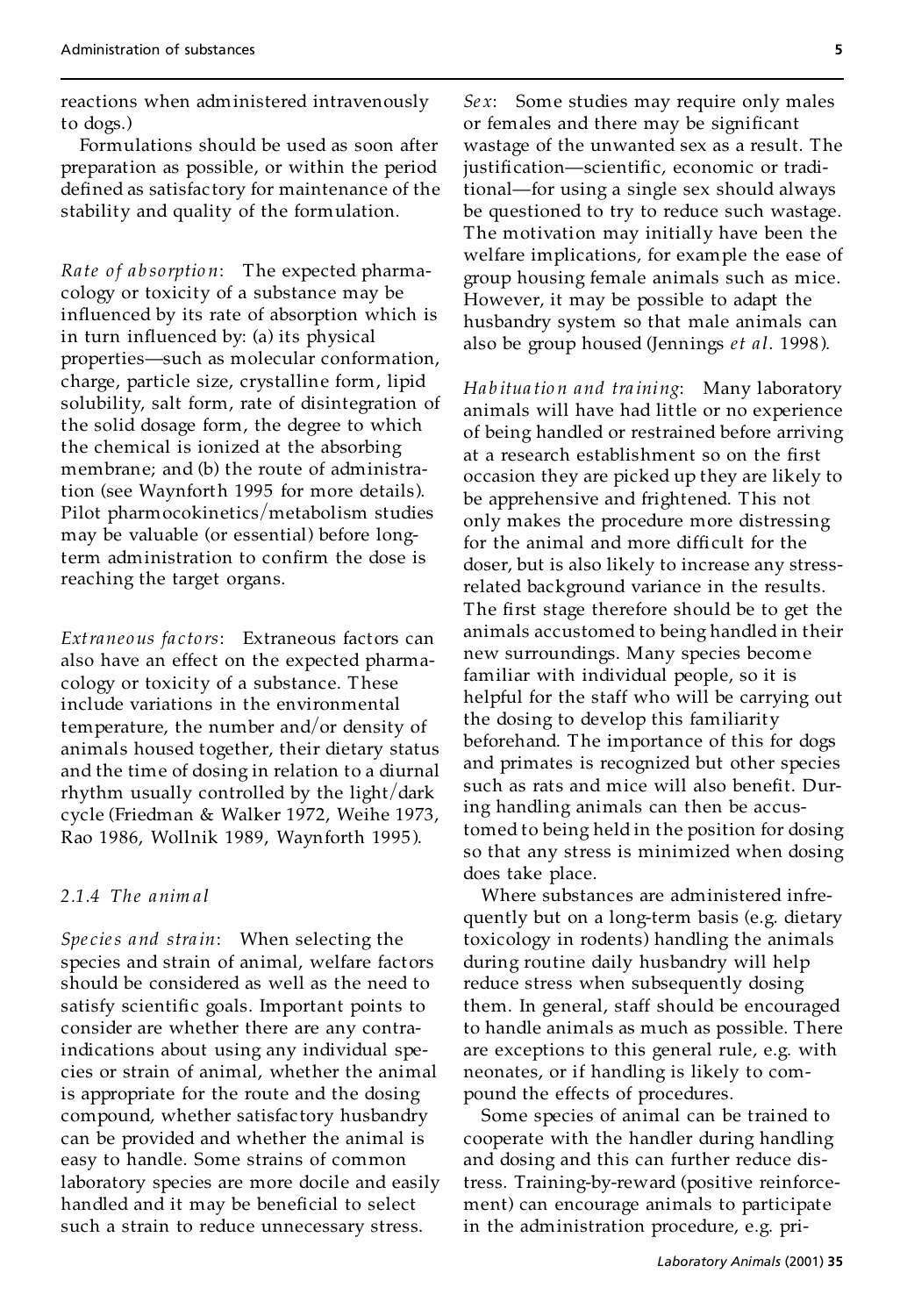| 6      |
|--------|
|        |
| t<br>Ĵ |

| Route                   | No. of doses        | Restraint        | Comments                                                                                                                                                               | Welfare<br>impact    |
|-------------------------|---------------------|------------------|------------------------------------------------------------------------------------------------------------------------------------------------------------------------|----------------------|
| Intra-articular         |                     | Anaesthesia      | Can damage the joint; sterility essential; use once only                                                                                                               | $\ddot{\phantom{a}}$ |
| Intracerebral           | n n                 | Anaesthesia      | Technically difficult in neonates. Death can result from poor technique, volume or                                                                                     | $\ddot{\phantom{a}}$ |
|                         |                     |                  | nature of material, or from rejection by dam                                                                                                                           |                      |
| Intradermal             | $\propto$ $\propto$ | Σ                | Good technique essential to ensure injection is not subcutaneous                                                                                                       | ះ                    |
| Intramuscular           |                     | Σ                | Irritant effects can be a serious problem. Possible damage to nerves. Avoid injecting<br>into fascial planes or blood vessels. Effects of large-dose volume and tissue | $\ddot{\phantom{0}}$ |
|                         |                     |                  | damage are hidden. Care with adjuvants.                                                                                                                                |                      |
|                         |                     |                  | Consider injecting into different sites for successive administrations                                                                                                 |                      |
| Intranasal              | œ                   | Σ                | Not easy to ensure complete dose is in the nostril. Adverse effects unlikely,<br>but care with fluids                                                                  |                      |
| Intraperitoneal         | œ                   | Σ                | Irritant substances cause severe problems. Easy to misplace dose into an organ                                                                                         | :                    |
|                         |                     |                  | but not easy to know it has happened. Not recommended for animals                                                                                                      |                      |
|                         |                     |                  | larger than rodents                                                                                                                                                    |                      |
| Intratracheal           | S                   | Anaesthesia      | Can result in death if substance is administered wrongly or material is irritant                                                                                       | $\ddot{\phantom{a}}$ |
| Intravaginal            | $\propto$           | Σ                | Can be difficult to retain substance in vagina                                                                                                                         | $\bullet$            |
| Intravenous, non-rodent | $\propto \propto$   | Σ                | Bolus effects on central nervous system (and probably heart) are relatively common                                                                                     | $\ddot{\phantom{a}}$ |
| Intravenous, rodent     |                     | Σ                | Might need to warm animal to dilate vein; this should be done with care.                                                                                               | $\ddot{\bullet}$     |
|                         |                     |                  | Rapid injection can result in a bolus reaching the central nervous system or other                                                                                     |                      |
|                         |                     |                  | organ and being fatal                                                                                                                                                  |                      |
| Intravenous             | œ                   | Tethers, jackets | Aseptic technique critical. Surgery may be required. An expanding field; with                                                                                          | $\ddot{\phantom{a}}$ |
| Orai:                   |                     |                  | new infusion techniques being developed                                                                                                                                |                      |
| In food/water           | œ                   | None             | Dose may vary with food/water intake. Dosing in food causes little stress                                                                                              |                      |
|                         |                     |                  | but unpalatibility can restrict intake; possible distress from thirst. Knowledge<br>of feeding behaviour important                                                     |                      |
| Capsule                 | œ                   | Σ                | Easy administration in dogs and primates and failure is very unusual. May                                                                                              |                      |
|                         |                     |                  | be used to aid administration of tablets                                                                                                                               |                      |
| Gavage                  | œ                   | Σ                | occur in rodents if tube misplaced. Restraint can be stressful for primates<br>Accurate placing of tube essential. Failure should be rare but death can                | :                    |
| Osmotic pumps           | Continuous          | Anaesthesia,     | Avoids multiple injection                                                                                                                                              | ះ                    |
|                         |                     | then none        |                                                                                                                                                                        |                      |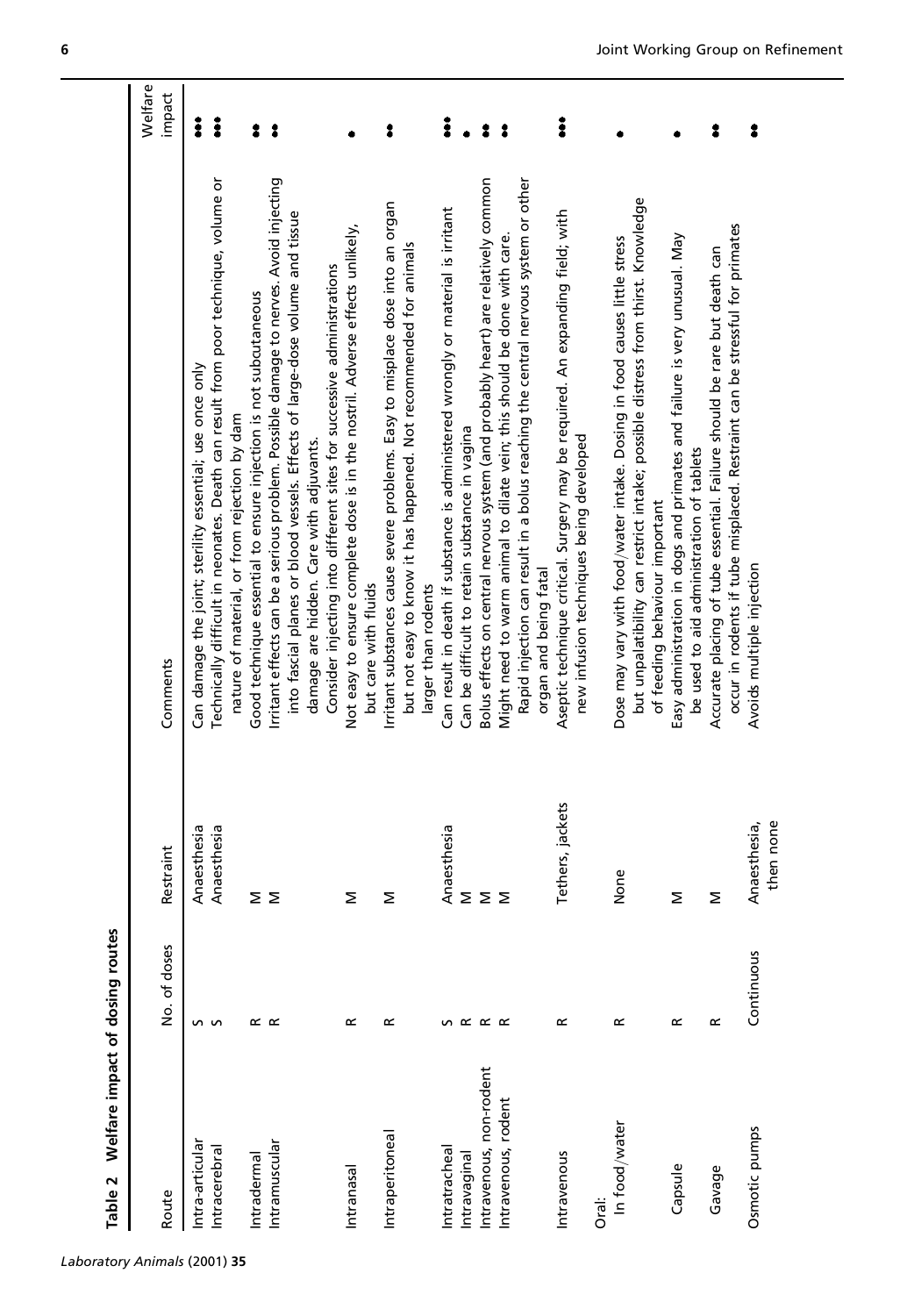$\blacksquare$ 

|                                                                                |                                                                                   |          |                                                                   |             |                                                       |                                                                                                                                                  |                                                                                          | mates will present an arm (Reinhardt 199<br>1997).<br>On rare occasions, for example one-off<br>dosing when there is not time to accusto                                                                                                                                                                                                                                                                                                                                                                                                                                                                                                                                                                                                                                                                                                                                                                                                                                                                                                                                                                                           |
|--------------------------------------------------------------------------------|-----------------------------------------------------------------------------------|----------|-------------------------------------------------------------------|-------------|-------------------------------------------------------|--------------------------------------------------------------------------------------------------------------------------------------------------|------------------------------------------------------------------------------------------|------------------------------------------------------------------------------------------------------------------------------------------------------------------------------------------------------------------------------------------------------------------------------------------------------------------------------------------------------------------------------------------------------------------------------------------------------------------------------------------------------------------------------------------------------------------------------------------------------------------------------------------------------------------------------------------------------------------------------------------------------------------------------------------------------------------------------------------------------------------------------------------------------------------------------------------------------------------------------------------------------------------------------------------------------------------------------------------------------------------------------------|
|                                                                                |                                                                                   |          |                                                                   |             |                                                       |                                                                                                                                                  |                                                                                          | the animal to handling or to the procedur<br>may be best to consider sedating the anii<br>before dosing. However, since this in itse<br>will require both restraint and a dosing p<br>cedure, the advantages and disadvantages<br>sedation must be carefully weighed.                                                                                                                                                                                                                                                                                                                                                                                                                                                                                                                                                                                                                                                                                                                                                                                                                                                              |
| Difficult to measure dose, but failures or technical/welfare problems are rare | Stressful because of tube restraint. Training and habituation of animal essential |          | Restraint stressful. Training and habituation of animal essential |             | Change site for successive doses; care with adjuvants | trained to accept collars or other restraints. Irritant substances a problem<br>Removal of adhesive dressings can be painful. Animals need to be | Technique easy but eye damage can result from irritant substances and be very<br>painful | ••• Most impact: e.g. anaesthesia may be required (with attendant risks), death or serious injury could result from incorrect technique<br>Motes: The scoring system refers to the impact of the route, not the substance, and a<br>2.1.5 The technique<br>There may be practical difficulties with<br>individual techniques which could comp<br>mise the scientific goals or the welfare of<br>animals and these need to be recognized<br>advance, and avoided. For example, there<br>may be a limit on the maximum dose volu<br>or degree of absorption of a substance, or<br>procedure (such as oral gavage) may dem<br>considerable technical skill.<br>It is important to study a technique be<br>carrying it out and to obtain information<br>from the literature and/or from others $ex$<br>in the technique. Particular factors to co:<br>sider are whether: the technique, as oppo<br>to the substance, will have any effect on<br>=single dose<br>animal; the equipment to be used is the m<br>appropriate; the frequency of administrat<br>could be reduced; and the end-points are<br>n<br>clearly defined and humane. |
|                                                                                |                                                                                   |          | Slings or chairs                                                  |             |                                                       | Dressings, collars,<br>jackets                                                                                                                   |                                                                                          | of dosing; R = repeat dosing;<br>straint, quick or non-invasive<br>At this stage, consider whether there is<br>way the techniques or procedures could l<br>further refined.                                                                                                                                                                                                                                                                                                                                                                                                                                                                                                                                                                                                                                                                                                                                                                                                                                                                                                                                                        |
| None                                                                           | Tubes                                                                             |          |                                                                   |             | Σ                                                     |                                                                                                                                                  | Σ                                                                                        | 2.1.6 Staff and training<br>The best way to ensure minimal discom!<br>for animals during procedures is to carry<br>these out competently and efficiently-tl<br>severity of even a simple procedure is<br>increased if it is poorly performed. It is t                                                                                                                                                                                                                                                                                                                                                                                                                                                                                                                                                                                                                                                                                                                                                                                                                                                                              |
| Whole body exposure<br>Respiratory:                                            | $\propto$ $\propto$<br>Inhalation nose only                                       | (rodent) | œ<br>Inhalation mask (dog                                         | or primate) | $\propto$ $\propto$<br>Subcutaneous                   | Topical dermal                                                                                                                                   | œ<br>Topical ocular                                                                      | · Least impact: e.g. not painful, minimal res<br>M = manual restraint during a brief period<br>responsibility of all facilities to ensure th<br>animals are only held, restrained, dosed<br>and monitored by thoroughly trained and<br>competent staff. There should be enough<br>competent staff available at all stages.<br>The selection of staff to carry out proc<br>dures should take into account their skil<br>handling the animals competently and sy<br>pathetically, as well as in performing the<br>technique. Staff training and adequate                                                                                                                                                                                                                                                                                                                                                                                                                                                                                                                                                                             |

mates will present an arm (Reinhardt 1991, 1997 ).

On rare occasions, for example one-off dosing when there is not time to accustom the animal to handling or to the procedure, it may be best to consider sedating the animal before dosing. However, since this in itself will require both restraint and a dosing procedure, the advantages and disadvantages of sedation must be carefully weighed.

# *2.1.5 Th e te chniq ue*

There may be practical difficulties with individual techniques which could compro mise the scientific goals or the welfare of the animals and these need to be recognized in advance, and avoided. For example, there may be a limit on the maximum dose volume or degree of absorption of a substance, or a procedure (such as oral gavage) may demand considerable technical skill.

It is important to study a technique before carrying it out and to obtain information from the literature and/or from others expert in the technique. Particular factors to consider are whether: the technique, as opposed to the substance, will have any effect on the animal; the equipment to be used is the most appropriate; the frequency of administration could be reduced; and the end-points are clearly defined and humane.

At this stage, consider whether there is any way the techniques or procedures could be further refined.

# *2.1.6 Sta ff and tra ining*

The best way to ensure minimal discomfort for animals during procedures is to carry these out competently and efficiently-the severity of even a simple procedure is increased if it is poorly performed. It is the responsibility of all facilities to ensure that animals are only held, restrained, dosed and monitored by thoroughly trained and competent staff. There should be enough competent staff available at all stages.

The selection of staff to carry out procedures should take into account their skill in handling the animals competently and sym pathetically, as well as in performing the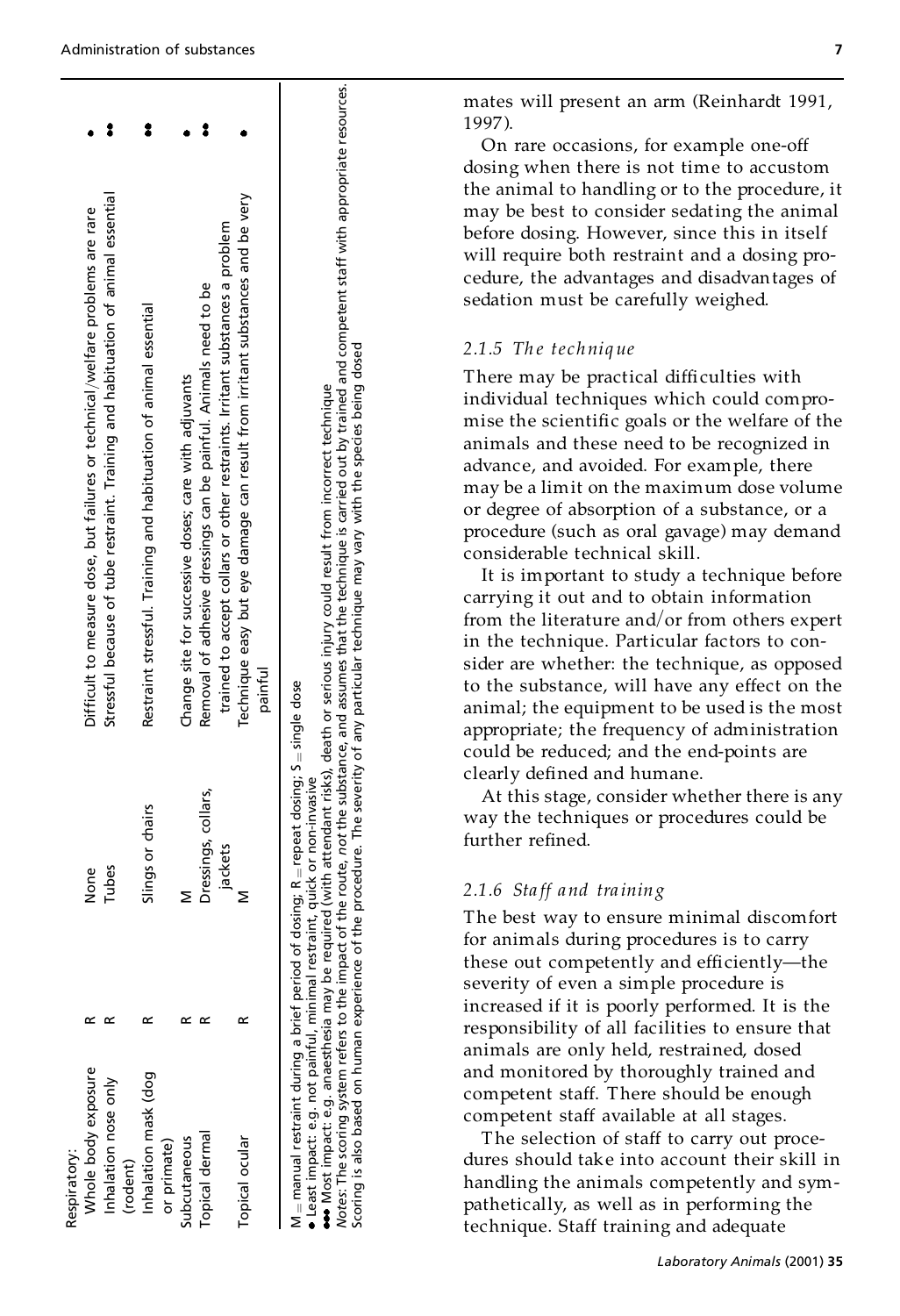supervision in the learning stages is very important. The essential components include:

*Anim a l hand ling*: Training in the handling of the species to be dosed is important since sensitive and competent handling and restraint minimizes animal distress. It also helps ensure confidence and dexterity in carrying out the procedure which further reduces animal distress.

*Use of tra ining aid s*:Videos and educational computer software provide a useful resource (see Zinko *et al*. 1997 ), preferably watched or worked through with an appropriately experienced person. Preserved or recently killed animals and animal models, such as the Koken rat and rabbit, can be used to assist study of anatomy and the practice of technique. Particularly useful are models developed by Moredun Isolators Ltd (Pentland Science Park, Bush Loan, Penicuik, Scotland EH26 OPZ).

*Pra ctice with ina nim a te o b je c ts*: Objects such as fruits can be used to help gain familiarity in handling and using needles, syringes and other equipment, e.g. try satsumas for subcutaneous injections.

*Ob serva tio n and a ssista nc e*: The trainee should observe and assist in the relevant techniques as much as possible prior to carrying out a procedure. This is an essential part of training, and its importance cannot be over-emphasized. It may also be necessary and helpful to visit establishments with expertise in a particular technique.

*Supervision*: Once authorized to carry out a procedure the 'trainee' should initially assist and then carry it out under the direct supervision of an experienced member of staff until sufficient expertise has been gained to avoid mistakes. Supervisors should explain fully what they are doing and point out how and where things can go wrong to help the trainee avoid problems. They should encourage the trainee to ask questions. Even when the trainee has become familiar with the technique, the supervisor should always be

available to help and answer questions if necessary. (In the UK, supervision is generally required under the personal licencing system and should be discussed with the local Home Office Inspector.)

*Ma int aining com pete nc e*: All staff should maintain their own level of competence or allocate the work to a person who is competent and uses the technique regularly. This is particularly applicable to those who only perform a procedure occasionally or on a small number of animals. Consistent high standards can be ensured by procedures always being carried out by experienced ani mal house staff rather than by scientists who are less skilled in such techniques. Where this is not an option, re-training may be necessary and videos and models are particularly useful for this purpose. There may also be a need for further supervision.

In the UK attendance on an accredited training course, together with supervision until competent, is a necessity, with additional training for surgical and other specialized techniques. Practicing techniques on living animals protected under UK law is not allowed.

*Awa reness*: Staff should have a detailed knowledge of what is being done to animals in their charge and when it is being done. They should know the end-points and severity limits of the project and be able to recognize if these are exceeded. They should also have the delegated authority and skill to kill animals if necessary. Information on who to go to for advice (experienced laboratory animal scientists, animal technologists, the veterinarian attached to the establishment) should be easily available to all staff who need it.

#### **2.2 Technical preparation and aftercare**

*Befo re com m enc ing do sing*: Before substances are administered to animals for the first time, a pilot study with a small number of animals should be considered if there is any risk of adverse effects. Always:

Make sure you are doing what you think you are doing, i.e. check that both the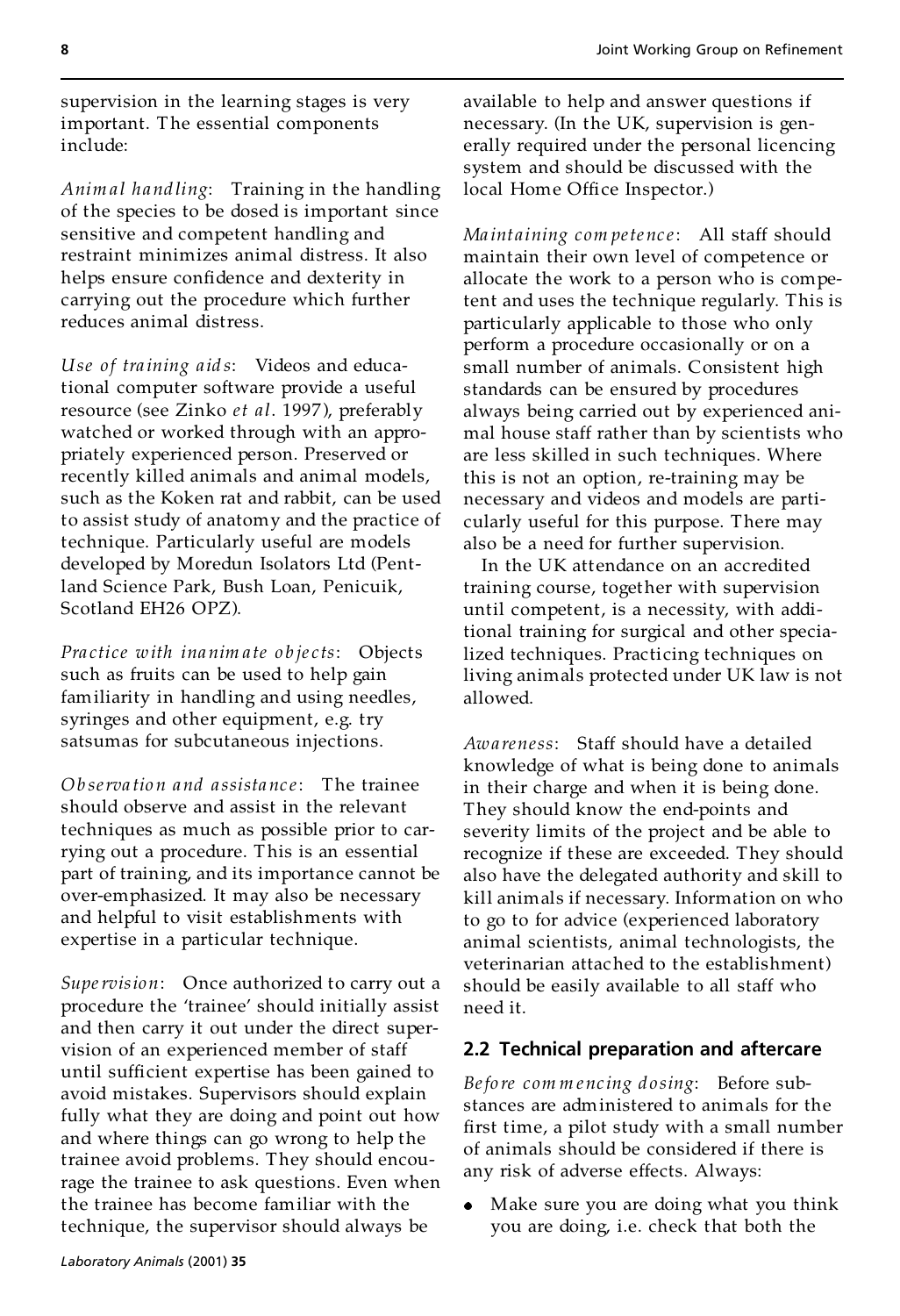substance and its vehicle are stable and pure; check the labels on the substance and the cages or animals to ensure the correct substance is given to the correct animal at the correct dose.

- Ensure the necessary equipment is to hand, clean or sterile if necessary, and working properly.
- $\bullet$  Confirm the time plan and experimental protocol to ascertain the numbering of animals in each dose group and the timing of any additional investigations related to dosing (e.g. urine collection or blood sampling) and have the necessary receptacle(s) ready and pre-labelled.
- Check the sex, age, weight and condition of each animal.

Animals should always be approached and handled firmly, quietly and sympathetically, and reassured during the procedure. Only the minimum restraint necessary should be used.

Consider whether an anaesthetic, sedative or analgesic is required and whether other procedures (e.g. weighing or palpation) can be carried out at the same time. In general ani mals should be weighed before dosing so that the correct dose can be calculated for the weight, but if handling them twice is likely to be stressful they should be weighed and dosed at the same time.

*After do sing*: Animals must be closely monitored after dosing. Staff must always be prepared to deal with both expected and unexpected adverse effects. There must be adequate arrangements to cover the possibility of animals becoming distressed overnight or at weekends. If animals die as a result of the procedure a post-mortem examination should be carried out to ascertain the cause of death and to avoid the situation recurring.

*Repe a t do sing*: Repeat dosing should be carried out at approximately the same time each day to avoid variability associated with circadian rhythms.

#### **2.3 General renement for all routes**

There are some opportunities for refinement with most procedures (e.g. with respect to the dosing substance, equipment and technique) that can have significant effects on the welfare of the animal and the quality of scientific data and these are identified below.

#### *Th e sub sta nc e*

- (i) *Irritancy/pH*: The substance may cause irritation and/or ulceration of skin, mucous membranes or muscles, or destroy tissue locally (e.g. the endothelium of blood vessels). This may not be easily visible depending on the route of administration, but may cause serious welfare problems. Irritation may be a particular problem with the intraperitoneal, ocular, inhalation and intratracheal routes.
	- Always check background data on the substance and its effects. Therapeutic data may help assess the local effect of a substance prior to dosing.
	- Solutions for injection should ideally be close to neutral pH since high or low extremes are not tolerated by tissues. Waynforth and Flecknell (1992 ) recommend a working range of pH 4.5-8.0. The order of degree of tolerance of pH for different dosing routes is: oral > intravenous > intramuscular > subcutaneous. Note that the pH alone is an insufficient guide to irritant potential since irritancy also depends on the con centration and ionization point (pK) of the compound.
	- Some effects, e.g. acute skin or endothelial damage, will be apparent even if the substance is applied to recently killed animals so check this first, then consider assessing the effect on an anaesthetized animal.
- (ii) *So lub ility*: Particulate matter may be present in the material being injected or the substance may fall out of solution resulting in formation of large particles. If administration is intramuscular this can be very painful and can prevent absorption.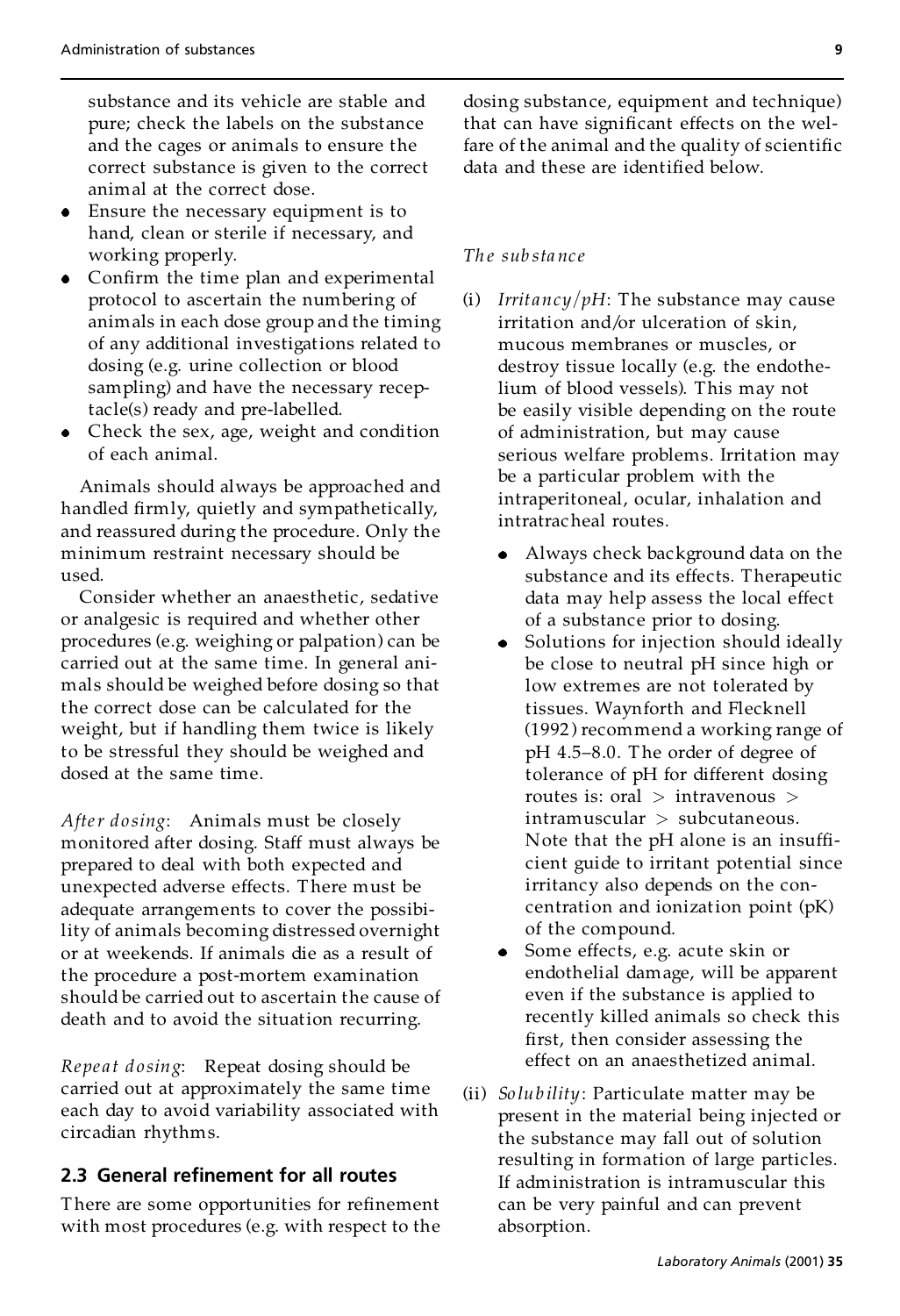- Ideally use biocompatible stable solutions.
- Before dosing, check whether the formulation is aqueous or oil based and whether it is stable or likely to fall out of solution. If there is any chance of particulate matter being present or of the substance coming out of solution then a filter (e.g. micropore) can be included in the injection line. However, note that test material can be filtered out or adsorbed onto the filter and the dose reduced as a result.
- (iii) *Bio com pa tib ilit y*: Substances that are not biocompatible may cause tissue damage.
	- Use *in vitro* techniques to identify adverse effects, e.g. haemolytic and cytopathic effects, if appropriate.
- (iv) *Viscosity*: Highly viscous liquids may cause discomfort and are difficult to inject requiring a larger needle size.
	- Try not to use viscous substances.
- (v) *Sterility*: Contaminated substances can cause infection and cause irritation at the site of injection. This can lead to self mutilation and, at worst, the death of the animal.
	- All substances for injection should be sterile-autoclaving and microfiltration are usually the most practicable ways of achieving this. Use aseptic techniques throughout in order to minimize the risk of introducing pathogens into the body at the time of dosing.
- (vi) *Qua lity, sta nd a rdiza tio n and stab ility o f the substance:* All of these factors can affect experimental results.
	- Check the compound is pure. Avoid contamination with other substances or microorganisms and avoid variation either in batch constituents or in the physical and chemical form of the substance (e.g. differing salts). Note the batch number for future reference.
- Stability of substances can be  $\bullet$ improved by microencapsulation. This can also be used to separate incompatible or reactive substances, to provide controlled and sustained release, or to mask bitter tastes (Melnick *et al*. 1987 ).
- (vii)*Tem pera ture*: Injection of cold substances, e.g. straight from the refrigerator, can cause discomfort and shock.
	- Warm substances to room, or better still, body temperature immediately before administration.

#### *Use o f antise ptic so lutio ns*

- (i) A thick hair coat prevents contact of the antiseptic with the skin. Excessive application of antiseptic solutions to the skin may cause loss of body heat through evaporation, especially in small mammals.
	- Part the hair, or it may be necessary to clip the hair, from the injection site to allow antiseptic preparations to work effectively. Use these preparations with care.

#### *Inje c tio ns*

Needle-free injectors are becoming more widely available and their use for administering substances to animals should be encouraged.

- (i) *Nee dles*: Insertion of large needles can be painful and cause unnecessary and excessive tissue damage.
	- A skin anaesthetic, e.g. EMLA (Astra Pharmaceuticals Ltd, Home Park, King's Langley, Hertfordshire, UK) cream (Flecknell *et al*. 1990 ) can reduce the pain of needle insertion. EMLA needs to be applied 30-45 min prior to injection to have full effect.
	- It is important to balance the size of needle necessary for ease of injection of the substance with that which will cause minimal pain, i.e. use sharp needles of the narrowest gauge consistent with efficient accurate dosing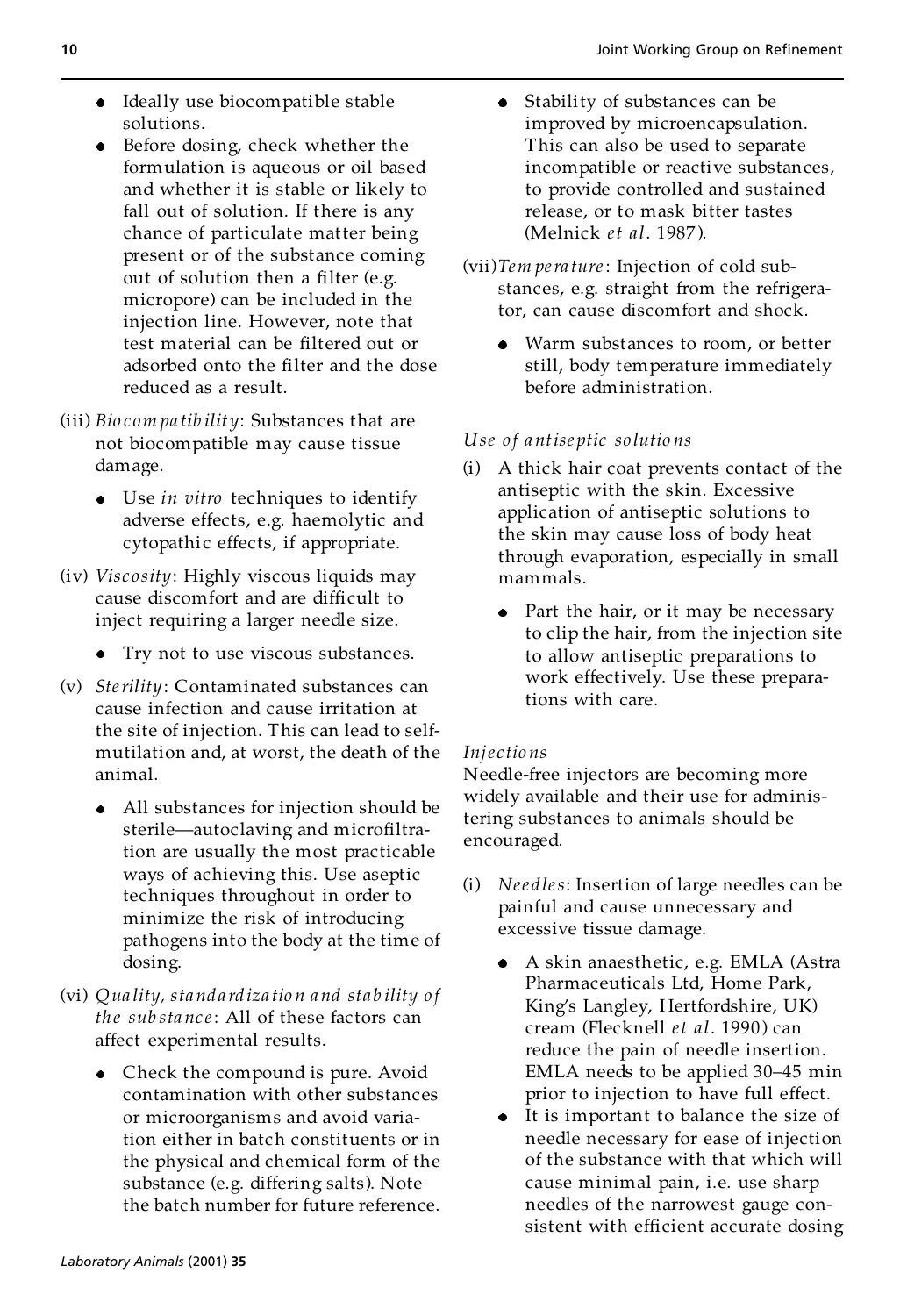| <b>Species</b> | Intradermal | Subcutaneous | Intramuscular | Intravenous | Intraperitoneal |
|----------------|-------------|--------------|---------------|-------------|-----------------|
| Mouse          | 27G         | 25G          | 27G           | 26-28G      | $25 - 27G$      |
| Rat            | 27G         | 25G          | 25G           | $25 - 27G$  | $23 - 25G$      |
| Guineapig      | 25G         | $23 - 25G$   | 25G           | $25 - 27G$  | $23 - 25G$      |
| Hamster        | 25G         | 25G          | 25G           | 25-27G      | $23 - 25G$      |
| Rabbit         | 25G         | $21 - 25G$   | 25G           | $23 - 25G$  | $21 - 23G$      |
| Ferret         | 25G         | $21 - 23G$   | $23 - 25G$    | $21 - 25G$  | $21 - 23G$      |
| Dog            | 25G         | $21 - 23G$   | $21 - 23G$    | $21 - 25G$  | $21 - 23G$      |
| Cat            | 25G         | $21 - 23G$   | 23G           | $21 - 25G$  | $21 - 23G$      |
| Large primate  | 25G         | $21 - 25G$   | $23 - 25G$    | $21 - 25G$  | $21 - 23G$      |
| Small primate  | 25G         | $23 - 25G$   | $23 - 25G$    | $21 - 25G$  | $21 - 25G$      |
| Sheep          | 25G         | $19 - 23G$   | 21G           | $19 - 21G$  | $19 - 21G$      |

Adapted from Wolfensohn and Lloyd (1998)

(see Table 3). The gauge depends on the toughness of the tissues to be penetrated (especially skin) which in turn depends on the species and the site. The needle bore is determined by the viscosity of the formulation and the speed of administration; the needle length depends on the depth of injection.

- Change needles between animals to avoid transfer of infection. Ensure a sharp needle is always used.
- Consider catheterizing the vein if repeat dosing over a short period.
- (ii) *Ac cura te po sitio ning and inje c tio n te chniq ue*: Severe adverse effects can be caused if needles or gavage tubes are incorrectly placed, e.g. an intramuscular dose injected intravenously can be fatal. Tissues can be damaged if injections are made clumsily.
	- It is essential to study the anatomy of the animal, e.g. the joints for intraarticular dosing; the length of the oesophagus for gavage, the position of nerves for intramuscular dosing. Accurate measurement of depth of insertion can be made using stops or marks on needles/tubes.
	- Insert needles/tubes firmly but gently and depress plunger gently. Once a needle has been inserted withdraw the syringe plunger to ensure the needle has not entered a blood vessel unintentionally. If blood has entered

the syringe, withdraw the needle a short distance and redirect it. The pain receptors are in the skin and so this is less painful than withdrawing the needle and re-injecting. After injection withdraw the needle slowly but firmly.

- (iii) *Le ak age*: Fluid may leak from the site of injection reducing accuracy of dosing.
	- It may be better to inject at a distance from the entry site using a longer needle and to push the skin to one side before entry so that a skin seal is formed. It helps to massage the site after injection to disperse the substrate, and also to apply pressure to the site after injection.
- (iv) *Blee ding a fter inje c tio n*: Sites of injection may bleed especially after intravenous dosing.
	- Apply gentle but firm pressure with a swab until the bleeding stops. Wipe traces of blood away to prevent excessive licking or gnawing at the injection site.

#### *Vo lum es*=*Sizes o f capsules*

(i) *La rge vo lum es*: Administration of large volumes can be difficult in practice and can cause adverse physiological effects, compromising animal well-being.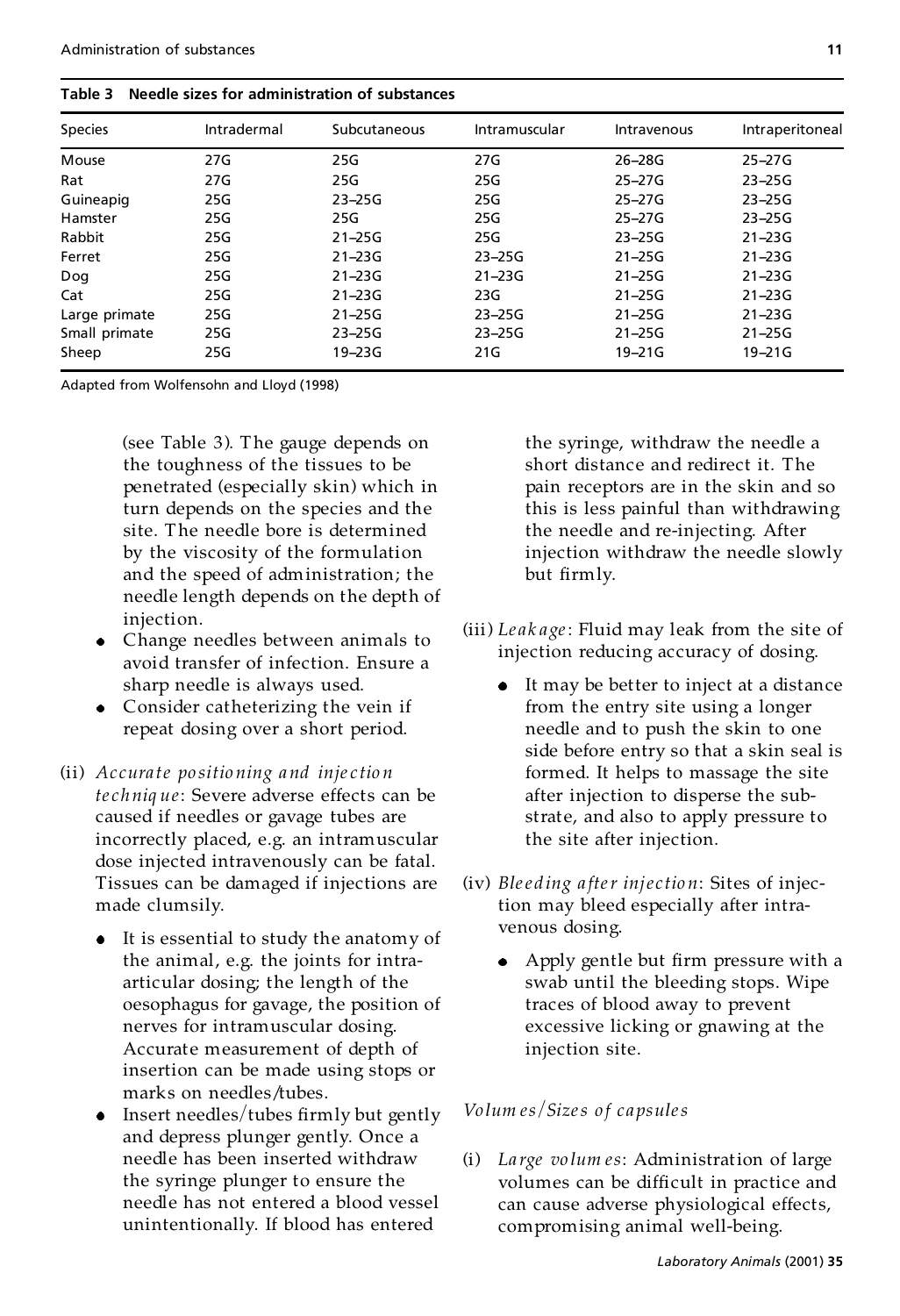| species            |    |                 |                 |                 |                 |  |
|--------------------|----|-----------------|-----------------|-----------------|-----------------|--|
| Routes and volumes |    |                 |                 |                 |                 |  |
| Oral ( $ml/kg$ )   | ID | iv <sup>a</sup> | im (ml/kg/site) | sc <sup>b</sup> | $idc$ (ml/site) |  |
| 10                 | 10 |                 | 0.05            | 2–5             | $0.05 - 0.1$    |  |

#### **Table 4 Guidelines: maximum volumes for common routes of administration in the common laboratory species**

The essential requirement when determining dosing volumes is that the volume given should minimize any discomfort or welfare problem and should not cause any physiological or pathological change which compromises the experiment. As far as an animal is concerned the lower the dose volume the better

Most current guidance gives different volumes for different species but in most cases there are no physiological reasons for doing so. This was borne in mind when drawing up this table such that a single guideline volume was considered to be applicable to most species for any given route. When determining volumes for less commonly used species and other routes the anatomical and physiological characteristics of the species must always be considered

*Notes*: sc = subcutaneous; ip = intraperitoneal; iv = intravenous; id = intradermal; im = intramuscular iv<sup>a</sup> = Bolus injection carried out over a relatively short period of time (approximately one minute);  $sc^b =$  Volume depends on the looseness of the skin of the animal (and therefore the potential subcutaneous space). Multiple sites can be considered for administration of greater volumes, although when repeated daily administration is intended, four sites should normally be considered the maximum. Voume does not include Freund's adjuvant administration. Freund's limited to 0.1 ml CFA/site; id<sup>c</sup> = Volume depends on thickness of skin which varies with site and species. Maximum number of sites  $= 6$ ; im  $=$  This is the volume for a single site. The use of more than one site in more than one limb may cause multiple limb lameness; ip = This is not a common route in dogs, birds and primates

The maximum dose level in terms of fluid volume and sizes of capsules and tablets varies with the route and the species. The essential requirement is to ensure the volume given causes minimum discomfort and does not result in physiological or pathological change which would compromise the experiment. As far as the animal is concerned, the lower the dose volume the better (see Table 4).

# *Use of ad juva nts to enh anc e antib o dy pro duction*

- (i) Many adjuvants can be noxious to ani mals and produce significant pathological lesions. Most information on the efficacy of different adjuvants is anecdotal so it can be difficult to select the most appropriate (Jackson & Fox 1995, Animal Welfare Information Center 1997, Leenars *et al*. 1997, Palmer *et a l*. 1997 ). The following recommendations are reproduced from Palmer *et a l*. (1997 ):
	- Choose the least harmful adjuvant.
	- Never use Freund's complete adjuvant (FCA) twice in the same animal. In the UK, use of FCA requires justification to the Home Office.
- Inject the smallest possible volume of adjuvant no more than  $100 \mu l$  per site (use concentrated antigen).
- Choose an injection site where local pathological responses cause least pain, can be readily observed and treated if necessary (e.g. subcuta neous).
- Use long booster intervals (at least 4 weeks).
- Take advantage of the antibody memory response.
- Minimize animal numbers by  $\bullet$ sequential rather than simultaneous immunizations of animals.
- Choose animal species that yield large amounts of blood (e.g. sheep and
- goats).<br>• Plan ahead and be patient; successful production of a good antiserum can take 6 months or more. However, note that animals used to raise antibodies should not be kept for indefinite periods of time without the justification of an authorized scientific need.

## *Ne onatal*=*Young anim als*

(i) *Rejection*: Neonatal/young animals may be rejected or cannibalized by the mother after handling.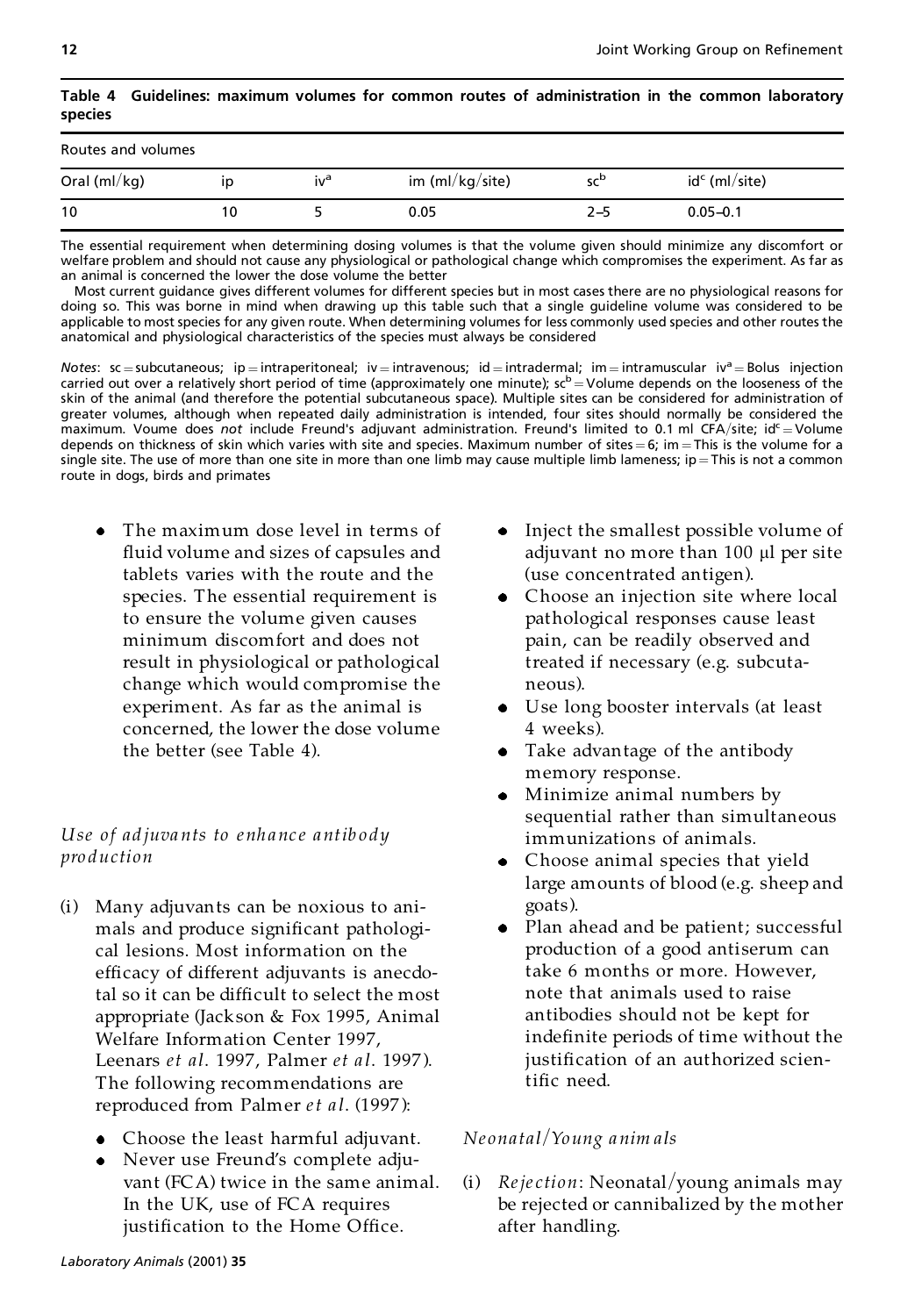- Be familiar with the maternal behaviour of the species.
- Use gloves when handling young animals to mask odours and avoid mis-mothering. Handle all the young in a litter so that the mother cannot discriminate between them.
- If appropriate to the species, remove the mother before returning the young. Put them in the front of the cage and mix with bedding to mask odd scents, then return the mother.
- Minimize disturbance when observing animals.

#### *Restra int*

- (i) Restraint can be as, or even more, stressful than the procedure itself, particularly for animals that are not used to being handled. Periods of restraint in tubes or stocks are liable to cause stress. There are particular problems with inhalation restraint tubes; if these are not the correct size and shape for the animals they can partly turn around, and are likely to become distressed and may die.
	- Use the restraint procedure most appropriate, i.e. least distressful, to the animal and of minimum duration (Poole 1987, van Zutphen *et a l*. 1993, Tuffery 1995).
	- Habituation and/or training of the animal may help reduce stress (see Section 2.1.4 ).
	- Ensure staff are skilled at getting animals to relax when being held; restraint should be firm, yet sensitive.
	- Ensure equipment such as restraint tubes are the correct size and shape for the animal.
	- Never leave restrained animals unattended.

# **3 Re nement for individual routes and procedures**

Recommendations for refinement are provided for each of the common routes taking into account potential problems or

difficulties relating to the substance, the technique and the procedure as a whole.

A brief summary of each technique, sufficient to identify the procedures described, is given with full descriptions provided only where such information is not easily avail able in other publications (see Paget & Thomson 1979, Kirk & Bistner 1985, Poole 1987, Rollin & Kessel 1990, Waynforth & Flecknell 1992, Tuffery 1995, Wolfensohn & Lloyd 1998 ).

#### **3.1 Intra-articular**

#### *Use o f the te ch niq ue*

This method is used for local dosing into the joint space (normally the stifle joint) either to check the efficacy of drugs intended for clinical treatment of joint disease, or to model joint diseases. The technique has a clinical application in veterinary therapeutics (Kirk 1980).

#### *Sum m ary of the pro toco l*

The technique requires the animals to remain very still. Short-term anaesthesia for restraint is preferred in all species and is essential for rodents, rabbits or dogs. In larger species, injections are done using local anaesthesia at the site of needle insertion, together with adequate restraint or sedation to stop the animal moving at a critical moment.

The hair over the joint should be clipped, the stifle joint palpated to estimate the position of the joint space and the needle (without the syringe attached) inserted through the anterior aspect of the joint, i.e. through or adjacent to the patellar ligament. The needle is then connected to the syringe and the substance injected. Location within the space is felt as a sudden forward move ment of the needle after it has penetrated the skin and the capsule of the knee joint. In larger animals, synovial fluid should flow back along the needle.

#### *Po te ntia l pro b lem s and re®nem ent*

The technique can be very painful and can cause damage to articular surfaces if not carried out with great care. However, proper attention to anatomy and aseptic technique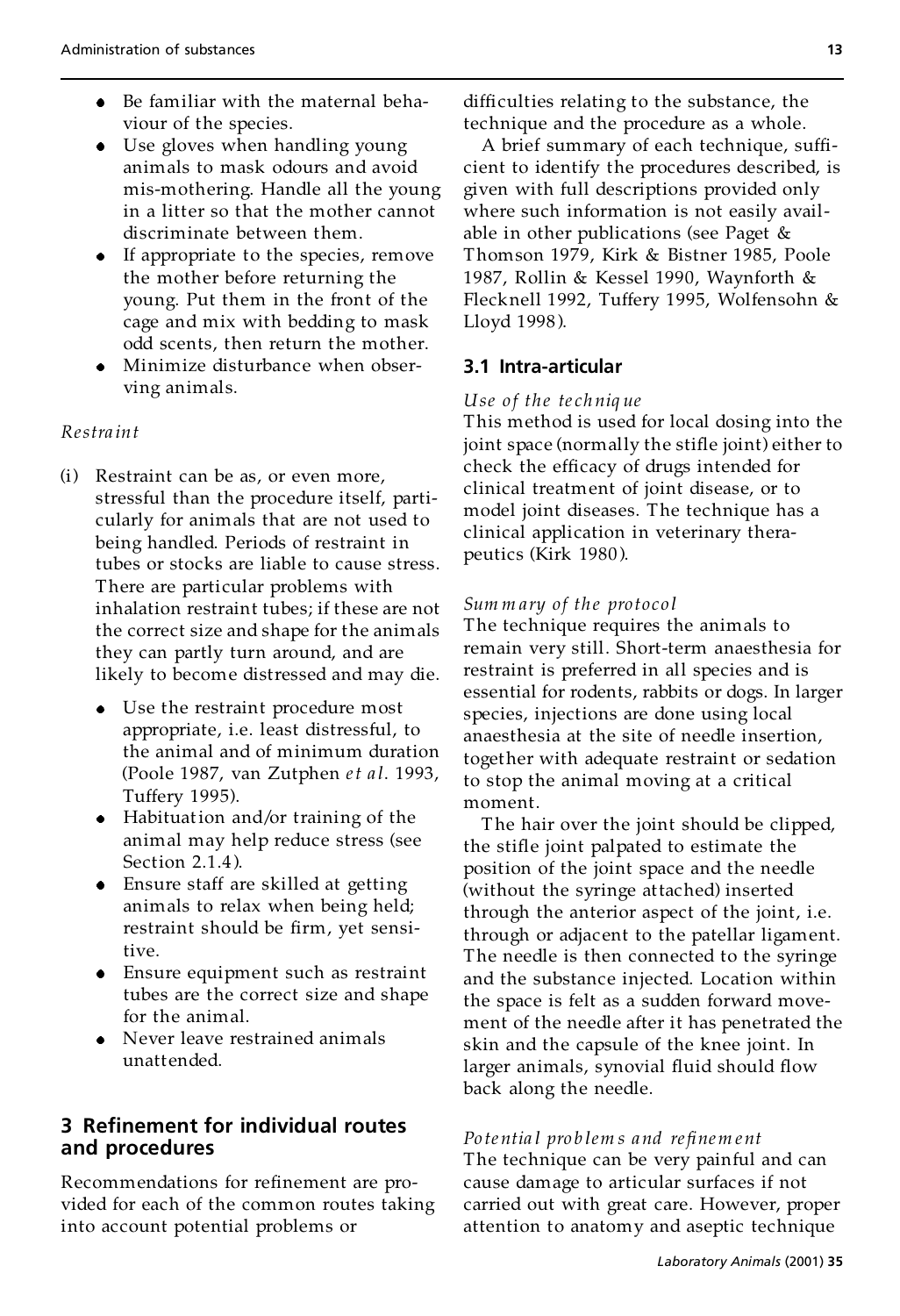should minimize the incidence of adverse effects.

Incorrect placement of the needle may damage the surrounding tissues and cause pain. Even when the needle is correctly inserted damage can occur.

- It is essential to have a good knowledge of the anatomy of the joint.
- $\bullet$  Use a needle size as small and fine as possible with respect to the species and the joint, e.g.  $26G \times 3/8$ " for rats. It is unlikely to be necessary to use needles greater than 21G even in larger species such as the dog.

If the animal moves, the needle will damage sensitive tissues in and around the joint. This will be painful and may cause lameness.

- Ensure the animal is immobile when carrying out the procedure. Use general anaesthesia. If this is not appropriate, accustom the animal to the restraint required so that it relaxes and remains immobile during injection.
- Monitor the animal for lameness after completing the procedure. Give analgesics unless this will seriously compro mise the aims of the study.

Failure to apply good aseptic technique will result in a septic arthritis. This can cause severe lameness, heat and swelling of the joint and is extremely painful.

Sterile technique is essential: swab the skin with antiseptic, wear sterile gloves and use sterile syringes and needles.

Injected substances may distend the joint capsule causing pain.

Avoid over-distension of the joint with excessive volumes of substance—where possible, remove an equal volume of synovial fluid before injecting. The maximum volume that can be ad ministered (assuming aspiration of an equivalent volume of synovial fluid) is 15  $\mu$ l for rats (Waynforth & Flecknell 1992); 200  $\mu$ l for rabbits; 1 ml for dogs.

The more times the joint is penetrated by repeat dosing the greater the risk of introducing an infection and of trauma.

 $\bullet$  As a scientific procedure on an individual animal, this technique should be used once only and on a single joint.

# **3.2 Intracerebral (intracerebro-ventricular)**

## *Use o f the te ch niq ue*

This technique is used to deliver pharmacological agents to the central nervous system either where the blood-brain barrier must be crossed, or to avoid direct systemic effects. Intracerebral injection is also used to isolate or assay microorganisms.

### *Sum m ary of the pro toco l*

The route is used in neonatal and adult rodents and neonatal chicks. In adult rodents a stereotaxic frame is used for accuracy and to minimize tissue damage.

### *Ne onatal ro dents and chic k s*

Use a small bore, low volume (less than 0.5 ml) plastic syringe with a 27G needle. Draw the inoculum into the syringe and check smooth operation of the plunger (avoiding aerosol generation) before picking up the animal.

Mice, rats and chicks should be no more than 3 days of age. Hold the animal gently on an absorbent towel/pad on a firm surface with the dorsal surface of the animal held uppermost between the gloved thumb and forefinger.

Insert the tip of the needle into the brain, usually from the front, at an angle of  $45^\circ$ , in the area of the anterior cranial fontanelle (top, midline) and gently depress the plunger of the syringe to expel the dose. Return the animal to its mother, check for adverse effects after one hour (to avoid too much immediate disturbance) and monitor closely at least once per day post-injection for adverse effects of the technique or the inoculum.

There is debate over whether the use of anaesthesia for animals of this age would be appropriate, since this in itself can cause distress which has to be balanced against the stress of intracerebral injection. However, modern anaesthetics can be given safely by competent personnel and topical anaesthetics should not be a problem. The per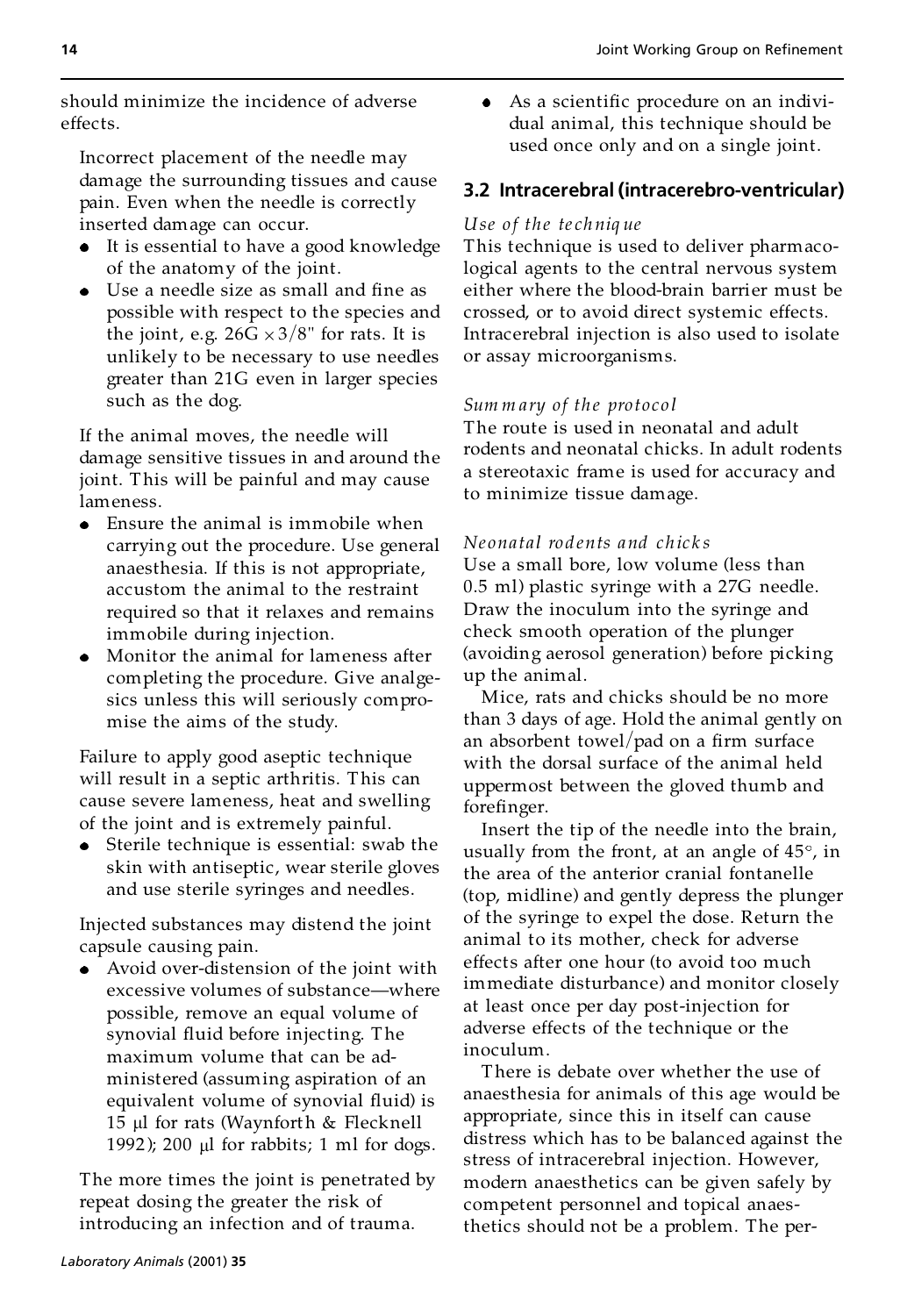ception of pain in neonatal animals has been the subject of considerable investigation and advance in the last few years. In some species, including rats and humans, the descending inhibitory fibres which mitigate the feeling of pain and raise the pain threshold do not develop until 2-3 weeks after birth. Some neuroscientists now believe that neonatal animals with immature nervous systems are more likely to feel pain than older animals. The current non-use of anaesthesia in very young animals is part of outdated wisdom based on 'small things do not feel pain'. It may also result from using methods of restraint which are relatively so powerful that we either do not realize the animal is struggling, or put this down to a response to the restraint alone.

#### *Adult ro dents*

A stereotaxic frame is needed to ensure that there is no lateral movement of the needle which would cause trauma. Anaesthesia is essential for this as is aseptic technique and sterile material. Injection volumes should not exceed 2% of brain volume and should always be given slowly enough to avoid increasing cerebrospinal fluid pressure. Penetration of the ventricle is readily assessed by the sudden reduction of back pressure in the injection line. Chronic placement of cannulae allows injections, or continuous intraventricular infusion, without need for repeated anaesthesia.

*Po tentia l pro b lem s and re®nem ents* Alternative methods of obtaining the results required should always be considered before using this route. The procedure is not easy to perform and the most common adverse effects result from clumsy technique.

Expelling small volumes of inoculum gently from the syringe is difficult. The skull of neonatal animals is very thin and fragile and can easily be damaged, as can the brain, with haemorrhage occuring at the site of inoculation. Movement of the animal during dosing will result in brain damage.

Neonatal animals require very careful, gentle handling and it is essential to

gain experience in handling them *b efore* starting procedures. To perform the procedure hold the animal gently but firmly. It is easiest to do this by resting the animal on an absorbent towel on a firm surface.

- Practise minimal depression of syringe plungers using fragile inanimate objects (such as artificial sponges) which mimic the texture and the pressure needed to expel fluids.
- Keep volumes of inoculum in the syringe small. Fine control is not then reduced by stretching the finger to reach the plunger.

Incorrect placement of the needle, (e.g. insertion from the rear of the brain, from the wrong angle, or too deeply) can kill the animal.

• Know precisely where to inject the animal and to what depth. It may be possible to put stops on the needle or mark the needle in some way to assess depth.

Needle sizes greater than 26G cause excessive damage to the brain of neonatal animals, and may kill them.

Do not use needles greater than 27G. Avoid inoculating viscous substances which would require larger needles.

Injection of an excessive volume can distend the brain and skull.

• Do not inject more than 20  $\mu$ l in neonatal rodents.

Substances with high protein content may cause the death of the animal.

Always check the protein content of the substance to be administered and avoid the intra-cerebral route if the protein content is high.

Occasionally the mother rejects the young when they are returned to her. If there is blood leaking from the injection site she may eat them.

Minimize disturbance of the litter after inoculation. Check after half an hour, one hour, and daily thereafter. Any animal showing unexpected neural deficits, e.g. ataxis or paralysis, within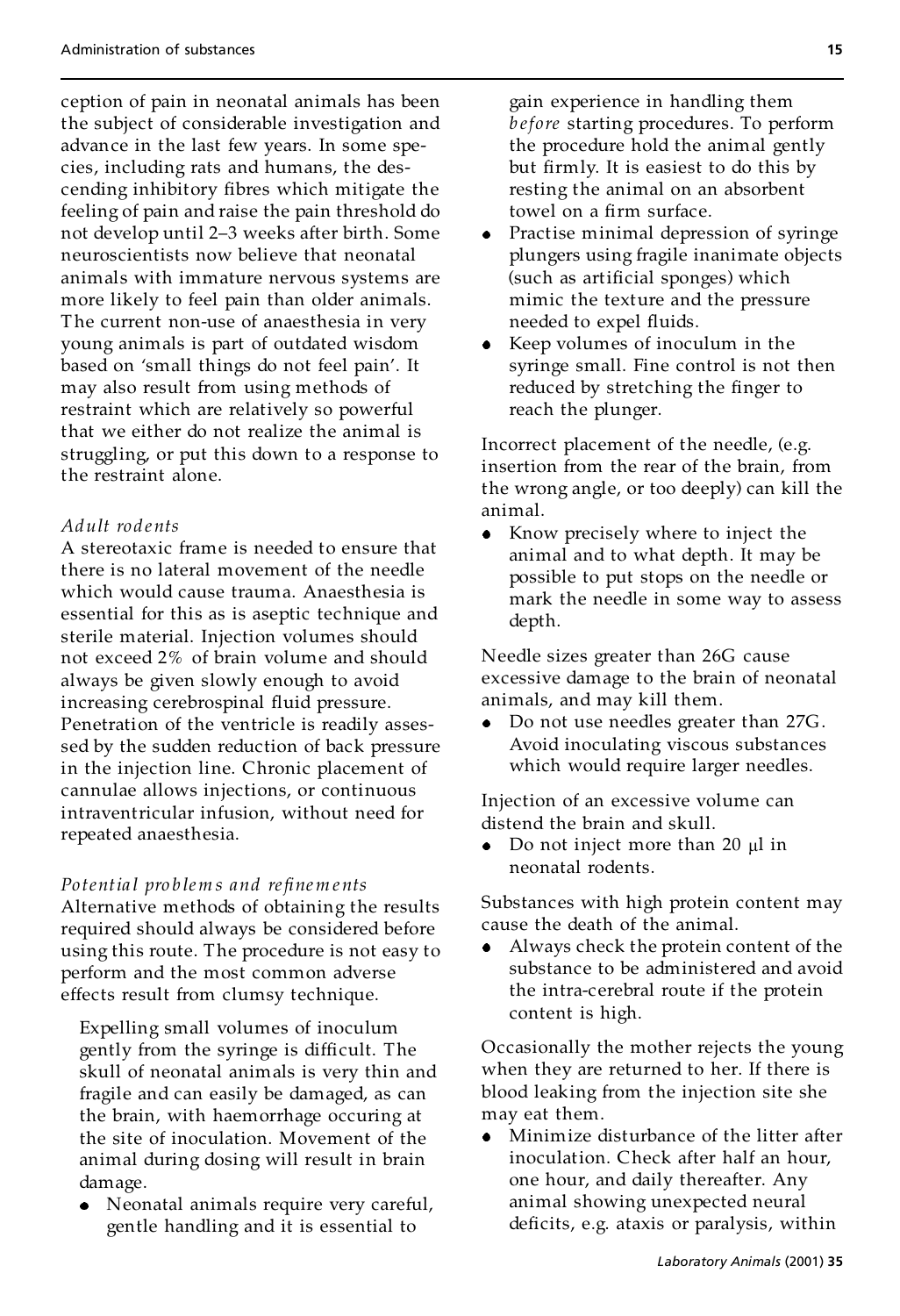the first 24-36 h should be humanely killed as this is most likely to be due to faulty technique. See also Section 2.3 (Neonatal/Young animals).

## **3.3 Intradermal**

#### *Use of th e te ch niq ue*

Intradermal injection is a technique com monly used in studies of inflammation, sensitization and cutaneous blood-flow diagnostics, and in immunology. Often the objective is to administer a putative antigen or inflammatory mediator and look for a reaction (oedema, swelling or redness) which might occur rapidly or after a period of time from minutes to days.

#### *Sum m a ry o f th e pro to col*

The injection is made into the outer layers of the skin, usually on the back. The dorsolateral skin should be closely shaved with electric clippers (avoiding any skin damage) at least one hour before injection. The needle should be held almost parallel to the skin surface and advanced carefully a few milli metres into the skin. If there is a sudden loss of resistance to the passage of the needle, this is usually due to it passing subcutaneously. It must be withdrawn and re-introduced. Rotating the needle in the injection site just after insertion and immediately prior to withdrawal helps minimize leakage of injected fluid. A successful injection will result in the formation of a bleb.

## *Po tentia l pro b lem s and re®nem ents* Sympathetic restraint is very important. Good technique is essential to ensure intradermal rather than subcutaneous administration.

The volume to be injected may be large and there is no natural space to contain it.

• Injection volume should not normally exceed 100  $\mu$ l per site; 50  $\mu$ l may be preferable in some instances.

It is easy to inject subcutaneously in error instead of intradermally.

Good training is essential to ensure accurate injection. If in doubt clip or shave sites carefully to aid visibility.

Depress the syringe plunger as gently as possible. Confirm correct location by the bleb that results from the fluid injection parting the cutaneous layers.

The density of the skin may make needle insertion difficult.

Use the smallest and sharpest needle that will penetrate the skin (27G for rodents; 25G for dogs and primates).

An intradermal injection, even without inflammation, can cause distress if not performed correctly.

- Consider the use of a local anaesthetic cream (e.g. EMLA cream).
- Minimize adverse reactions by splitting the dose over a few sites (but see below).
- Do not inject an individual site more than once.

The response from multiple injection sites may coalesce.

- The maximum number of sites should not normally exceed 6.
- Ensure sites are sufficiently far apart to avoid coalescence. Consider using general anaesthesia, particularly if more than 6 sites are required.
- When carrying out multiple injections use a statistically designed Latin square system to account for regional variations in skin thickness.

#### **3.4 Intramuscular**

#### *Use o f the te ch niq ue*

In general, intramuscular injection is used as a route of systemic administration. It is sometimes used in slow release studies where implants or oily formulations are employed to provide a depot from which a drug is gradually absorbed. It is also used in testing vaccines and to administer anaesthetics, particularly to wild animals via a dart gun.

#### *Sum m ary of the pro toco l*

Two people may be required, one to hold the animal, the other to inject the material. The injection should be made into a suitable large muscle mass, appropriate to the purpose of the procedure and away from major blood vessels and nerves to avoid damaging them.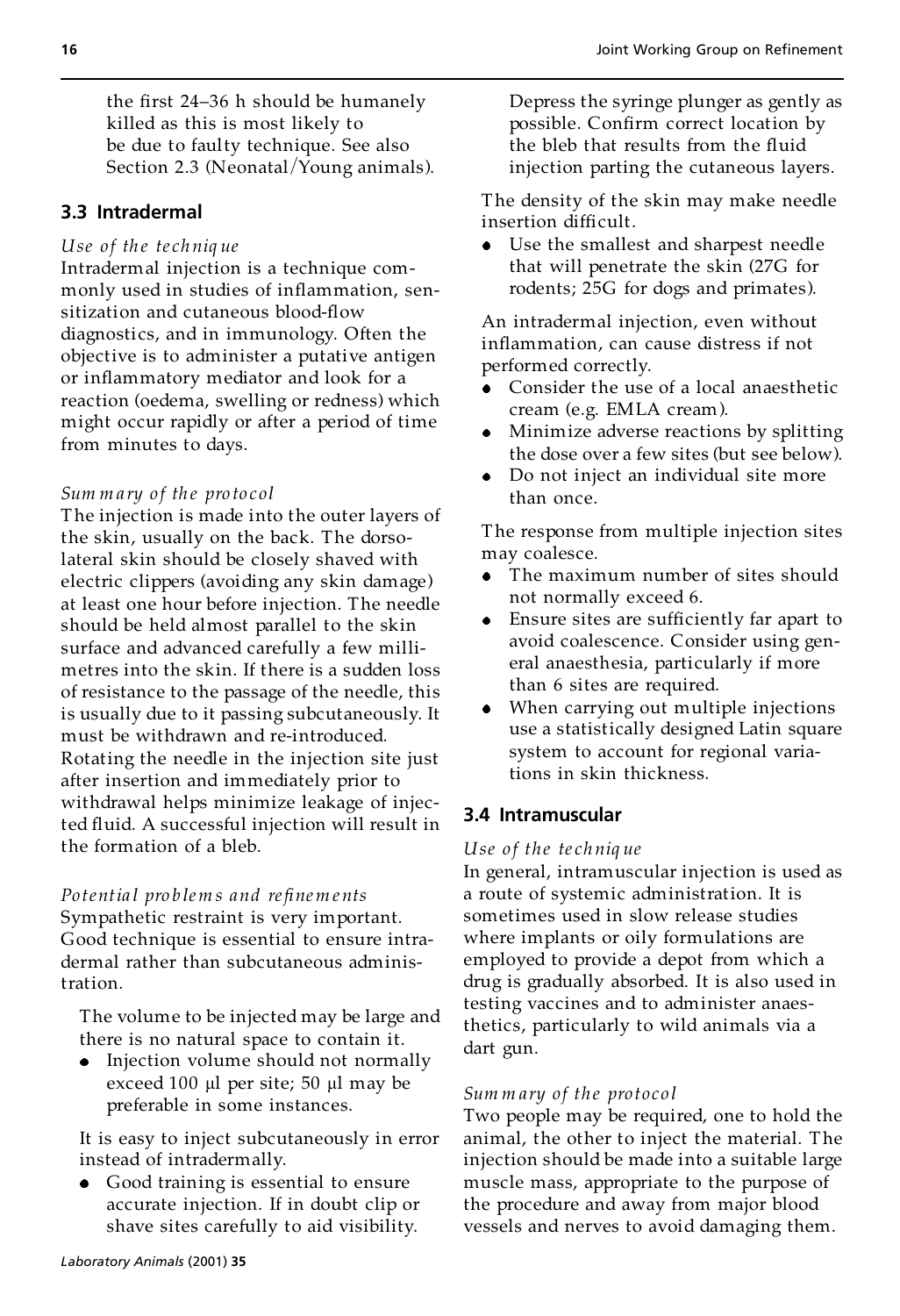This will normally be into the lateral and cranial thigh muscles (the vastus group) rather than the hamstring muscles in the hind limb. The injection site in birds is the thigh or pectoral muscles; in fish the dorsal musculature is used.

The animal's leg should be held firmly and the needle inserted carefully and deliberately. The syringe plunger should be withdrawn slightly prior to injecting to ensure the needle is not in a blood vessel. The contents of the syringe should then be expelled slowly, the needle withdrawn and the site gently massaged.

*Po tentia l pro b lem s and re®nem ents* Intramuscular injections appear to cause more pain than injections at other sites, both at the time and afterwards, as evidenced by temporary limping. There is also a greater chance that major nerve trunks or minor intramuscular nerves may inadvertently be injured, as well as injury to muscle tissue caused by the distension in a closed fascial compartment.

The route should only be used if a less painful alternative is impossible, or if it is required clinically. The potential irritancy of a substance if injected subcutaneously or intraperitoneally should not be a reason for choosing the intramuscular route where it is equally likely to be irritant. Before using this technique carefully consider what you are trying to achieve, the likely damage, whether there is an alternative, whether the technique is a one-off, and whether repeat doses will be required.

If irritant substances are administered intramuscularly the resulting tissue necrosis at the injection site is likely to be painful since muscles are continually used to maintain posture. Use of adjuvants can compound the problem as they provide an ongoing irritant focus (see Section 2.3).

- Do not use irritant substances.
- Clip the injection site so that any local reactions can be seen. In birds, the feathers can be dampened with an alcohol solution and parted-do not pluck feathers (see also Hawkins *et a l*. 2001 ). This is particularly important if

there is any danger of the substances being irritant.

The injection itself may cause the animal serious distress.

- In such instances, complete the injection as quickly as possible or, if the pain reaction becomes violent, withdraw the needle to avoid unnecessary pain or mechanical damage. The injection should be completed at another site when the pain reaction has subsided and the animal has been calmed.
- Re-assess the necessity of using this route and formulation.

Nerves (e.g. the sciatic nerve) can be damaged by incorrect placement of the needle, or by a reaction to the substance administered. Trauma near to the sciatic nerve can lead to self-mutilation in rabbits. The substance may be inadvertently injected into a blood vessel within the muscle mass, and there is also a risk of injecting the material into the fascial tissue rather than the muscle mass itself. This will introduce experimental variation.

Movement of the point of the needle whilst in the muscle can also cause damage, e.g. when withdrawing the plunger to check for penetration of a blood vessel.

- Keep the animal very still—sensitive restraint is essential, as is familiarity with anatomy, particularly of the muscle masses and routes of nerves.
- Take great care to avoid nerves and blood vessels when placing the needle. The sciatic nerve is situated deep in the posterior (caudal) femoral muscle mass and along the line of the bone, so for preference inject into the muscle mass on the anterior of the thigh. Do not insert the needle too deeply (beyond 1.5 cm in adult cats and 2.5 cm in adult dogs).

The volume injected can physically distend the muscle causing swelling at the injection site with associated damage and pain. This is a particular problem for small mammals.

The volume that can be comfortably accommodated depends on the species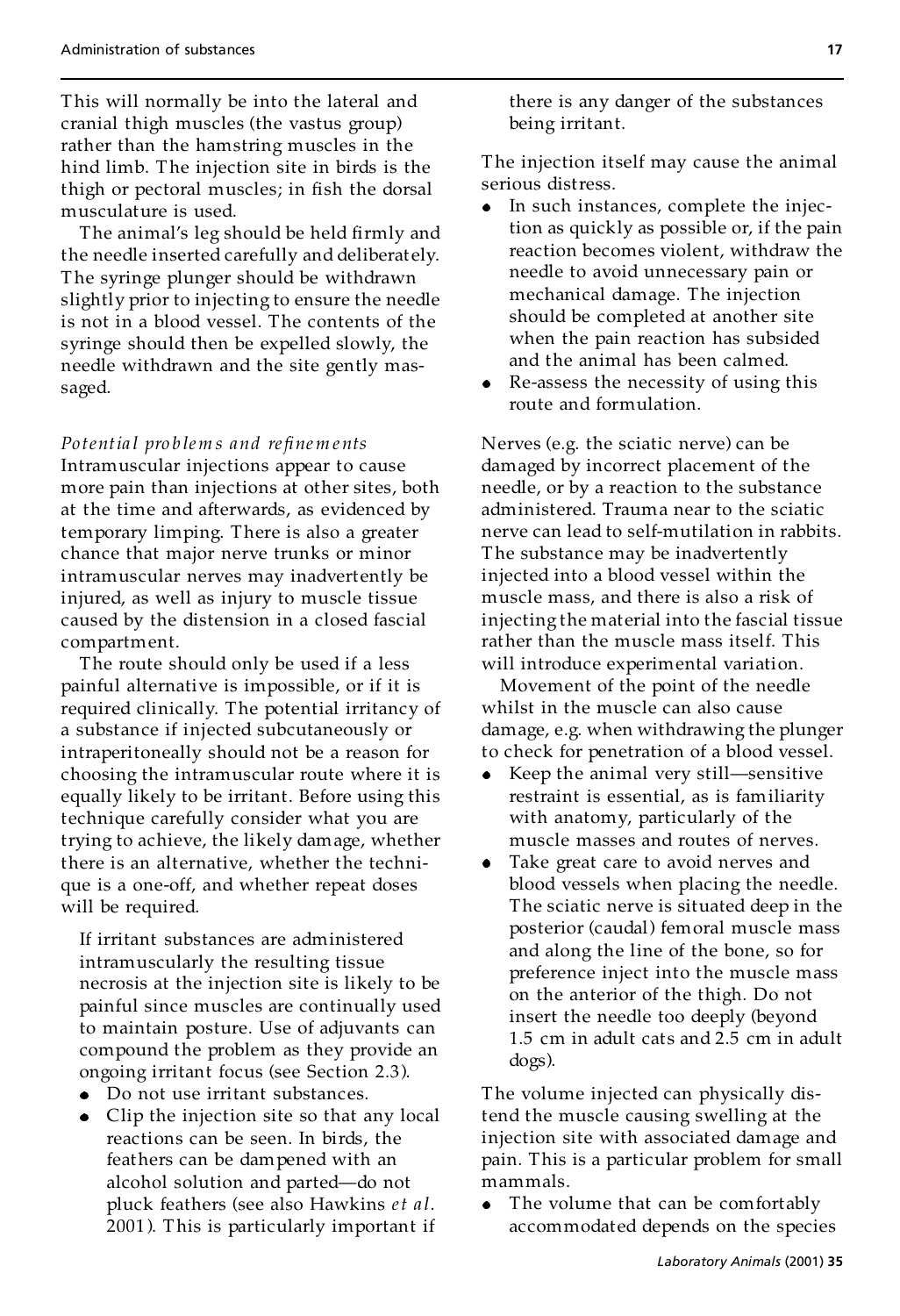and the shape and size of muscles. Do not use the technique for small animals (e.g. rats, mice or hamsters) unless there are exceptional circumstances when it should be used with extreme care.

- It may be better to divide larger volumes between, for example, hind and front legs, or to have 4 sites and rotate around them. However, this must be balanced against the potential to cause multiple limb lameness. Sites should be separated by at least 4 cm.
- Disperse aqueous substances after injection by gentle massage.

With good restraint and a familiar handler, large mammals such as sheep and cattle, will normally remain still for injection but pigs will not.

- Using a butterfly needle with a length of polythene tubing will make injection easier as the operator can follow the pig roundthe pen andinject at the same time.
- Feeding the animal with some nuts simultaneously will also help.

In fish, injection can dislodge scales.

• It may be necessary to construct a restrainer from a block of foam rubber or sponge. A `V' shape large enough to hold the fish is cut in the surface of the block. The 'V' is lined with wet tissues and the whole block saturated with water (see also Brattelid & Smith 2000 ).

# **3.5 Intranasal**

## *Use of th e te ch niq ue*

Intranasal administration is used when investigating the respiratory tract as a route of infection and when studying pharmaceuticals absorbed from the mucosa.

## *Sum m a ry o f th e pro to col*

The test material is administered by allowing small droplets from an automatic pipette or spray pump to fall into one or both nostrils. The technique can only be used to administer small volumes (e.g.  $50 \mu l$  to rodents and rabbits,  $500 \mu l$  to dogs).

Small animals such as rodents are restrained by scruffing. They must be still and relaxed with the nostrils pointing vertically upwards. The orifice of the adaptor should be placed about 1 mm above the nostril. The pipette plunger is then depressed so that a droplet falls into the nostril. If the droplet fails to separate from the pipette it can be touched gently against the nasal ori fice so that it drains into the nostril.

Two people are required to dose dogs. One holds the animal in a sitting position, the other (the doser) angles the dog's head slightly (about  $30^\circ$ ) above the horizontal. For application use a syringe or a spray pump held in the doser's other hand and positioned 2-3 mm inside the nostril, but not touching the mucosa. The spray pump is activated, usually once or twice, and then removed. The dog's head is held slightly upwards for about 30 s to allow the test material to drain into the nasal passages. If a very small volume is administered this may not be necessary.

An equivalent procedure is used for pri mates, although for large Old World primates, three people are required, two to hold the animal and one to dose.

*Po te ntia l pro b lem s and re®nem ents*

The technique imposes little stress if the animal is well trained. If the first attempt fails the technique can be repeated provided that the animal remains relaxed and unstressed.

Dosing is nearly always inaccurate since the animals often sneeze when the dose is administered. Sneezing can contaminate other animals or staff with test materials.

Dose animals away from others that could be contaminated and allow for potential inaccuracies when calculating the dose.

If the animal moves some of the material may miss the nasal orifice or the pipette may jolt the nose and hurt the animal.

Train animals to accept restraint and dosing (e.g. with saline) before com mencing the study. Hold the animal very still, with the administration device very close to (i.e. within 1 mm), or within, the nostril. Brief parenteral anaesthesia/sedation may be preferable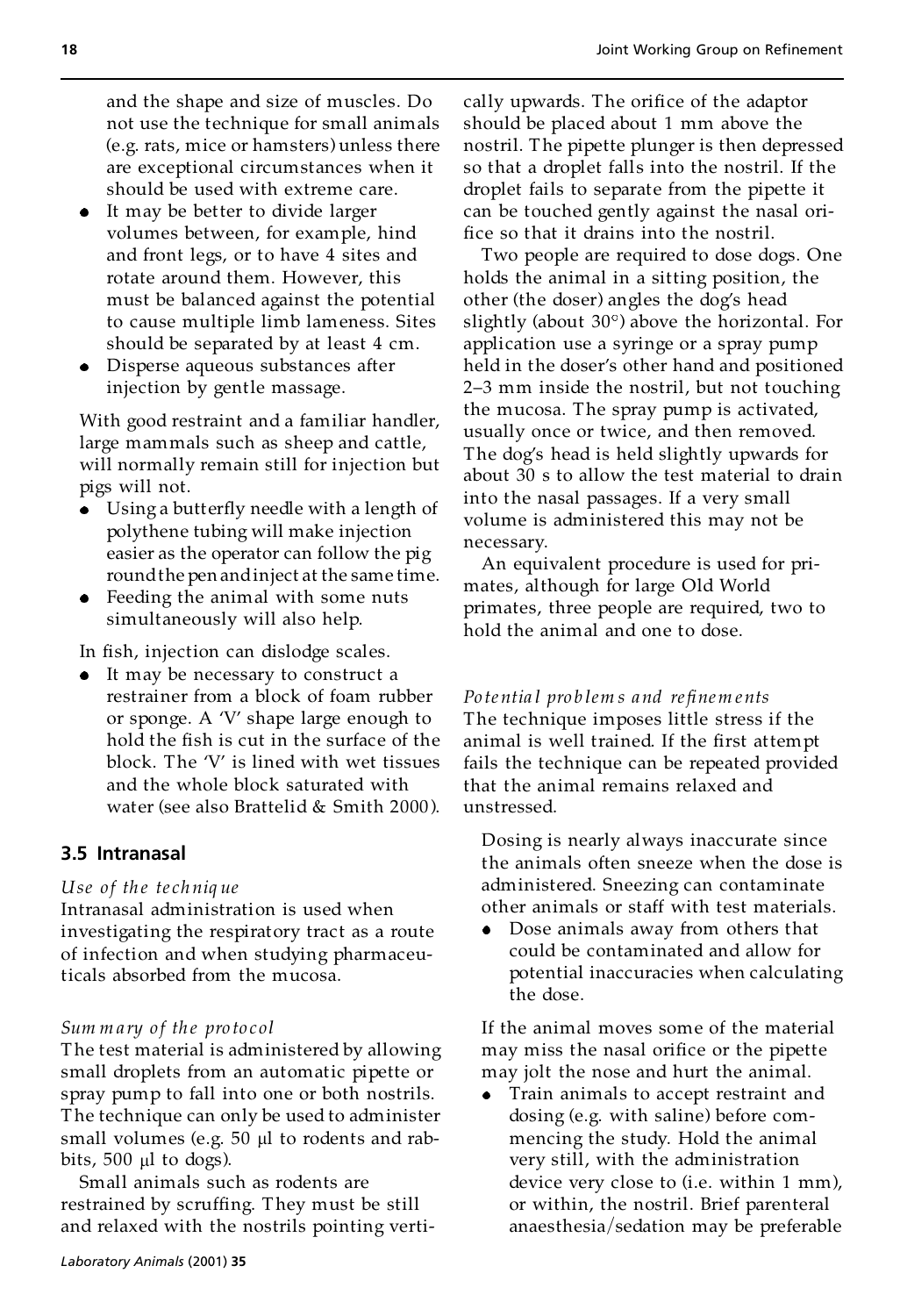when administering a single dose or when dosing small rodents.

A very steady hand is needed for this technique. Practise the technique by dosing into a small container and weighing the dose delivered.

# **3.6 Intraperitoneal**

#### *Use of th e te ch niq ue*

Intraperitoneal injection is used to administer relatively large volumes of soluble substances, such as anaesthetics, to small animals where these need to be rapidly absorbed and where the intravenous or oral route is inappropriate. This is a common route for administering substances to fish.

#### *Sum m a ry o f th e pro to col*

The technique involves injection through the abdominal wall into the peritoneal cavity. It is described in detail for rats in Waynforth and Flecknell (1992 ).

For fish, intraperitoneal injections are best given antero-laterally to the anus with the depth of penetration gauged by maintaining a slight pressure on the syringe. Penetration should cease as soon as the fluid injected starts to flow freely indicating the needle's presence in the peritoneal cavity.

*Potential problems and refinements* This route should not be used routinely (except for administration of certain anaesthetics) as other routes are conveniently accessible and usually preferred for research purposes.

The technique is not recommended for animals larger than rodents, nor for pregnant animals since the needle can puncture the gravid uterus. Never use this technique with birds because the substance may go into the air sacs.

Substances which are irritant can be life threatening when administered by this route. There can be appreciable reaction in the peritoneal cavity including pain, for mation of fibrous tissue and adhesions. Many non-aqueous solvents cause swelling of edges of the liver lobes.

Consider the pH, irritancy, toxicity and compatibility of the substance very

carefully (see Section 2.3). Pilot studies are advisable.

This is a difficult technique to perform correctly, particularly in small rodents (Lewis *et a l*. 1966, Claasen 1994 ), because it is difficult to ensure the dose is administered into the peritoneal cavity rather than into the intestine, gut, urinary bladder, muscle or other organ. Occasionally blood vessels may be damaged resulting in haemorrhage.

Good staff training is essential. To avoid puncturing the abdominal viscera, introduce the needle rapidly at an angle of  $30^\circ$ , slightly left of the midline umbilicus, about halfway between the pubic symphysis and the xiphisternum (see Waynforth & Flecknell 1992 ). For rodents, the technique may best be performed by holding the animals with the head tilted downwards. Note that with this technique withdrawal of the plunger will not usually be helpful as gut contents are too viscous to be drawn into the needle.

Injection of too large a volume of substance will distend the abdomen and cause discomfort.

• The volume of injection depends on the size of the animal and what it can accommodate. Use 10 ml/kg as a guide.

Repeated use of this technique can cause serious stress because of the restraint required, the cumulative irritant effect, needle damage and the potential for injecting into abdominal organs.

- Do not inject individual animals more  $\bullet$ than once per day. The number of subsequent injections needs rigorous justification. Brief anaesthesia can make the technique more reliable and less stressful.
- Where repeated/continuous administration is required (for example, where this is used to imitate ambulatory peritoneal dialysis in humans), con sider whether it would be less stressful to implant animals with a minipump dose delivery system (see Section 3.11).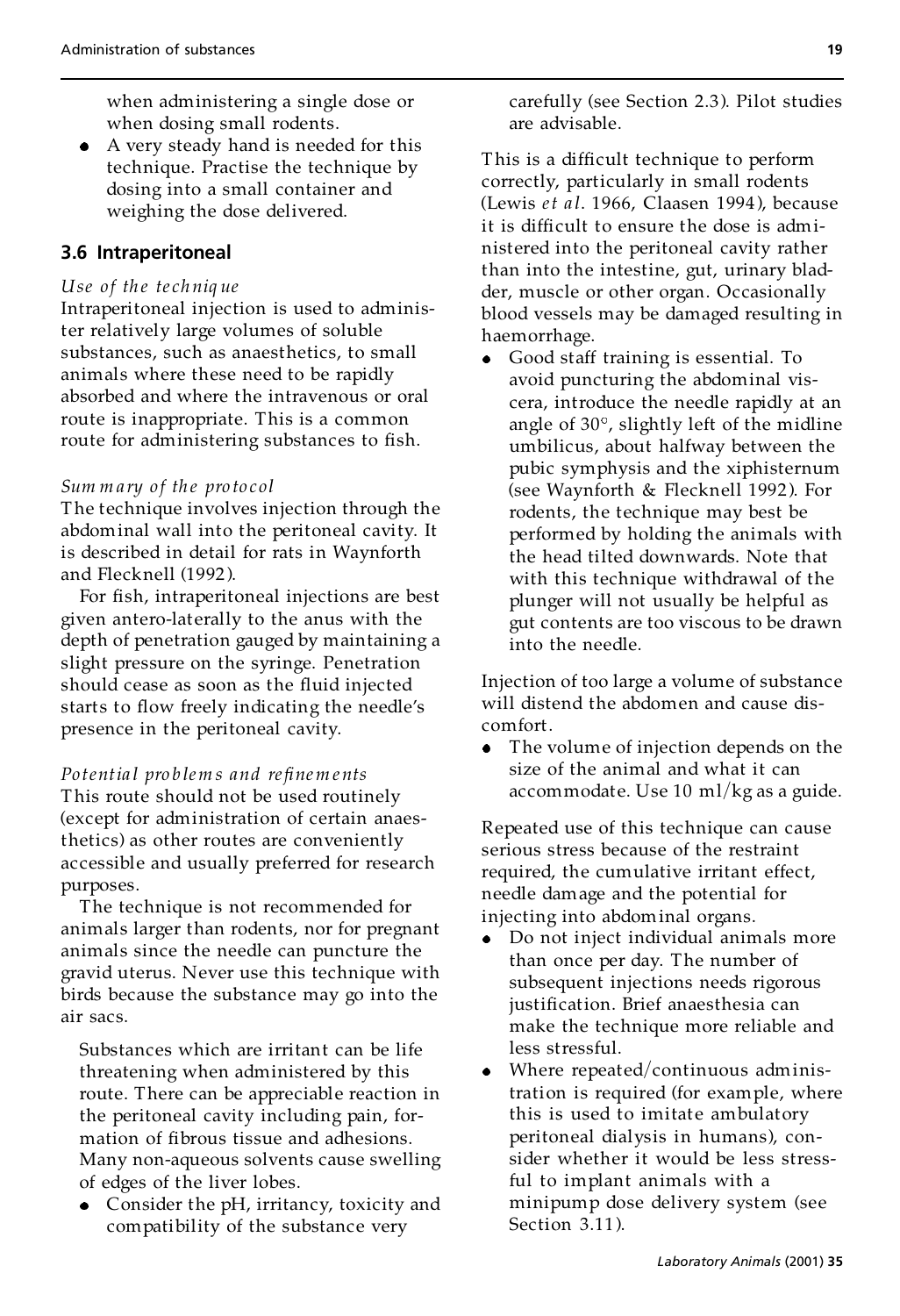# **3.7 Intratracheal**

#### *Use of th e te ch niq ue*

Intratracheal administration is used to study the effects of poorly soluble substances (e.g. dust and fibres) or poorly soluble drugs in the airways of laboratory animals.

#### *Sum m a ry o f th e pro to col*

The technique is usually used with hamsters, rats, guineapigs and rabbits. It involves administration into the trachea via the oral cavity, or into the lungs by tracheotomy to allow for repeat dosing. There are a number of references describing the technique in rats and rabbits (see Sedgwick 1988, Waynforth & Flecknell 1992, Cambron *et a l*. 1995, Davies *et a l*. 1996 ) and primates (Morris *et a l*. 1997 ). Tracheotomy is not covered in this report.

The animal should be anaesthetized and placed supine on a padded table. Intubation should be carried out with an appropriately sized tube (e.g. orogastric tube), the uninflated cuffed end being guided into the trachea via a laryngoscope. It is important to check correct placement by the movement of inspired and expired air through the tube. The test substance is drawn into a syringe which is then attached to an intravenous catheter. This is then placed inside the endotracheal tube (which acts as a guide) and inserted to the point of bifurcation of the airways. This can be felt quite easily.

An alternative technique which can be used for rats, is to place the anaesthetized animal in sternal recumbency with the bottom jaw anchored behind the incisors and the top jaw raised by an elastic band placed behind the incisors. This maintains a wide gape to allow access to and visualization of the larynx by means of an adapt ed canine otoscope (Sedgwick 1988). A flexible catheter can then be passed an appropriate distance through the larynx for material to be instilled. Shining a fibreoptic light onto the neck at the level of the larynx helps to transilluminate the pharynx.

*Po tentia l pro b lem s and re®nem ents* Intratracheal administration involves general anaesthesia so before using this route think very carefully about whether it is really

necessary and whether it would be satisfac tory to administer the substance intranasally or by inhalation instead.

The technique has the potential to damage the respiratory tract and is not appropriate for repeated administration. Tracheotomy should be considered if this is absolutely necessary.

Putting any foreign material directly into the respiratory tract can cause an adverse reaction. Irritant materials can cause serious problems.

Be aware of pH and other factors that may affect irritancy. Avoid using irritant materials (see Section 2.3).

The physical presence of the substance particularly as large volumes or amounts of solid can damage the pharynx or cause local lung irritation.

Do not exceed maximum volumes of  $500 \mu l$  for rabbits and  $40 \mu l$  for rats. The maximum particle size of solids administered should be dependent on their not impeding the airways or acting as a mechanical irritant.

The tongue can be damaged if not handled carefully. The pharynx/larynx can be damaged by the passage of the tube and this can cause laryngospasm.

- Take great care when handling the tongue and when passing tubes. A good understanding of the anatomy of the animal is essential as is appropriate training (e.g. using recently killed animals).
- Lubricate the tube with a water soluble sterile lubricant (Davies *et a l*. 1996 ). A local anaesthetic spray can reduce the chance of inducing laryngospasm.
- Monitor the animal closely during the recovery period and for up to 3 h thereafter.

## **3.8 Intravaginal**

#### *Use o f the te ch niq ue*

This technique has limited application since it is used to imitate the route of exposure to a pathogen (e.g. herpes, thrush) to pharmaceuticals or other products such as IUDs, tam pons or pessaries.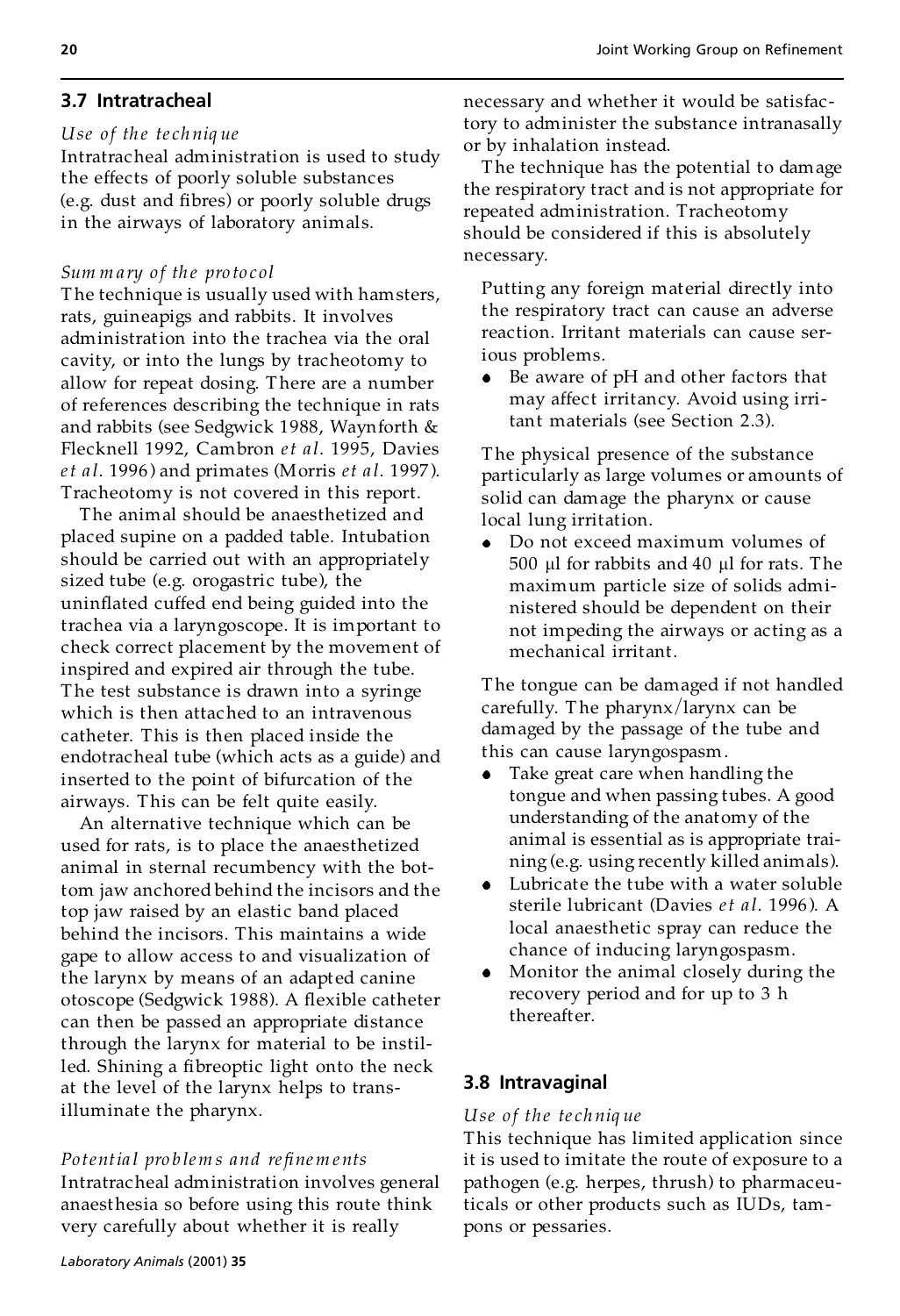#### *Sum m a ry o f th e pro to col*

Viscous fluids and creams can be administered to rodents, rabbit s, dogs and primates using a sterile syringe inserted gently between the lips of the vulva and advanced upwards and forwards into the lumen of the vagina. An oral dosing catheter cut down to approximately 10 cm can be used instead of a syringe for rabbits and rodents.

Where a vaginal suppository is to be admi nistered, this is held between the forefinger and thumb, and inserted gently between the lips of the vulva and thence into the vagina. Deeper insertion is then accomplished by pushing the pessary or suppository forward into the vagina using the index finger or other suitable probe, such as a smooth plastic rod.

#### *Po tentia l pro b lem s and re®nem ents*

Substances may be absorbed through the vaginal mucosa and this may result in unintended systemic toxicity.

Before dosing check available data on absorption rates to assess potential adverse effects.

It may be difficult, particularly with smaller animals, to gain entry into the vagina and the urethral orifice may be entered in error. There is also a risk of penetrating the vaginal wall with a syringe or rod, if the depth or angle of insertion is incorrect.

- Take great care when inserting anything into the vagina. It is very important to have a thorough knowledge of the anatomy of the animal and in particular the length of the vagina and the position of the urethral orifice. During insertion, stay on the upper (dorsal) surface so as to avoid the urethral opening. It is important to appreciate the relative position of the cervix within the pelvic cavity, and to advance the syringe sufficiently far forward (e.g.  $8.5 \text{ cm}$  in  $6-15 \text{ kg}$  bitches) for the substance to be retained in the vagina.
- Check the substance is not in the urethra by pulling back the plunger slightly to check for the presence of urine. A wider catheter is less likely to enter the urethra.

It may be useful to dilate the vagina  $\bullet$ with a suitably lubricated (and warm!, e.g. plastic) speculum. This should be inserted gently between the lips of the vulva and thence into the vagina. Gentle closure of the handles of the speculum will cause dilation of the vagina allowing easy administration of the dose by finger, tampon or tube.

The animal may push the suppository back out or incorrect placement may result in it falling out.

• Check the animal at intervals after returning her to her cage to ensure this has not happened (but remember, the ejected suppository may be swallowed).

The animal may not retain the whole dose if the volume is large, rendering the dosage inaccurate.

 $\bullet$  Keep volumes small—less than 3 ml in dogs, less than 500 µl for rabbits, less than 50 µl for rodents.

#### **3.9 Intravenous and intra-arterial**

#### *Use o f the te ch niq ue*

The intravenous route is often used in phar maco-toxicological experiments to mimic the route of exposure to drug formulations, blood-replacement products, nutrient solutions, infectious and diagnostic agents. It ensures that maximum plasma exposure is achieved as rapidly as possible and avoids the possibility of pre-enterohepatic metabolism and elimination.

The intra-arterial route is used infrequently, except to assess the possible consequences of accidental intra-arterial injection of a formulation intended for intravenous administration.

#### *Sum m ary of pro to co ls*

*Intra ve no us do sing*: A detailed description of this route for rats is given in Waynforth and Flecknell (1992) with additional information on other common laboratory species in Paget and Thomson (1979 ) and Tuffery (1995 ). Further information on methods as they are updated and refined is published in journals such as *Lab oratory Anim a ls, Th e To xi co lo gist* and *Hum an* & *Experim enta l*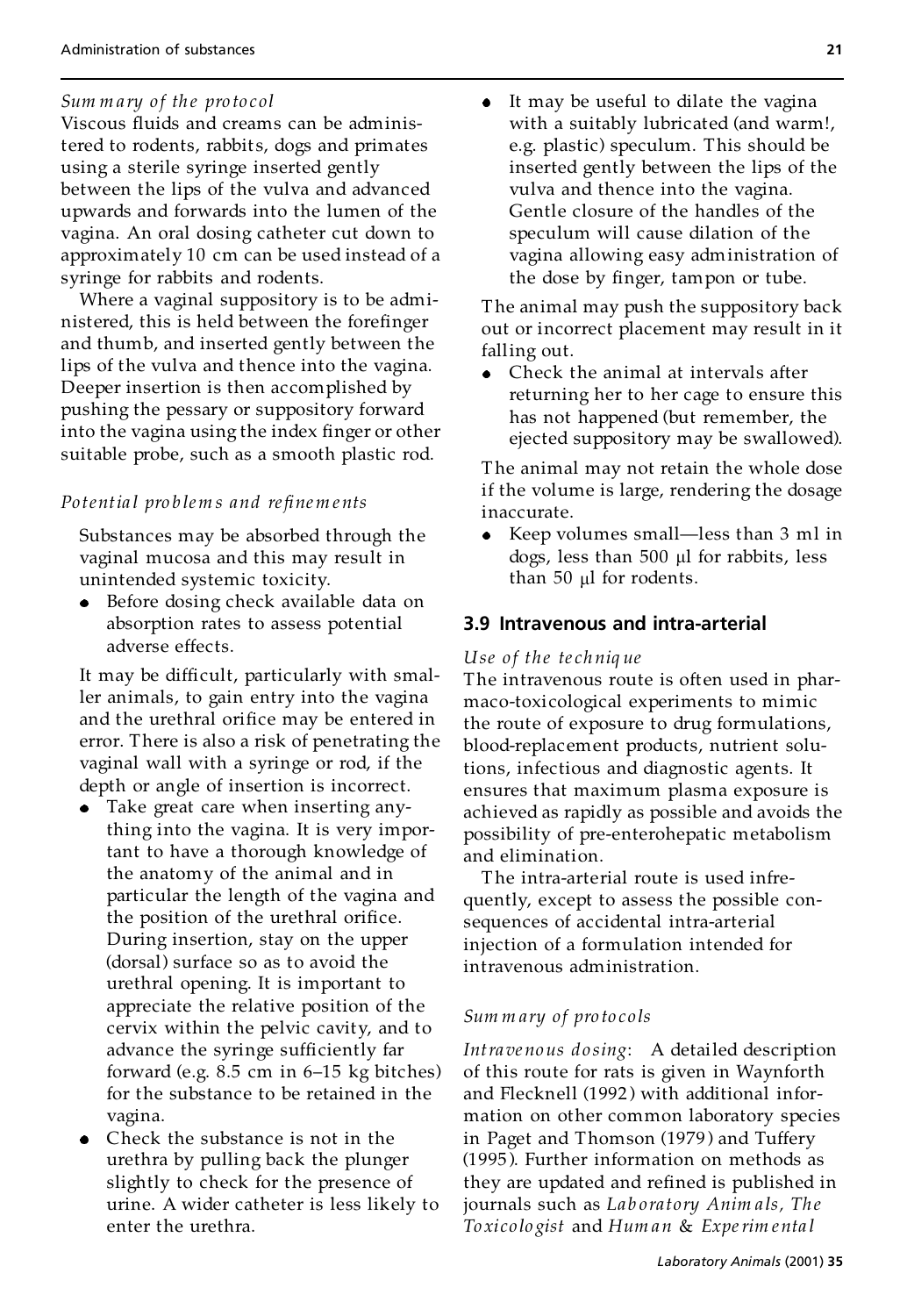| <b>Species</b>   | Typical catheter/needle size | Usual (occasional) vein for injection |
|------------------|------------------------------|---------------------------------------|
| Mouse 20-25 g    | $25 - 27G \times 5/8$ "      | Tail                                  |
| Rat 200 g        | $23G \times 1"$              | Tail                                  |
| Rabbit 2.5 kg    | $21G \times 1"$              | Marginal ear                          |
| Dog 6 kg         | 21-25G up to 1"              | Cephalic (saphenous)                  |
| Primate          | 21-25G up to 1"              | Cephalic (saphenous)                  |
| <b>Bird</b>      | $21 - 25G \times 1$ "        | Brachial (jugular)                    |
| Waterfowl/pigeon | $23 - 26G \times 1$ "        | Tarsal                                |

**Table 5 Intravenous injection (sites of injection, needle sizes and maximum volumes)**

The choice of infusion device is partly determined by the volume to be infused, the rate of administration and the species. Larger bore needles can be used for the heavier animals within a species group

Maximum volumes should typically be 4% and no more than 5% of circulating blood volume

Infusion volumes should be based on kidney function data; generally around 5% circulating blood volumes per hour, or 4 ml/kg/h

*Toxicology*. The principles of refinement are similar to those that apply when taking blood samples and therefore another useful reference document is the  $BVA(AWF)/FRAME/$ RSPCA/UFAW report on removal of blood (Morton *et a l*. 1993 ).

In the majority of cases of intravenous administration, substances are introduced by a single injection into a suitable peripheral vein. Table 5 gives recommended sites and volumes for different species. Some degree of physical restraint is always required.

*Intra -a rteria l a dm inistra tio n*: Recommendations regarding sampling of arterial blood (see above) may also be relevant to administration of substances by this route.

Rabbits and dogs are used and restraint is always necessary. For rabbits a sedative or neuroleptoanalgesic may be better than physical restraint; dogs must be anaesthetized. The usual sites are the central artery of the ear in rabbits and the femoral artery for dogs. Needle sizes and administration volumes are similar to those recommended for intrave nous dosing. Injections should be made under aseptic conditions in the same direction as the blood flow and administered fairly slowly over approximately 30 s.

*Infusio n te chniq ues*: Infusion techniques (either intermittent or continuous) may be used as alternatives to repeated injections, but this option should be considered very carefully, since there are inherent welfare problems relating to surgery-implantation of indwelling catheter may require a surgical procedure which must be performed under

anaesthesia. Other welfare issues relate to restraint by tethering systems or the use of jackets, restricted cage environments and single housing.

Infusion techniques are an advancing field which is outside the scope of this document. There are detailed descriptions of the practical aspects of infusion in the literature (see Gregory 1995, van Wijk 1997, Laboratory Animal Science Association 1998, Healing & Smith 2000 ).

## *Po te ntia l pro b lem s and re®nem ents*

With this route there are many factors which can compromise the experimental objectives and increase the severity of the procedure.

## *Th e sub sta nc e*

The buffering capacity of the blood allows slow administration of solutions with a wide range of  $pH$  (between 2–11) provided that contact with blood vessel walls is not prolonged. Formulations for injection must be miscible with blood without precipitation. Substances must not cause haemolysis or coagulation, and not elicit degenerative or inflammatory reactions in blood vessel walls or surrounding perivascular tissues.

Some materials can damage blood vessels at the point of injection.

Consider altering the formulation (e.g. increasing the dilution) and/or altering the vehicle. If this is not possible then consider flushing the equipment and blood vessel with saline before and after administration of the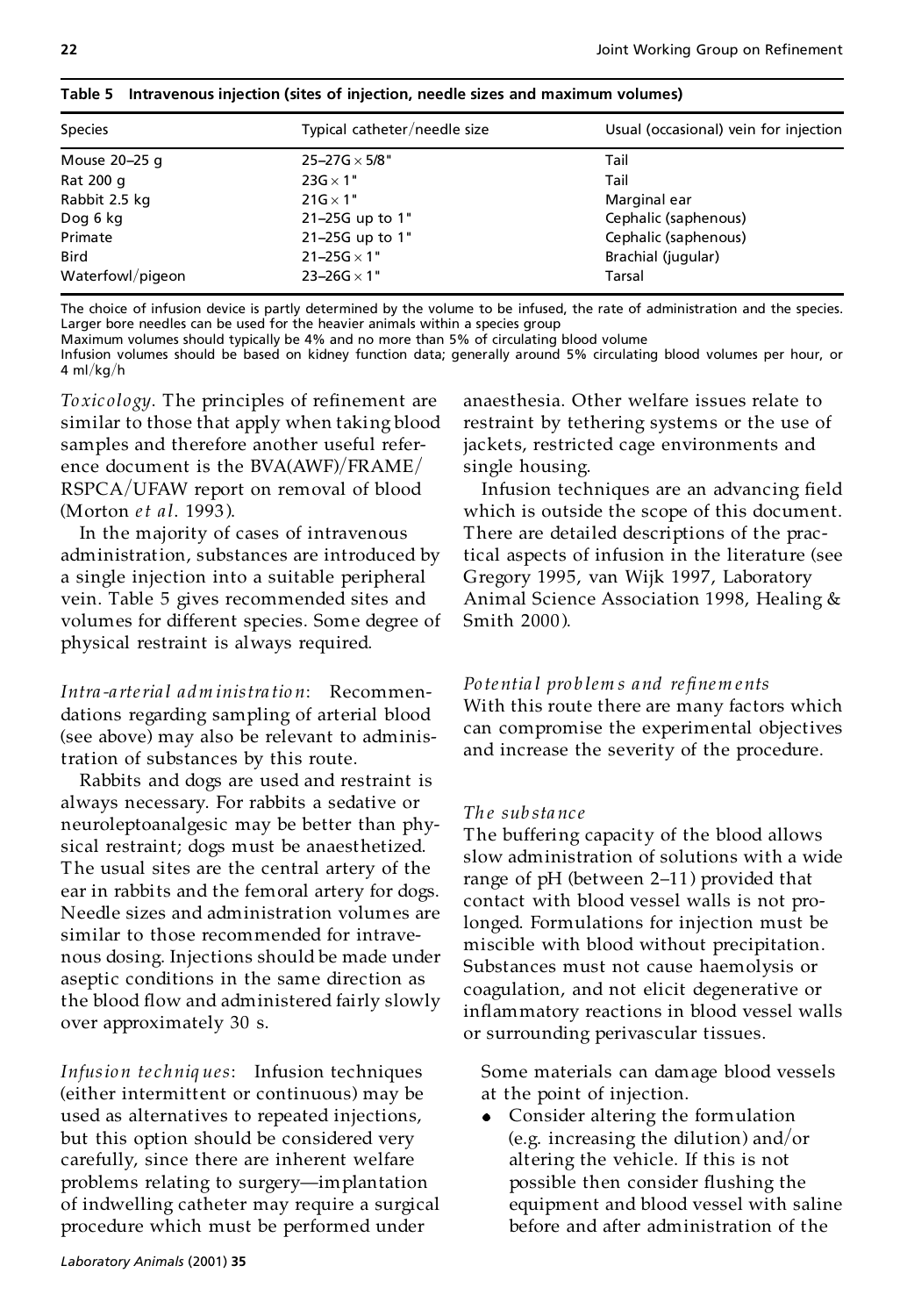test substances using a T-connector with two syringes attached.

The consequences of intra-arterial administration of tissue irritating chemicals and arterial-constricting substances are potentially catastrophic.

- Never administer such materials by this route. Compatibility testing with blood is essential prior to dosing. Take care to ensure that there is no risk of subsequent arterial haemorrhage on completion of the procedure.
- Always dilute substances well, using a suitable formulation and flush the artery with saline after injection.

There may be unanticipated reactions in some species. For example, some components of formulations (e.g. Tween 80, polyvinylpyrrolidine, some liposomes) cause anaphylactic-like reactions if ad ministered i.v. to dogs, but do not cause such reactions in rodents and man.

Check the potential effect of the substance and its vehicle with background data in a range of species.

Particulate matter may be present in the material being injected or unsuitable material may precipitate out between preparation and injection.

Filter the material, e.g. by including a filter in the injection line between syringe and blood vessel (*Note*: filters can adsorb and retain test material.)

If the substance comes out of solution when injected into the tail vein, the tail may blacken due to thrombosis. Lung oedema and/or embolism may also occur.

Ensure the substance is adequately dissolved in an appropriate solvent and check its compatibility with blood before starting the procedure.

The effect of a compound can be influenced by the rate of administration. Injecting intravenously and intra-arterially over a few seconds will result in transiently high levels of the substance in the blood with possibly toxic effects occurring very rapidly.

It is preferable to inject substances  $\bullet$ more slowly over a period of minutes. This may require additional restraint procedures rather than manual restraint so weigh the disadvantages of this against the benefits of the slower injection.

#### *Vo lum es*

Adding large volumes of fluid to the blood stream causes haemodilution, increased central venous pressure, alterations in acid-base equilibrium and diuresis. It may also cause pulmonary oedema. There will be additional problems of toxicity and haemolysis with non-aqueous solutions.

Be aware of blood volume values for different species. To minimize adverse effects, avoid increasing the blood volume by more than 4% for rapid bolus injections (see Table 5) or infusing at greater than 4 ml/kg/h.

#### *Inje c tio n te chniq ue*

If the animal moves during the course of the injection thus dislodging the needle from the blood vessel, part of the test liquid may be injected perivascularly and/or subcutaneously producing a swelling of the skin adjacent to the vein/artery.

- Before carrying out the procedure, always check that the animal is adequately restrained and that the needle is firmly affixed to the syringe. Use of an over-the-needle catheter or a butterfly needle with a length of connecting tubing will reduce the risk of the needle dislodging from the syringe. If the animal moves check the position of the needle. If it has come out of the vein withdraw it immediately and repeat the injection at a different site.
- Use a local anaesthetic cream, e.g. EMLA (Flecknell *et a l*. 1990 ), so that the animal does not feel any pain, thus reducing the risk of it moving.
- If a perivascular injection occurs and if the solution is irritant, counteract the effect, e.g. by injecting buffered saline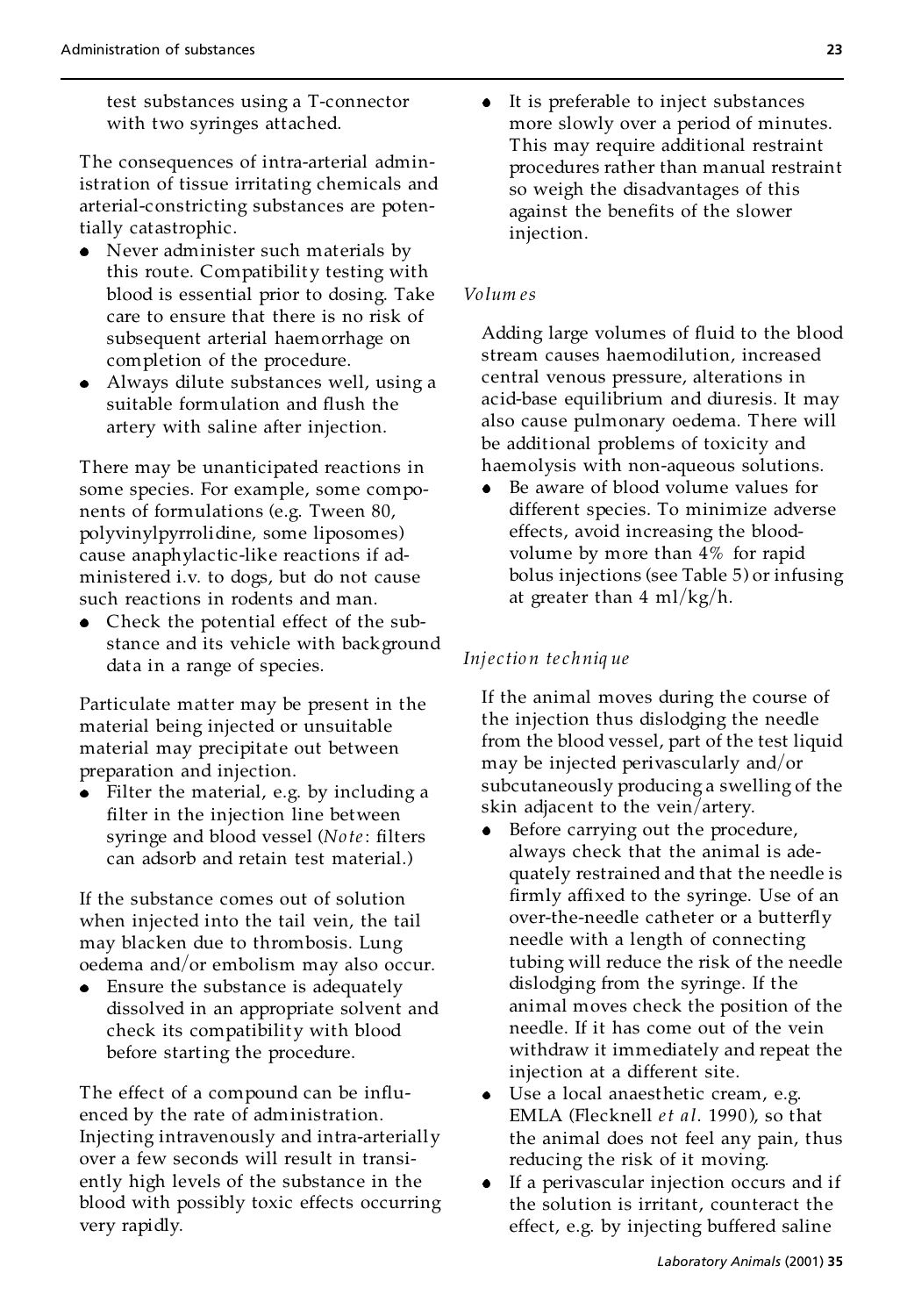and local anaesthetic at the site as a diluent.

Bad injection technique may damage the vessel making subsequent injections difficult.

- When using the ear vein make the first injection as near the tip as possible so that the vein remains patent. In rodents, give injections near the tip of the tail rather than at the base since this is usually easier and therefore more accurate.
- Rotate the injection sites for repeat doses.

Intravascular injection can result in emboli (e.g. skin fragments) depositing in the lung. This is rarely of clinical significance but can affect the histopathology.

Use a fine needle and inject with minimal trauma.

## *Locating the vein/warming the animal*

The vein may be difficult to see.

Try dilating the vessel to render it more visible by rubbing the surface, warming the ear or tail (e.g. in a warming box), or using certain sedatives, e.g. Hypnorm<sup>®</sup> (Janssen Pharmaceutica, Turnhoutsebaan 30, 2340 Beerse, Belgium) in rabbits. Carefully removing the hair may also improve visibility.

The animal will overheat if intense heat is used for too long.

- Any warming technique must ensure a carefully controlled maximum tem perature. Warming the tail alone is less likely to cause a problem, although locally applied warmth does not work as well as whole-body warming.
- Do not use hair driers or heat lamps as they can overheat animals and cause skin burns.

Where a warming box is used, the ther mostat on the box can fail. The animals may overheat leading to unnecessary stress and, in extreme cases, death.

The chamber temperature should not exceed 37°C. Calibrate and monitor the temperature of the box carefully and

make sure it has very good thermostatic control. Observe the animals constantly for signs of distress. The maximum warming period for mice is 5 min and for rats 15 min. As a guide, no more than five animals should be placed in the box at one time.

## *Infusion te ch niq ues*

Since this involves surgery, all the refinements that apply to surgical techniques, e.g. appropriate use of anaesthesia, asepsis, appropriate wound closure methods and dressings, and recovery environment, and post-operative analgesia should be imple mented as appropriate. Some potential problems and suggestions for refinement are given below, but refer to the literature for further details.

Surgical techniques for implantation of catheters or infusion devices can traumatize the animal and introduce infection.

- Ensure staff are competent in the anaesthesia, surgery and after-care required, including aseptic technique.
- Reduce post-operative trauma by accli matizing animals to jackets for several days before surgery.
- Think about how the animal's behaviour will be affected by the catheterization and exteriorization site before going ahead.

Constant or frequent contact of an implanted catheter with the blood vessel wall can cause thrombo-embolism.

- Accurate placement of the catheter is essential, as is the involvement of an experienced veterinary surgeon. Make sure staff have appropriate training and are fully competent in the procedures.
- Use of biocompatible materials is essential.

Technical problems may occur with infusion equipment, e.g. if small volumes are given intermittently, then pumps may be inaccurate.

Ensure pumps are meshed in/warmed up every time they are used.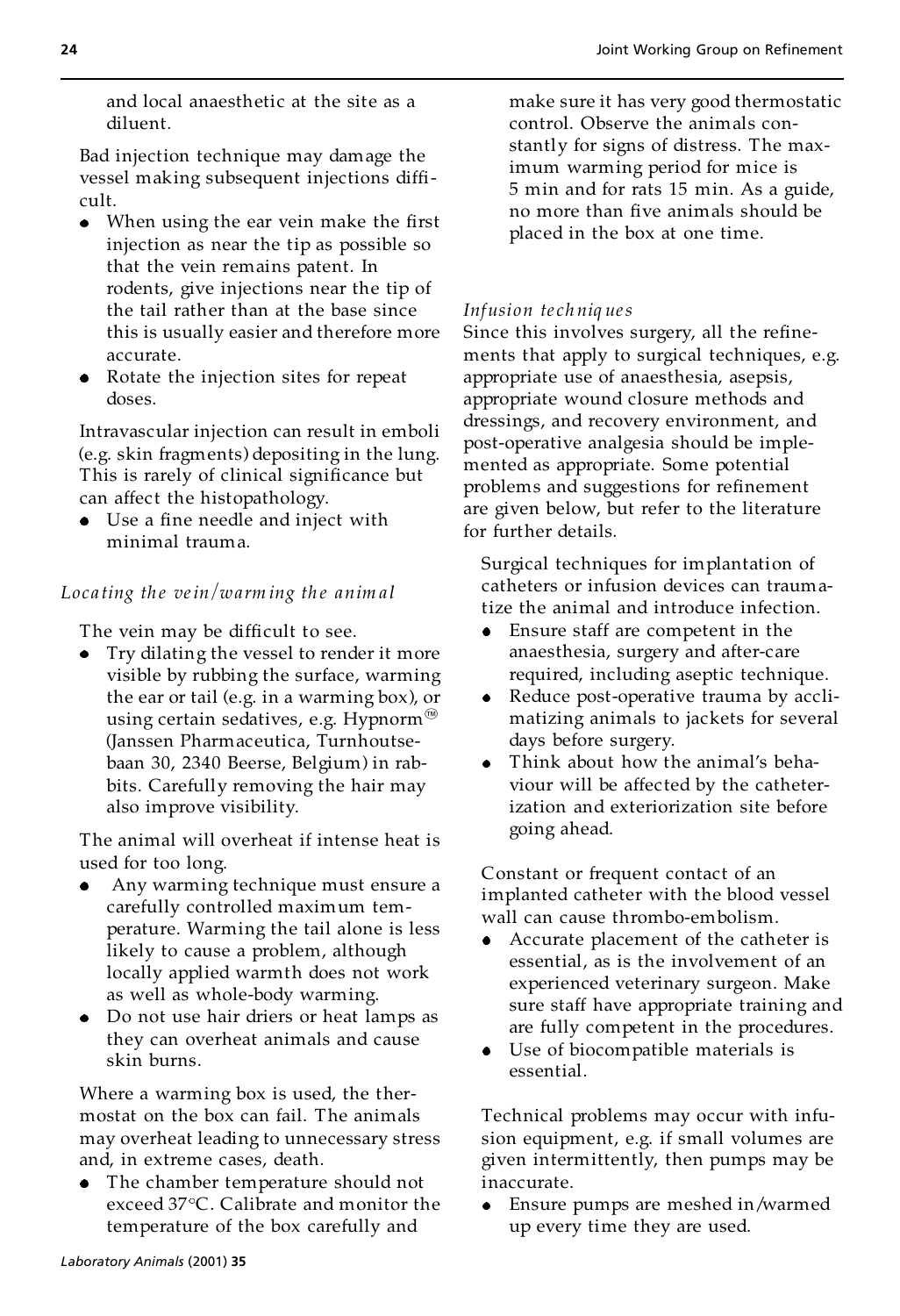- Ensure adequate quality control procedures are in place so that the selected device delivers the formulation at the correct volume and rate of flow. Sophisticated computer-controlled systems are now available allowing remote control of pre-programmable pumping devices.
- Do not use mechanical pumping devices for mice as the flow rate for such small animals cannot be adequately controlled.

The use of tethering systems or portable jacket systems can be uncomfortable, restrict the animals' movements or limit the possibilities for social housing.

- Techniques which allow the pump and reservoir of dosing solution to be carried by the animal are preferred since tethering is avoided. Use jackets which allow social housing of social species or redesign jackets where no suitable ones exist.
- Check the fit of jackets and tethering attachments daily.
- Use subcutaneous ports for discontinuous infusion, so that no restraint is necessary when the animal is not being infused.

# **3.10 Oral routes**

#### *Use of th e te ch niq ue*

The oral route is commonly used when systemic exposure is required and it is known that there is good absorption from the gastrointestinal tract and there is little first-pass metabolism in the liver. In toxicological investigations it is commonly used regardless of first-pass metabolism. It is also used when studying a local effect in the gastrointestinal tract.

Substances can be introduced into an animal's mouth or stomach by:

(i) Inclusion in food or water-this method most closely mimics the ingestion of substances in humans and is particularly appropriate where lifetime administration of the compound is required, e.g. in carcinogenicity testing.

- (ii) Oropharyngeal administration of capsules, pills or fluids-this method is used when a material is unpalatable or when more accurate dosing is required.
- (iii) Oral gavage—this technique also avoids palatibilit y problems and is the most accurate method for administration of substances into the gastrointestinal tract.

The method of choice will depend on the species, the nutritional requirements and physiological state of the animals, the purpose of the experiment, and the accuracy of dosing required.

### *3.10.1 Inc lusio n in an anim a l's fo o d o r wa ter*

#### *Sum m ary of the pro toco l*

The substance is incorporated in the animal's food or water. Highly palatable substances are readily consumed when offered in this way, or will be licked from the end of a dosing device such as a syringe. Where animals are fastidious eaters, it is essential to understand their feeding behaviour in order to determine the best way of incorporating the substance into the diet. A pilot study to test the substances acceptability, measuring food consumption and body weight may be necessary.

#### *Po te ntia l pro b lem s and re®nem ents*

This is the least stressful method of administering a substance, but it can also be the least accurate. There may be problems relating to the physico-chemical properties of the substance, its palatability and the feeding behaviour of the species. However, the ease of administration, together with the low level of stress on the animal, may outweigh many of the disadvantages.

#### *Pro perties of th e sub sta nc e and its pa la tab ility*

The stability of the substance or its homogeneity in the diet may cause a variety of practical and scientific problems and alter its pharmocokinetics.

The substance may: bind to ingredients in the diet; be altered by the heat of the process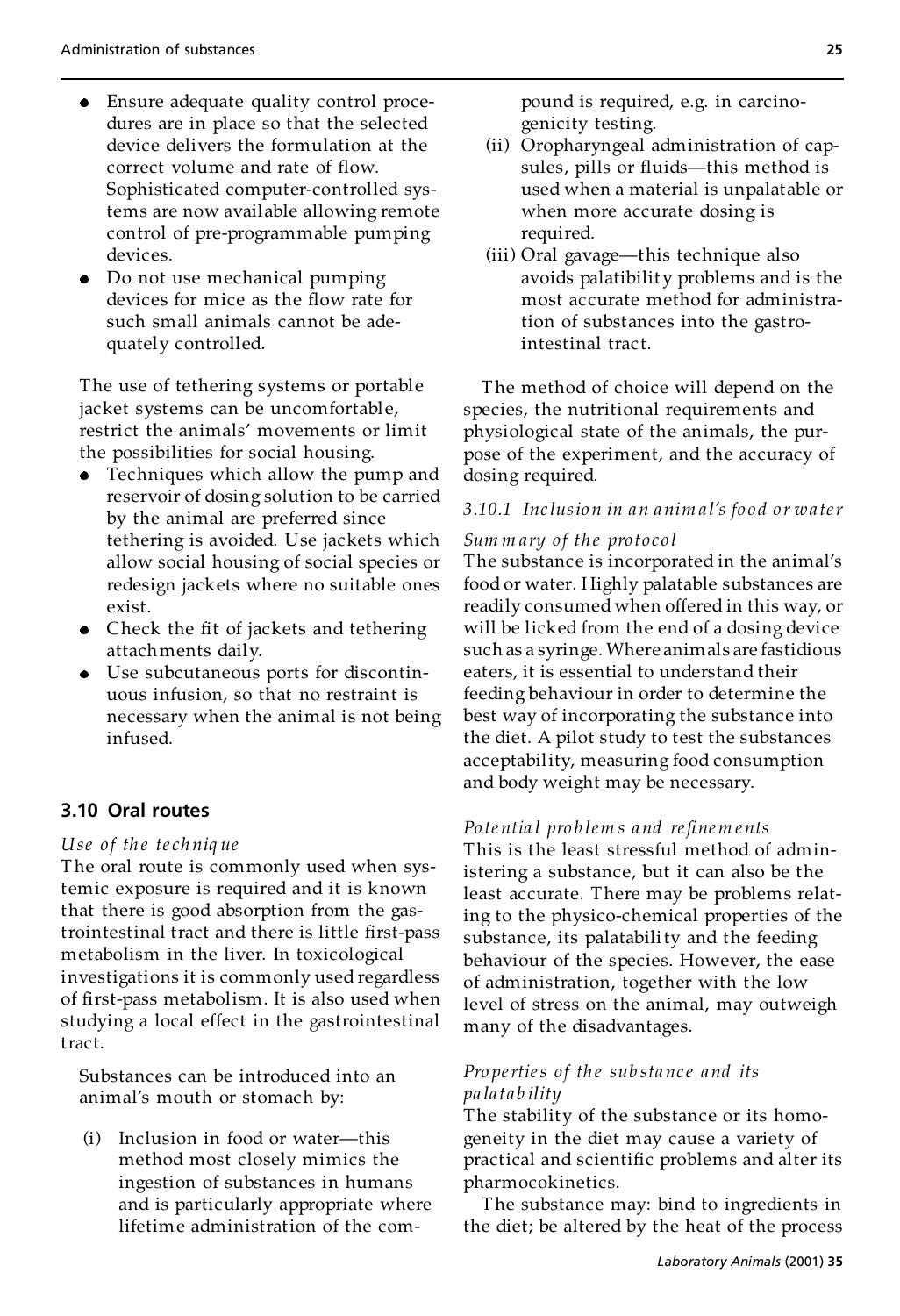if pelleted; react with other dietary compo nents-for example, with essential vitamins or amino acids, rendering them unavailable to the animal; break down to more or less toxic derivatives (see Sections 2.1.3 and 2.3).

Irritant substances may damage the mucosa of the oesophagus and stomach.

- A detailed knowledge of the properties of the substance in relation to the dosing route is essential.
- Always check background data for indicators of likely adverse effects on the species to be used.
- Do not use irritant materials.

The substance may be unpalatable. If it imparts an unpleasant flavour to the food or water, the animals' consumption will be reduced. If animals refuse to eat, it may be necessary to withold the normal diet.

- Careful preparation of the compound, e.g. by micro-encapsulation, may remove many of the palatability problems.
- Mask unpleasant flavours in water by adding sugar (water bottles containing sugar solutions should be changed daily in order to minimize microbial growth). Another option is to use flavoured (e.g. blackcurrant, orange) gelatin which rats and other animals appear to like. Gelatin has a melting point of around  $60^{\circ}$ C but a solidification point of around  $25^{\circ}$ C. It can therefore be used to dissolve water soluble substances (or substances dissolved in a miscible solution) which are temperature sensitive. The stock solution of a compound can be added to give a final concentration that the animal will comfortably and reliably eat.
- Do not withold normal food for long periods and always consider the metabolic rate, age and condition of the animals before doing so.

The substance may cause dental problems, e.g. feeding wet mash to dogs for prolonged periods can lead to accumulation of tartar on teeth. In rodents, too coarse a ground diet can cause gingivitis, tooth decay and pharyngeal penetration.

- Do not feed pellets that are too hard.  $\bullet$
- Check the animals' teeth regularly to ensure there are no dental problems.

The substance may have limited nutritional value but still constitute a large proportion of food. This upsets the normal dietary balance (e.g. vitamin, protein levels). In rodent studies, up to 10% non nutritional substances may be added to the diet.

• Be aware of the nutritional requirements and physiological state of the animals (e.g. growing, pregnant or lactating animals). Monitor them closely for signs of loss of condition or weight loss.

## *Spe c ies fastid iousness*

Some species (e.g. non-human primates) readily detect dietary inclusions. Cats are also fastidious feeders and it may be difficult to hide substances in their food. Pigs have a highly developed sense of taste and smell so similar problems arise. Rats and mice may also refuse to eat novel substances.

- It is essential to be familiar with the feeding habits and preferences of individual species.
- Primates can be trained in operant feeding techniques. They readily drink fruit juices so substances can be dissolved in the juice and given directly. Liquids can also be injected into a grape, an orange slice or banana. Powdered solids can be thoroughly mixed with a favourite titbit; such offerings should be small enough so that the animals will consume them quickly without taking several bites (Schrier 1997).
- Dogs eat food quickly so they can be dosed before feeding and the food then acts as a reward.

#### *Ac cura cy o f do sing*

The dose level and duration of dosing cannot always be accurately controlled when the compound is simply included in the daily diet. The amount of substance consumed will vary with the individual animal's food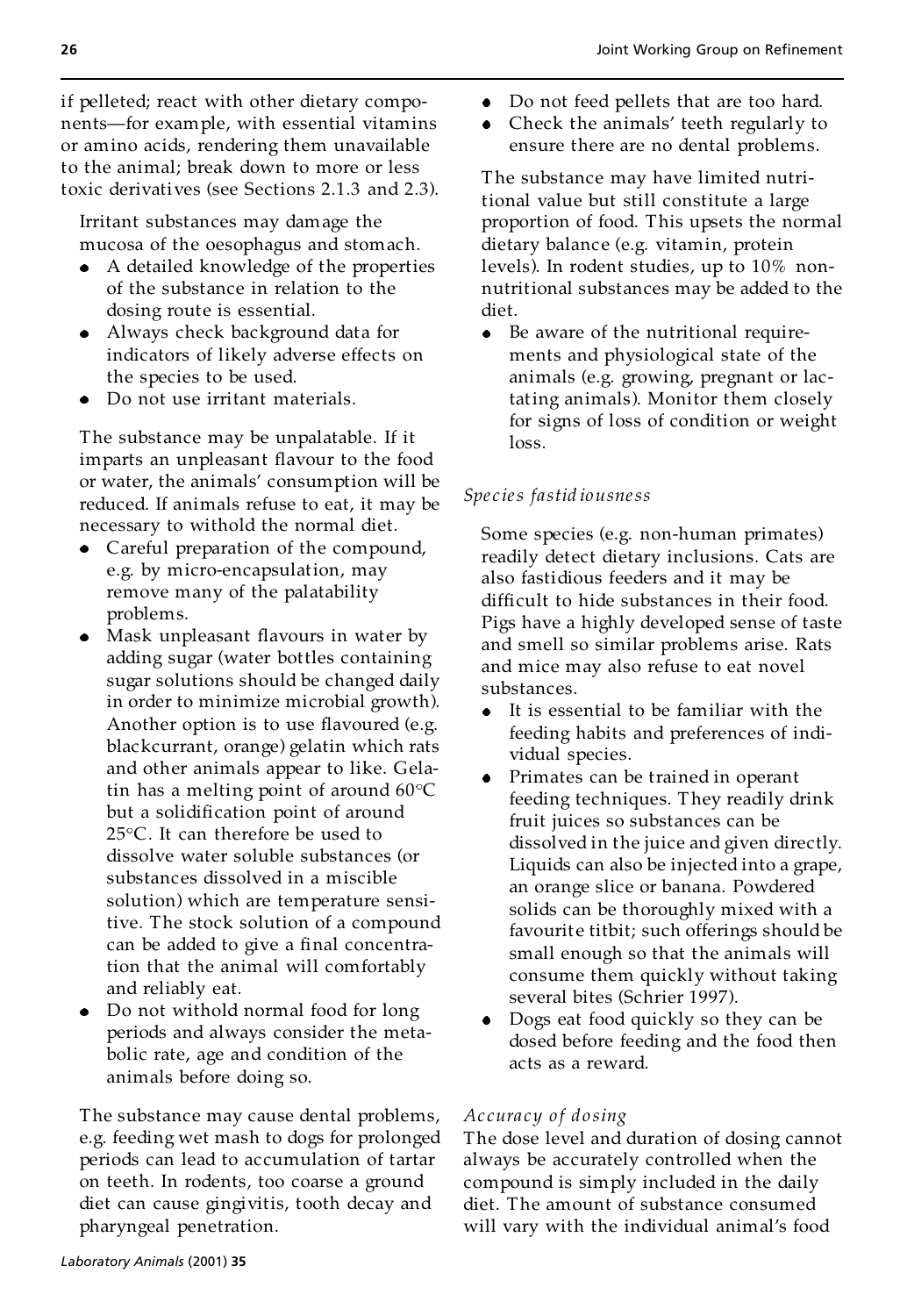and water intake. Water intake is particularly variable and difficult to measure.

There are particular problems with the feeding habits of certain species. Old World primates will store food in their mouth pouches for as long as  $30 \text{ min}$ , so it is difficult to say when it has been swallowed. Hamsters will store food in cheek pouches (and in their cage) making accurate dosage difficult. Rats eat over several hours whereas dogs consume their food very quickly. This creates problems in assessing duration of dosing. Coprophagic animals present particular problems, e.g. recycling unabsorbed material or its metabolites. (This will always be a problem whichever route is chosen.)

In most species the dietary intake per unit body-weight reduces with age.

- Try presenting smaller amounts of food at regular intervals to ensure accurate doses are consumed. Use highly palatable food making sure animals are used to the new food and recognize it as a treat.
- Vary the concentration in diet/water to achieve a steady intake as `mg' or 'ml/kg'. Doses should be expressed in terms of the weight of the base (not of the salt) given per unit body weight or body surface area.
- Use special containers which enable the amount of diet consumed to be more accurately measured. These have been described for feeding mice, rats, guineapigs and hamsters (Poole 1987 ).

There may be cross-contamination of diet from spillage and/or dust and this can affect accuracy.

Animals may need to be separated for feeding; careful ventilation/airflow control may be necessary.

#### *Oth er welfa re pro b lem s*

Animals may have to be singly housed to assess dietary intake more precisely.

Always question the necessity for precise measurement of dietary intake and thus for single housing. It may be relatively unimportant scientifically but cause unnecessary stress by depriving animals of social interaction. Balance the requirement to standardize between treatment groups against the desirability of providing social/ environmental enrichment.

Animals are handled less frequently because there is no need for restraint. This may make the conduct of other procedures more difficult.

Overcome any problems resulting from infrequency of handling animals by asking for daily body weight measure ment as part of the technique or by routinely handling the animals during husbandry procedures.

#### *3.10.2 Do sing d ire ctly into th e ph a rynx*

#### *Sum m ary of the pro toco l*

The technique is commonly used only in cats, dogs, ferrets, farm animals and birds, although rabbits can also be dosed in this way (see Tuffery 1995, Wolfensohn & Lloyd 1998 ). A suspended, encapsulated, or solid amount of material is placed onto the back of the tongue and a swallowing reflex induced by stroking the throat. Fluids can be instilled onto the tongue or poured in the labial/cheek pouch at the angle of the jaw with the muzzle held upwards. To administer a capsule to a primate or rat, put the capsule on the end of a gavage tube and 'blow' it out (Lax *et al.* 1983). Rats need to be trained to accept the gavage tube first.

Neonates can be dosed by allowing them to suck the test compound as an emulsion from PE50 plastic tubing. Volumes of  $40-50$  µl can be given to 10-day-old mice, body weight approximately  $4-6$  g. The technique is more stressful than oral dosing in food or water because restraint is necessary.

#### *Po te ntia l pro b lem s and re®nem ents* The same problems occur as in 3.10.1 above. In addition:

If the substance has an unpleasant taste, the animal may develop a conditioned response and vomit before being dosed.

Try making the substance more palatable by flavouring it or by encapsulation—choose the correct size of capsule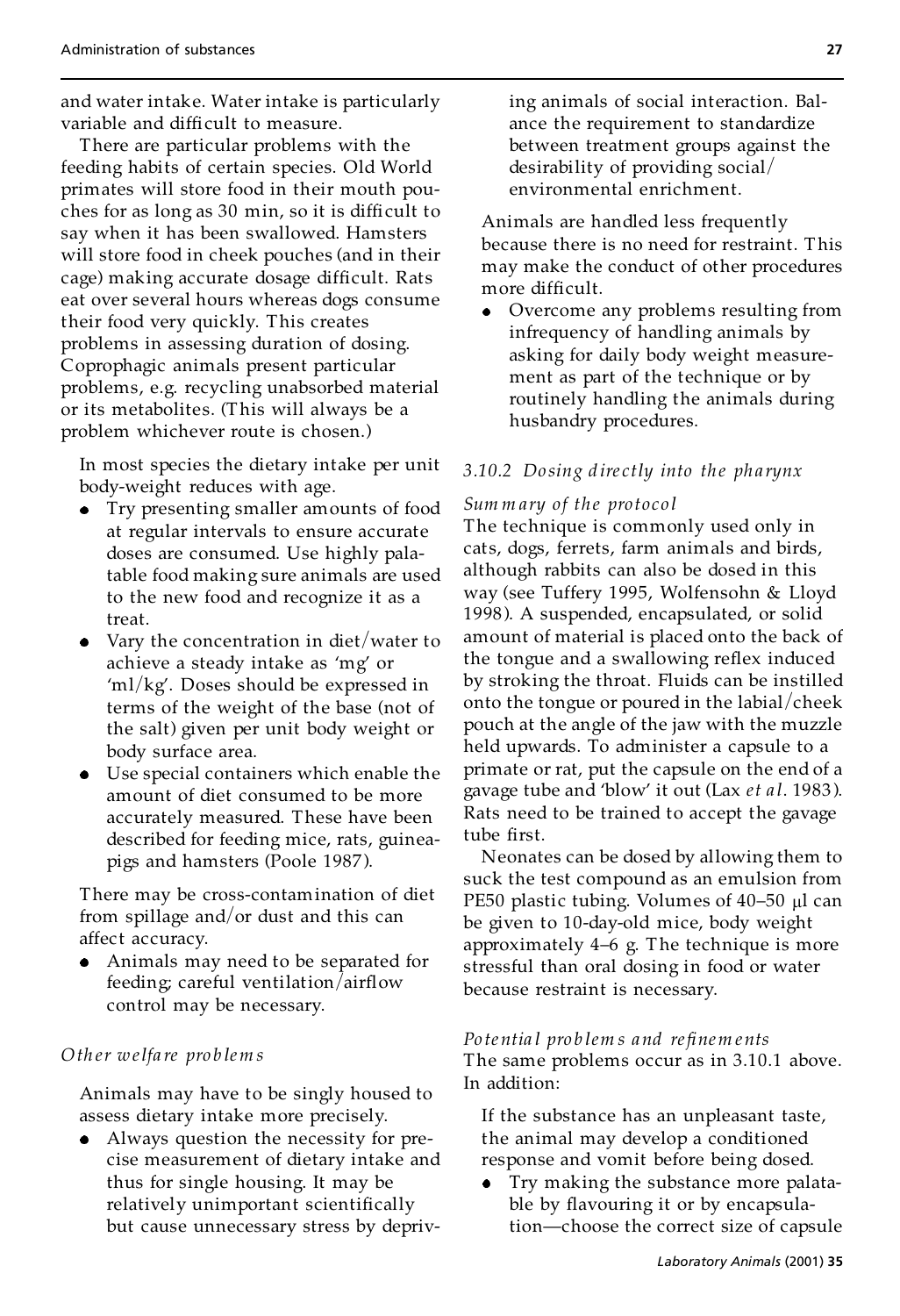for the species. Treats can be given as a reward after dosing.

Dosing may be inaccurate if substances are spilled, spat out (immediately or as a delayed response) or regurgitated.

Encapsulation overcomes this problem but be aware that capsules themselves may break, releasing the compound in the wrong part of the gut.

Dosing accidents, such as choking, can occur.

Avoid choking by giving fluid in small aliquots (5 ml for dogs, 250-500  $\mu$ l for rabbit s), allowing the animal to swallow between aliquots.

Repeat dosing may be more stressful for the animal and the opportunity for error is increased.

- Limit the number of repeated doses given per day to between 2 to 4. This often mimics typical clinical usage and may thus be a more accurate and appropriate method of dosing.
- Reduce stress by training the animal to cooperate in the procedure.

## *3.10.3 Ora l ga vage*

## *Sum m a ry o f th e pro to col*

The technique has been described in detail for all the common laboratory species in a number of texts (Paget & Thomson 1979, Poole 1987, Waynforth & Flecknell 1992, Tuffery 1995 ). In summary, a feeding tube or gun is passed into the oesophagus/stomach and the substance to be dosed is gently expelled at a regular controlled rate slow enough to deter regurgitation. The tube is withdrawn gently to avoid reflex vomiting or regurgitation.

## *Po tentia l pro b lem s and re®nem ents*

This is the most stressful, and technically difficult, method of oral administration, although an experienced and skilled technician can make it seem deceptively easy.

## *The sub sta nc e*

Substances may be irritant. The effects may be apparent e.g. wheezing if droplets

- Do not administer substances which cause gastric irritation.
- Avoid direct contact of the tube with the oesophageal or stomach wall by ensuring the correct length of gavage tube.
- Avoid generation of droplets which may be inhaled and cause severe reactions. It is important to make sure there is no droplet on the end of the tube as it is pushed down the oesophagus. Blot or wipe it with a tissue and flush the tube with a small volume of water after dosing so no irritant drops are inadvertently released as the tube is removed.

Compounds may froth and block the trachea or cause a foreign body pneumonia if administered into the lungs by mistake.

Take particular care to ensure the gavage tube is in the stomach. Consider maximum volumes carefully for com pounds that can froth.

# *Th e te chniq ue*

If the tube is incorrectly placed, if undue force is used, or if the animal moves, the tube may penetrate the trachea or pass through the oesophagus or stomach wall into the thoracic or peritoneal cavity. Subcutaneous abscesses may result from infection tracking out from the mediasti num, e.g. swellings in the axillary region. Repeated insertion of the tube for frequent dosing may cause inflammation and ulceration of the oesophagus.

When a rigid gavage tube attached to a syringe is being used, negative pressure may draw in air, rather than create a vacuum, if the tube has inadvertently been inserted into the lungs rather than the oesophagus or stomach.

• Keep the animal still and ensure the best angle of the head and body to facilitate dosing. This is very important and requires correct and sensitive restraint.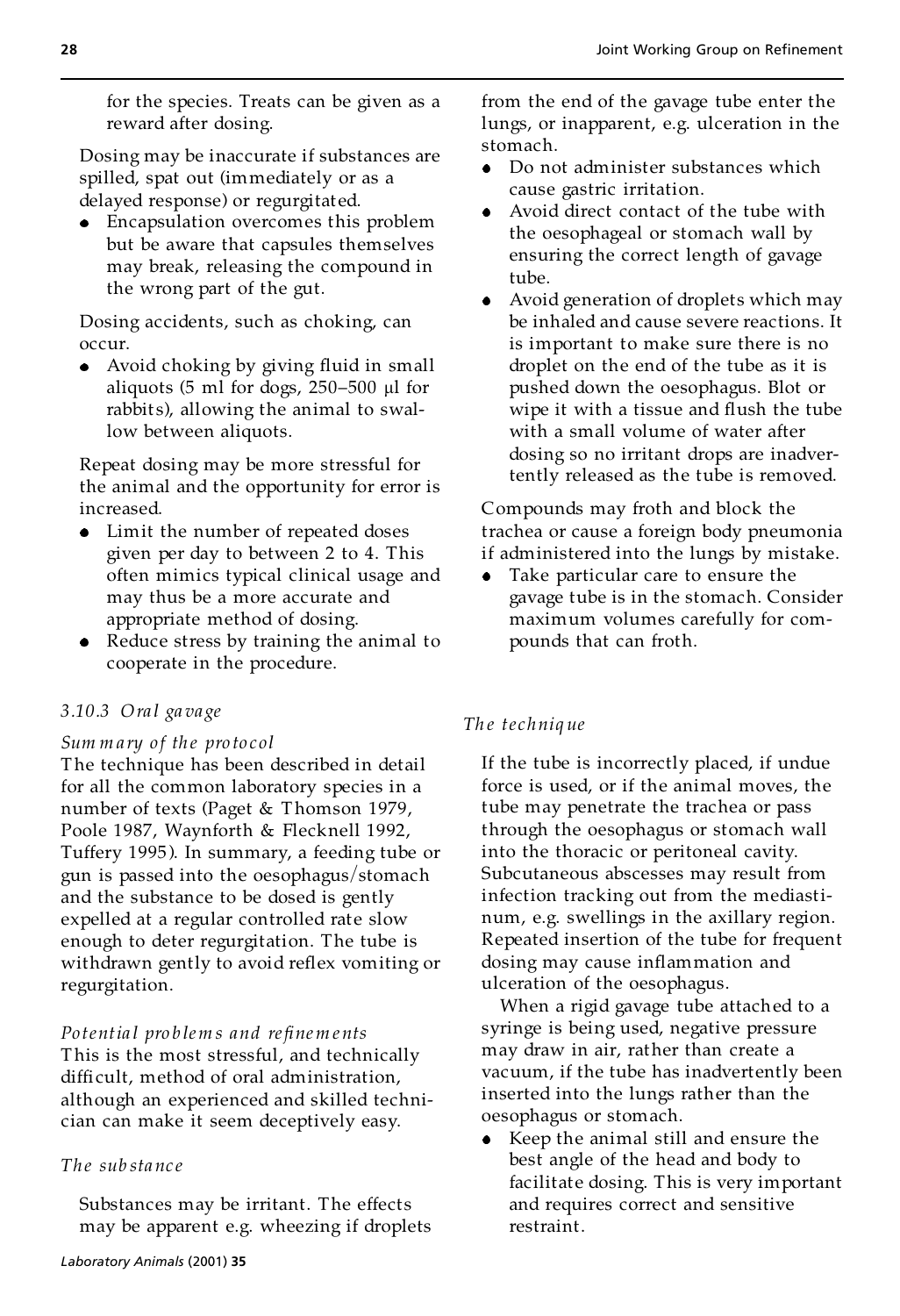- Be familiar with the anatomical rela- $\bullet$ tionships of the oropharynx and develop the necessary high degree of skill before commencing dosing to ensure accurate placement of the gavage tube.
- Always use the correct size (length and width) of feeding tube to ensure the dose enters the stomach and not the oesophagus. For example, in dogs the correct length corresponds to the distance from the nose via the acromion of the shoulder to the tenth costochondral junction—correct placement is confirmed by the smell of the gut contents. In mice the tube should extend from the tip of the nose to the last rib. Mark the length in advance. Make allowance for young or small individual animals.
- Check for condensation which may be visible if the tube has inadvertently been placed in the trachea.
- Use tubes with a small smooth knob on the end to prevent penetration of the gut wall. Flexible catheters are preferable to rigid tubes and plastic can be used instead of metal (but consider possible reactions between the com pound and the tube).
- Consider lubricating tubes with petroleum jelly or medical paraffin to ease passage.
- If any resistance is felt during insertion of the needle, or if there is any sign of choking or distress, withdraw the tube and re-start the procedure.
- Always monitor the animal for a short period after returning it to its cage to check for any adverse reaction to the procedure and to check whether regurgitation or vomiting occurs. If animals die following oral dosing perform a necropsy examination to ascertain the cause of death and eliminate poor technique as a factor.
- If you suspect you have dosed into the lungs hold the animal's chest close to your ear and listen for 'gurgling' or 'rasping' sounds. If the dose has gone into the lungs kill the animal to prevent further suffering.

Gags can cause discomfort.

• Only use gags if they make the technique easier to perform and less stressful for the animal. Make sure any gags are designed to be comfortable for the animal. Tapering one end makes it easier to put into the mouth.

The animal may regurgitate the dose or vomit. This is a particular problem with ferrets.

Always expel the contents of the gavage tube at a controlled rate and withdraw the tube carefully. Monitor the animal carefully once it has been returned to the cage.

# *Withh olding fo o d*

Food is often withheld overnight, for as long as 18 h, in order to empty the animal's stomach before dosing. This is a long time, particularly for rats or other animals whose normal feeding behaviour is 'little and often' and whose feeding time is at night.

Think carefully about the reasons for witholding food. It is rarely justified—a recent study by Vermeulen *et a l.* (1997 ) demonstrated that the stomach of male rats was empty after 6 h without food and requires a good scientific reason (i.e. if the absorption of the compound varies depending on whether the animal is fed or fasted). If food is withdrawn, water should always be offered. Authority may be required from licencing authorities or Animal Care and Use Committees for food withdrawal together with precise instructions for time of next feed.

#### *Young anim a ls*

Extreme care should be taken with young animals. There are special considerations with respect to their size, disturbance of litters and time of dosing after ingesting milk. Dosing pre-weaned animals is difficult and should be avoided if possible. Gavaging rats less than 6 days old should be avoided.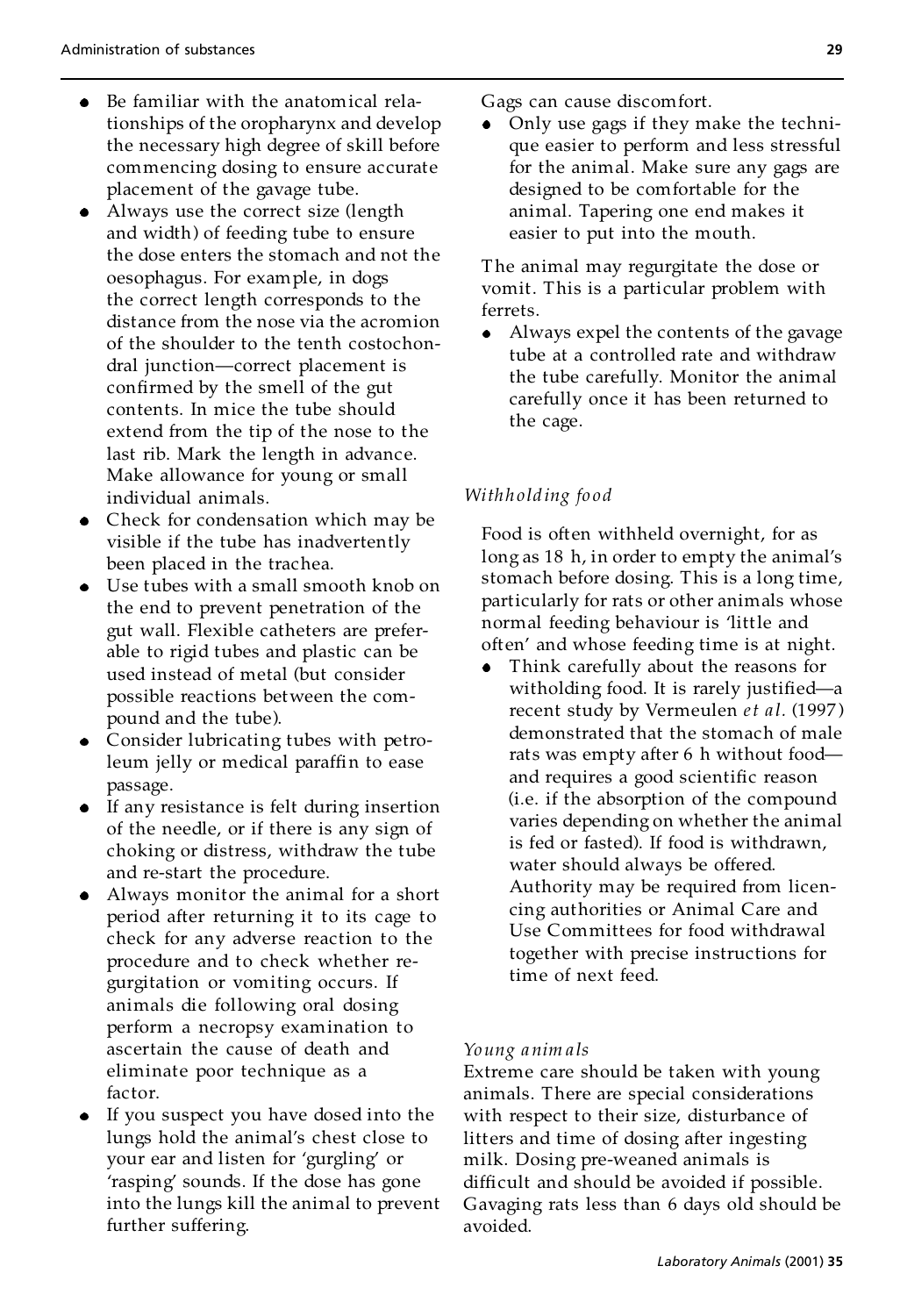#### *Prim a tes*

Oral gavage of Old World primates should only be considered in cases where it is essential to ensure that the full dose of a drug reaches the stomach at the same time. It is a straightforward procedure *provided* staff are highly skilled and experienced in carrying it out. The stress of the technique is com pounded by the stress of the restraint required and staff *m ust* be well trained and competent in this too. Lubrication of the tube will ease its passage.

If at all possible, oral gavage should be avoided and substances should be administered orally by other means.

### **3.11 Osmotic minipumps**

#### *Use of th e te ch niq ue*

Osmotic minipumps can be used to allow continuous drug delivery over long periods (Theeuwes & Yum 1976, Nau 1985, Collins 1987) and to avoid the stress of repeat dosing.

#### *Sum m a ry o f th e pro to col*

Commercially available pumps are designed to deliver different durations of dosing. A steady outflow of test material can be produced for up to 2 weeks. Minipumps are commonly used in rats, mice, guineapigs, hamsters and rabbits, although they can be implanted in virtually any species. In mice, minipumps are large relative to the body size of the animal, but are tolerated well, provided they are sited in a position which does not interfere with the animal's movement. The device is inserted subcutaneously, or occasionally intraperitoneally, with a single surgical procedure. Aseptic technique, anaesthesia and analgesia are necessary.

Analgesia should be administered as soon as the animal is anaesthetized. It will have then become effective by the time the animal regains consciousness. The hair should be gently removed from the dorsal area with fine electric clippers and the skin cleaned with an antiseptic skin preparation. A skin incision, about 1 cm long, should be made on the dorsum of the animal midway between the head and base of the tail. The pump should be placed along the axis of the body to one side of the backbone. The incision should be positioned about 1–2 cm caudal to the estimated caudal end of the minipump when this is in place. A pair of haemostats (straight artery forceps) is inserted through the incision under the skin in a cranial direction and the jaws on the haemostats opened to make a subcutaneous pocket for the minipump. The minipump should be inserted, delivery end first, into the subcutaneous pocket. The skin wound is closed with wound staples (not nickel) or sutures. Appropriate peri-operative monitoring and care must be provided.

Some protocols may require the removal or replacement of the minipump after a speci fied period. This should also be done under general anaesthesia using aseptic technique and with analgesia. The original incision is opened, the pump removed with forceps, and the wound sutured.

Some manufacturers/distribut ers of minipumps (ALZA Corporation 1990) provide a video which demonstrates the basic technique for subcutaneous implantation plus other applications, such as intraperitoneal implantation and connection to catheters for intravenous infusion. These provide infor mation on practical surgery but do not address welfare issues.

It is possible to supply the material for dosing to an establishment and then buy the animals already implanted. However, note that the transport of surgically prepared and dosed animals also has welfare implications which must be taken into account.

#### *Po te ntia l pro b lem s and re®nem ents*

The method can have significant animal welfare benefits over repeated dosing by other routes where restraint and infusion or injection may be required, but this must be balanced against the stress of surgery. The most likely adverse effects of the technique are those due to toxicity of the compound or drug contained in the minipump.

A reaction to the minipump may be seen if its surface is abraded. Weight loss may occur.

Handle pumps very carefully. When monitoring body weight in small ani mals, remember to take account of the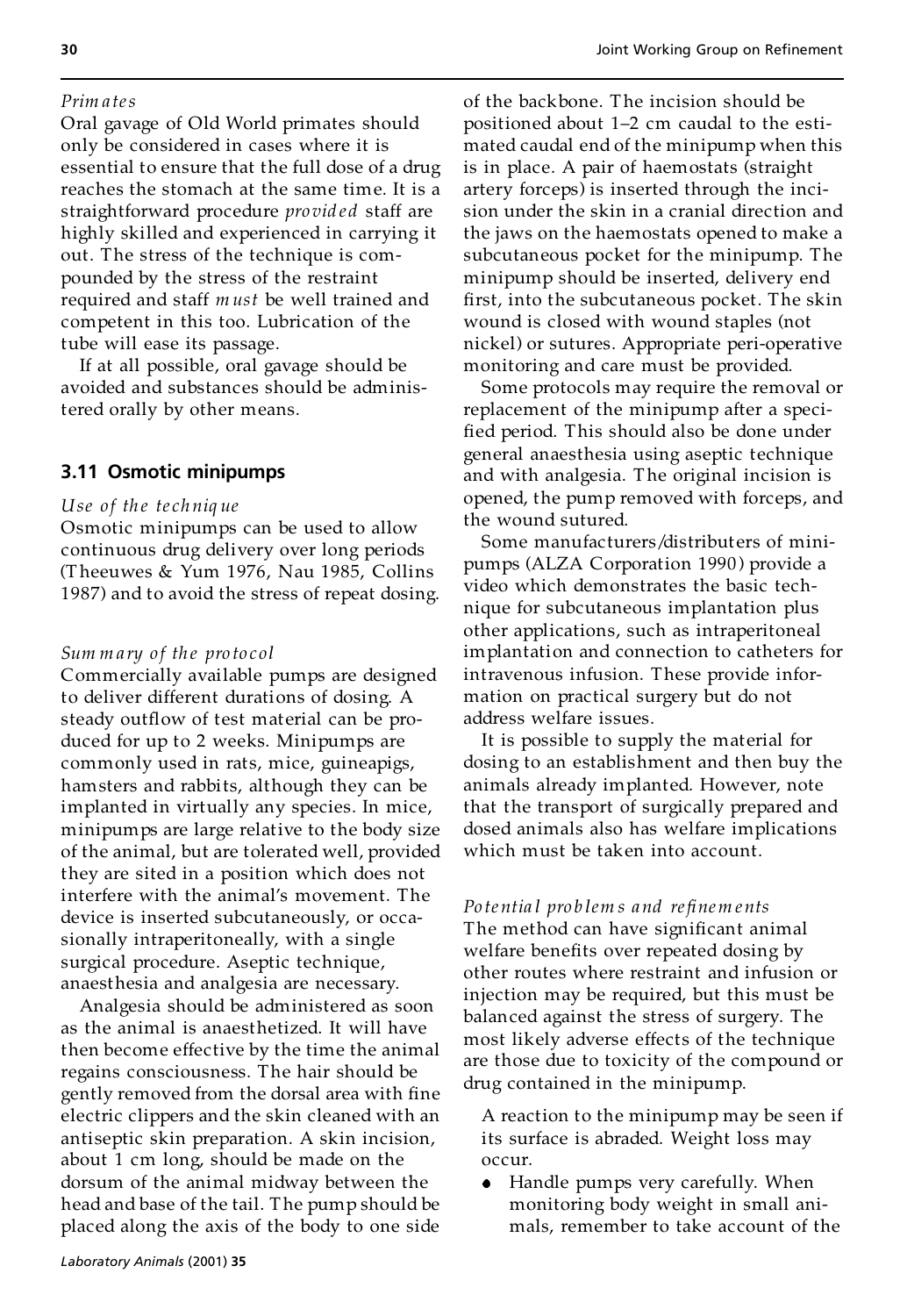weight of the minipump and the com pound. Any weight loss should not be expected to exceed that seen after anaesthesia alone.

The technique necessitates anaesthesia and surgery both of which are potentially traumatic procedures. Most wounds should heal well but wound breakdowns may occasionally occur.

- This technique should only be carried out by experienced and competent staff. Training in anaesthesia, aseptic surgical technique, and peri-operative care, including post-operative analgesia, is essential.
- Monitor the animal carefully after implantation. It may be necessary to house the animal on its own for 24 h for the skin to seal adequately.

Only small volumes can be administered so the formulation is often very concentrated. It may precipitate in contact with body fluids and the pump can become blocked as a result.

Check (*in vitro* ) that precipitation will not occur.

## **3.12 Respiratory routes**

#### *Use of th e te ch niq ue*

The respiratory route is used frequently in toxicology and is selected when it is the route of human exposure for the test substance. It is also used to administer certain vaccines and medicaments particularly when effects on the respiratory tract are required or when very rapid systemic absorption is needed. The range of experimental exposure techniques in animals reflects the variation of human exposure. This can vary from a few seconds (some vaccines and medicaments) to virtually continuous exposure, 24 h per day 7 days per week (for airborne environmental pollutants). Exposure may be:

- (i) Whole body
- (ii) Nose only
- (iii) Mask

The potential adverse effects of the substance on the respiratory tract are common to all, and factors such as pH and irritancy

should be considered in each case (see Section 2.3). Pilot studies are advisable to assess and avoid potential adverse effects. Inhalation administration of substances is described in detail by Phalen (1984 ), (see also Kennedy *et a l.* 1989, Waynforth & Flecknell 1992 ).

## *3.12.1 Wh ole b od y e xpo sure*

#### *Sum m ary of the pro toco l*

Animals are exposed to the substance either in a specially designed inhalation chamber, or where exposure is for many hours per day (i.e. close to continuous exposure), in cages with similar dimensions to their normal housing. The cages may be made of mesh (to ensure circulation of the atmosphere) and there may be other minor modifications.

#### *Po te ntia l pro b lem s and re®nem ents*

There should be little or no more distress from the technique than occurs for stock animals in holding rooms, provided standard cages are used. However, any restrictions on available space, food or water or on the nature of the physical and social environment may cause distress, as may the noise from ventilation or dosing equipment.

It may not be easy to regularly monitor animals in inhalation chambers.

Use clear polycarbonate cages to facilitate observation of animals and/or place cages in optimal relation to lighting and windows. Monitor the animals' behaviour very closely for signs of distress, possibly using video equipment.

Some inhalation chamber designs have no litter trays so as not to impede air circulation. The rats in lower levels may then receive the faeces and urine from rats housed higher in the chamber.

This design of cage is unacceptable and should not be used.

Inhalation chambers are designed for the purpose of the procedure rather than the comfort of the animals. The floor space may be reduced and the opportunity for environmental enrichment is restricted.

Look for ways of improving the comfort of the cage and enriching the environ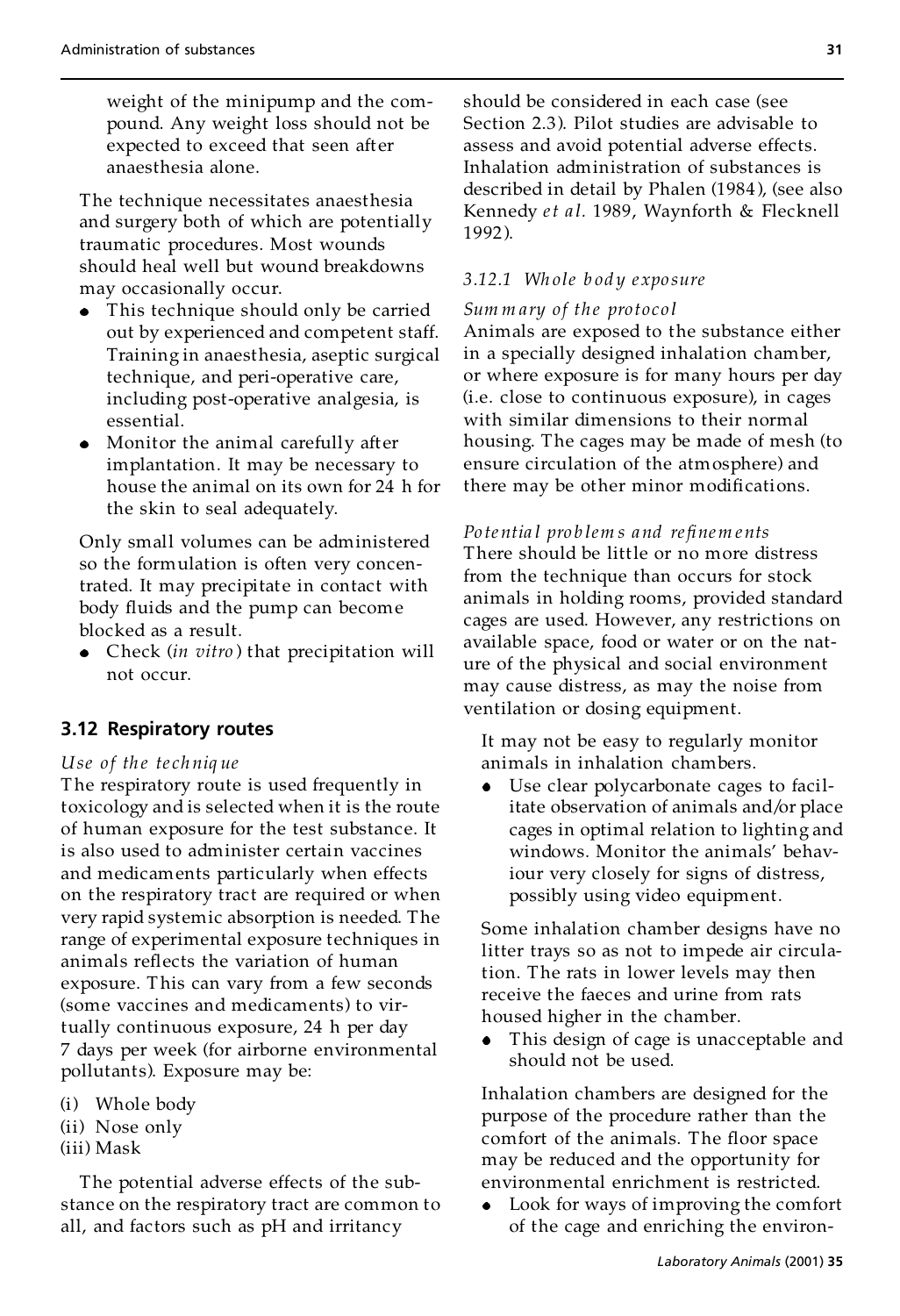ment. Return animals to conventional cages between exposures.

Where exposures last for several hours (e.g. 1-6 h) per day, food and water are generally withheld.

Ideally, do not withhold food and especially not water for more than  $6-8$  h/day depending on the species, particularly if exposure is over several days. Water should be continuously available.

The generation of test atmospheres usually uses clean, filtered, dried air. In the longer term, this can result in a low relative humidity in the inhalation chamber and thus the risk of ringtail in young rodents.

Ensure humidity is adequately controlled  $( > 40\%)$  and that the air supply cannot fail.

Animals are sometimes washed and dried or otherwise cleaned to remove test material deposited on the fur after completion of exposure. This adds to their overall stress.

Ascertain whether deposition of test material is really a problem in terms of exposure and do not wash animals if it is not necessary. If animals do have to be cleaned the cleaning agent should be carefully selected so as not to cause adverse effects.

Food and water can be contaminated with the substance.

Design food and water containers to minimize contamination and/or measure the content of test material in food/water. There may be no need to expose animals with their food/water present if exposure is only for short periods.

The apparatus used to generate test atmospheres may be noisy, either in the audible or ultrasound range.

Be alert to this possibility when assessing animals' behaviour. Measure ultrasound as well as normal frequencies and do not use noisy equipment more than once in 24 h. Habituate the animal to the chamber to avoid stress of a novel environment.

# *3.12.2 No se only/Sno ut only expo sure*

## *Use o f the te ch niq ue*

This technique is a more precise method of dosing than whole-body exposure. It is normally only used with rats, mice and hamsters.

#### *Sum m ary of the pro toco l*

Animals are placed in clear polycarbonate conical tubes so that the snout protrudes from a hole at the point of the cone. Tubes are made in a range of sizes to match the sizes of rodent to be exposed. The Batelle type tube includes a backstop with a hole through which the rodent's tail is passed. This prevents the animal reversing out of the tube. Vents in the side of the tube allow the animal to remain cool and reduces the buildup of water vapour.

## *Po te ntia l pro b lem s and re®nem ents*

This technique is inevitably stressful because of the tube restraint. Deaths can and will occur if this is not carried out competently.

Tubes that are not the correct size and shape for the animal may allow the animal to turn partly around. They will then become distressed and may die or inhalation exposure will fail.

- The shape of tubes is obviously critical, so the construction of 'in-house' devices should not be attempted without a thorough appreciation of require ments and preliminary tests not involving animals.
- Ensure the fit of the animal in the cone is such that it cannot turn round. Always monitor the animals continu ously whilst in the tubes to identify and help any that are in distress.

Placing a rat or mouse in a tube may seem simple and require little training. However, poor technique can result in un necessary stress and even the death of animals.

Ensure all staff are trained and com petent in the procedure.

Animals may be restrained for long periods each day for many months in some toxicological studies.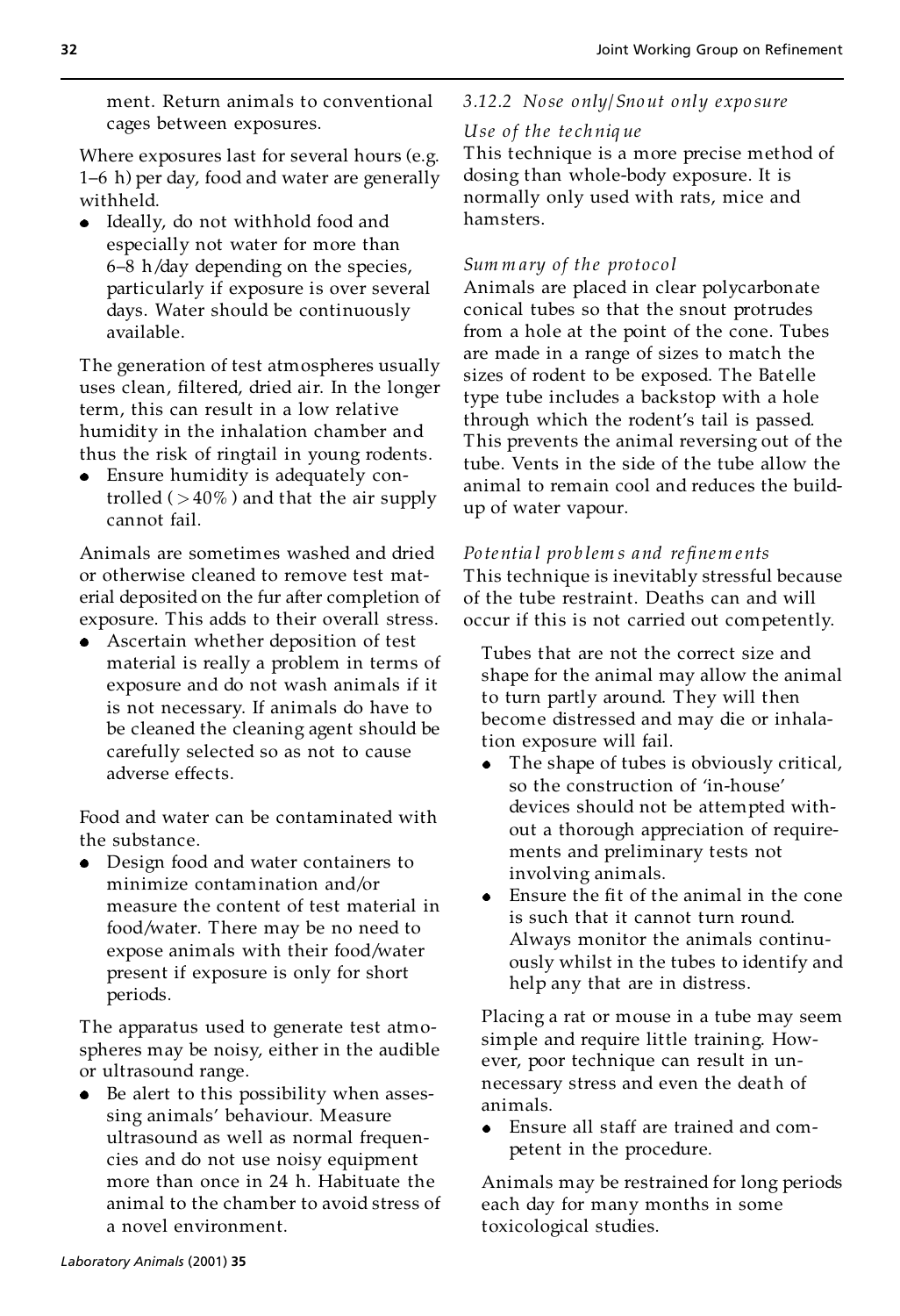- Habituate animals to the tubes to  $\bullet$ minimize stress. The period of restraint should be built up over several days before exposures to test material begin; however, even if the animals become used to the tubes, the first day of actual dosing can be very stressful.
- Only keep animals in tubes for the minimum time consistent with scientific requirements. This should not exceed 4 h. Reduce time in the tube by ensuring the animals that are first in, are also first out. Try to have more than one skilled person to load and unload animals thereby reducing the overall restraint time.

Faeces and urine accumulate in the tubes during exposure.

During long-term exposures monitor and remove faeces and urine. Make sure tubes are washed well after use.

#### *3.12.3 Ma sk e xpo sure*

#### *Use of th e te ch niq ue*

Face masks are used frequently for inhalation exposure in dogs and primates. The tech nique is broadly (but not entirely) equivalent to snout only exposure of rodents.

#### *Sum m a ry o f th e pro to col*

Exposure can be once or several times daily (up to 5 exposures per day) and might be for a matter of seconds per occasion or up to one hour per day in a single session for several weeks or months.

Animals must be restrained and if exposure is brief (seconds or a few minutes) it is best to do this manually. Dogs require two people, one to hold, one to dose, although if animals are trained a single technician can suffice. Large primates may require three people. For longer exposures dogs may either be held on the lap of an animal technician or may be held in slings whilst wearing the masks. Primates can be restrained in chairs. Animals in slings or chairs must NEVER be left unattended, although one person may be able to supervise several well trained animals at a time.

Face masks generally have a rubber sleeve to provide an airtight fit around the mouth

and nostrils. A tube goes through the mask and into the animal's mouth over the tongue. The positioning of the tube relative to the tongue can be checked by looking down the tube. The remainder of the equipment includes a one-way inhalation valve; a pressure sensor (this may be necessary to detect inspiration so that a pressure pack, i.e. a dosing pack with air pressure delivery, can be 'activated' coincident with inspiration); and a one-way exhalation valve. The precise nature of the dosing, air supply and venting equip ment will vary with the test material (i.e. liquid, solid, gas), pressure pack, accuracy of dosing and the need to expose the nasal passages.

*No te*: For metered dose inhaler (MDI) dosing for short-term exposure, an oropharyngeal tube may be used instead of a mask. This rests on top of the larynx enabling the respiration to be monitored.

#### *Po te ntia l pro b lem s and re®nem ents*

The restraint required can make this technique potentially highly stressful, especially when it is for long periods.

Wearing a mask will be unpleasant for the animal. It can cause discomfort and/or may leak.

- Make sure the masks are designed for  $\bullet$ comfort and acceptability. Check them regularly to ensure they fit each individual animal comfortably and securely. Where oropharyngeal tubes are incorporated, smaller dogs will require shorter and narrower tubes.
- Train animals to accept the restraint and then the face mask before the study starts. This may take up to 3 weeks and adequate time must be allowed for this. Individual animals that do not adapt (i.e. that show distress) should not be put on study.

The test material, e.g. dry powders, can cause drying of mucosal surfaces and result in discomfort to the animals. In primates this can lead to breath holding and fainting.

Inspect the animals' oral cavity before each exposure and reduce the dose and period of inhalation exposure. Formulate in aqueous if at all possible.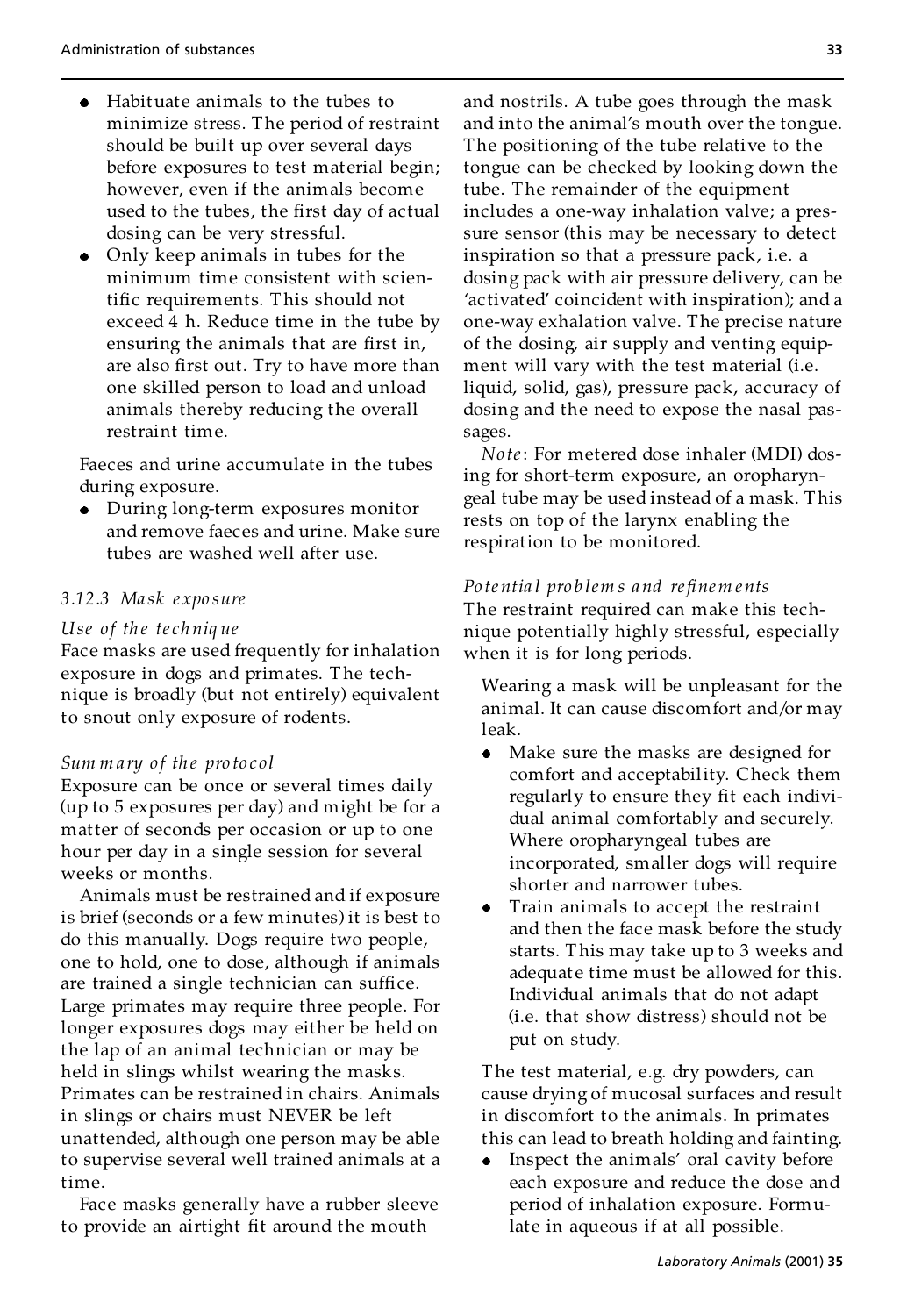Mechanical equipment can fail.

Check equipment regularly. Always ensure the animal will be able to breathe in the event of an equipment failure.

# **3.13 Subcutaneous**

## *Use of th e te ch niq ue*

Subcutaneous injection is commonly used for the parenteral administration of many substances. The route provides for slow release avoiding first-pass liver metabolism and may be used to imitate the route of administration of a pharmaceutical.

#### *Sum m a ry o f th e pro to col*

The site for a single injection for rodents and rabbits is normally the scapular region. In dogs and cats the preferred site is behind the neck or occasionally in the sub-lumbar fossa on the flank, or behind the neck. In primates the injection is made under a fold of skin on the animal's back. In birds, subcutaneous injections can be given into the medial aspect of the thigh where there is usually ample space and where the position of the needle can be clearly seen if the feathers are dam pened with alcohol. There should be no need to pluck feathers (Hawkins *et al*. 2001 ). See Waynforth and Flecknell (1992), Tuffery (1995 ) and Wolfensohn and Lloyd (1998 ) for a description of the technique.

## *Po tentia l pro b lem s and re®nem ents*

This technique is *very* painful if the pH or osmolarity is wrong, or if the material is irritant or cytotoxic. Tissue necrosis can occur. If osmolarity is incorrect, tissue fluids may diffuse into the site.

- Where the effect of test substances is unknown good pilot studies are essential. Adverse reactions must be fully resolved before repeat dosing.
- Select the site with care. If adverse effects may occur clip the hair/fur around the site to enable early detection of problems so that they will be easier to resolve.
- Ensure the solution is sterile and that pH and osmolarity are correct. Reac-

tions to adjuvants, particularly Freunds complete adjuvant, can have a com pounding effect on the injection. For example, such a reaction in the skin over the respiratory muscles in the flank of rabbits can make breathing painful.

Carefully consider the nature of the adjuvant and the protocol with reference to literature such as Jackson and Fox (1995), Animal Welfare Information Center (1997 ) and Palmer *et a l*. (1997 ). See Section 2.3 for detailed recommendations.

Using skin antiseptics to try to 'sterilize' the skin may cause unnecessary damage or disturbance of the skin's commensal organisms.

Normally there is no need to clean the site, except perhaps in farm animals. Ensure substances for injection are sterile (and warm) and use a new needle for each animal.

Incorrect or fumbled insertion of the needle can hurt the animal, or puncture a blood vessel, or deliver the substance incorrectly. If the animal moves, an unwanted intramuscular injection or puncture of a blood vessel may occur. This is a particular problem with dogs.

Hold the animal very still. Introduce  $\bullet$ the needle point into the subcutaneous space with a firm but rapid movement. Point the needle towards the side of the neck with the bevel upwards. Pull the plunger back to make sure the needle has not entered a blood vessel.

The volume of fluid that can be accommodated varies with the size of animal, the site, looseness of the skin and the physicochemical nature of the substance.

Choose a site where there is most loose skin to accommodate the volume and associated skin movement (see Table 4). Multiple sites can be considered for administration of greater volumes although, when repeated daily administration is intended, four sites should normally be considered the maximum.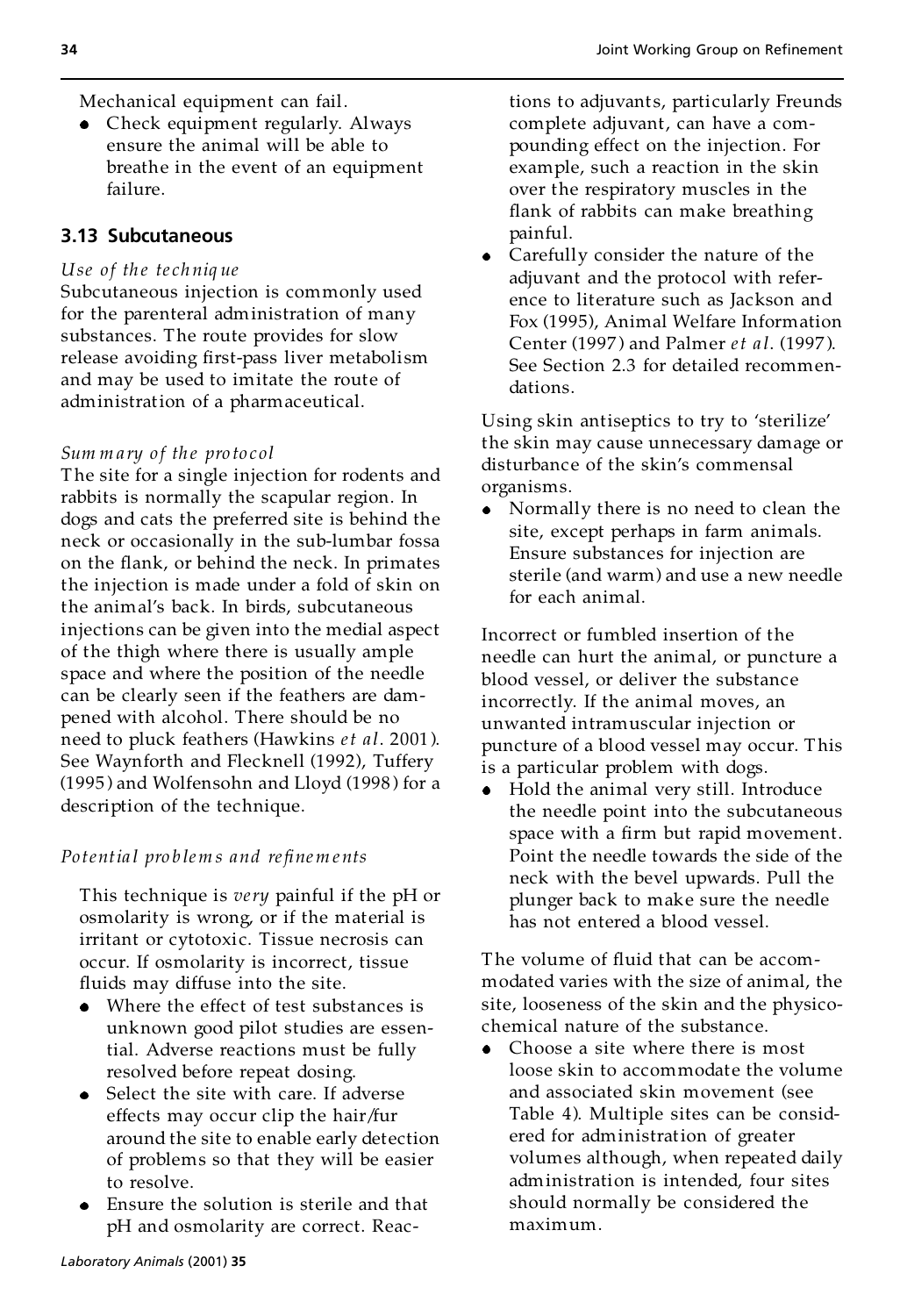When carrying out repeat dose studies, the substance may accumulate at a single site.

- Use smaller volumes for repeat dose than for single dose studies. Massage the skin overlying the injection site to disperse any fluid.
- Change sites for repeat dose studies.

# **3.14 Topical—dermal**

## *Use of th e te ch niq ue*

The dermal route is used to investigate both local and systemic effects following dermal absorption and metabolism. It may be used in testing potential therapeutic agents for skin disease, or in checking the potential to cause skin irritation or sensitization/allergenicity.

### *Sum m a ry o f th e pro to col*

Almost without exception regulatory toxicology guidelines now only call for the conduct of dermal toxicity tests on the intact skin.

The most commonly used species are the rabbit, rat, mouse and guineapig. Adequate restraint of conscious animals is required. Liquids may be applied diluted or undiluted. Solid test materials should be pulverized and moistened to a paste with saline or an appropriate solvent which will not 'degrease' the skin. The application site may or may not be occluded or semi-occluded depending on the most likely pattern of exposure.

Occlusion or semi-occlusion permits use of greater dose volumes, and in general also increases absorption. At the end of the exposure period the dressings should be carefully removed and the site is usually washed clean with warm water and gently dried.

If the site is not occluded animals can be prevented from ingesting material, either by locating the application close to the head or by application of an Elizabethan collar.

## *Po tentia l pro b lem s with re®nem ents*

Irritant substances can cause serious adverse effects.

A step-wise approach is essential (Home Office 1994). First check physico-chemical properties for irritant potential, then assess this further in

cell cultures if appropriate, then test one animal first.

- In general, do not place irritant substances on the skin, unless checking the irritancy potential is the reason for the test. In such cases monitor the animal particularly carefully and be prepared to remove the animal from the study if it becomes distressed.
- It may be possible to quantify the erythema and identify an earlier endpoint by an intravenous injection of methylene blue.
- Apply test substances uniformly covering no more than 10% of the body surface (e.g.  $5 \text{ cm} \times 5 \text{ cm}$  for rats, 12 cm  $\times$  14 cm for rabbits and 7 cm  $\times$  10 cm for guineapigs). The area of application for highly toxic substances should be much less. Avoid eyes and genital areas.

Unintended skin abrasion may occur when clipping or shaving the hair. This can increase potential irritancy for the animal and introduce experimental error by increasing rate of absorption. Oil or grease from clippers can effect the response to the test substance.

Only use animals with clean, intact and ungrazed skin. Take great care when clipping or shaving the animal, and make sure clippers are clean. Prepare the site 24 h previously to allow the animal time to recover.

For some tests the skin is deliberately abraded before applying the test substance.

Always question the necessity to conduct this more severe procedure and make specific referral to the Regulatory Authority that demands it. If there is no alternative then check whether application and removal of sellotape provides sufficient abrasion (but note that this can also cause discomfort). In any case it is normally sufficient to remove the epidermis, e.g. by light scratching with a needle not sufficient to cause bleeding.

Volumes larger than about  $500 \mu l$  tend to run off the back of smaller animals, defeating the object of the experiment.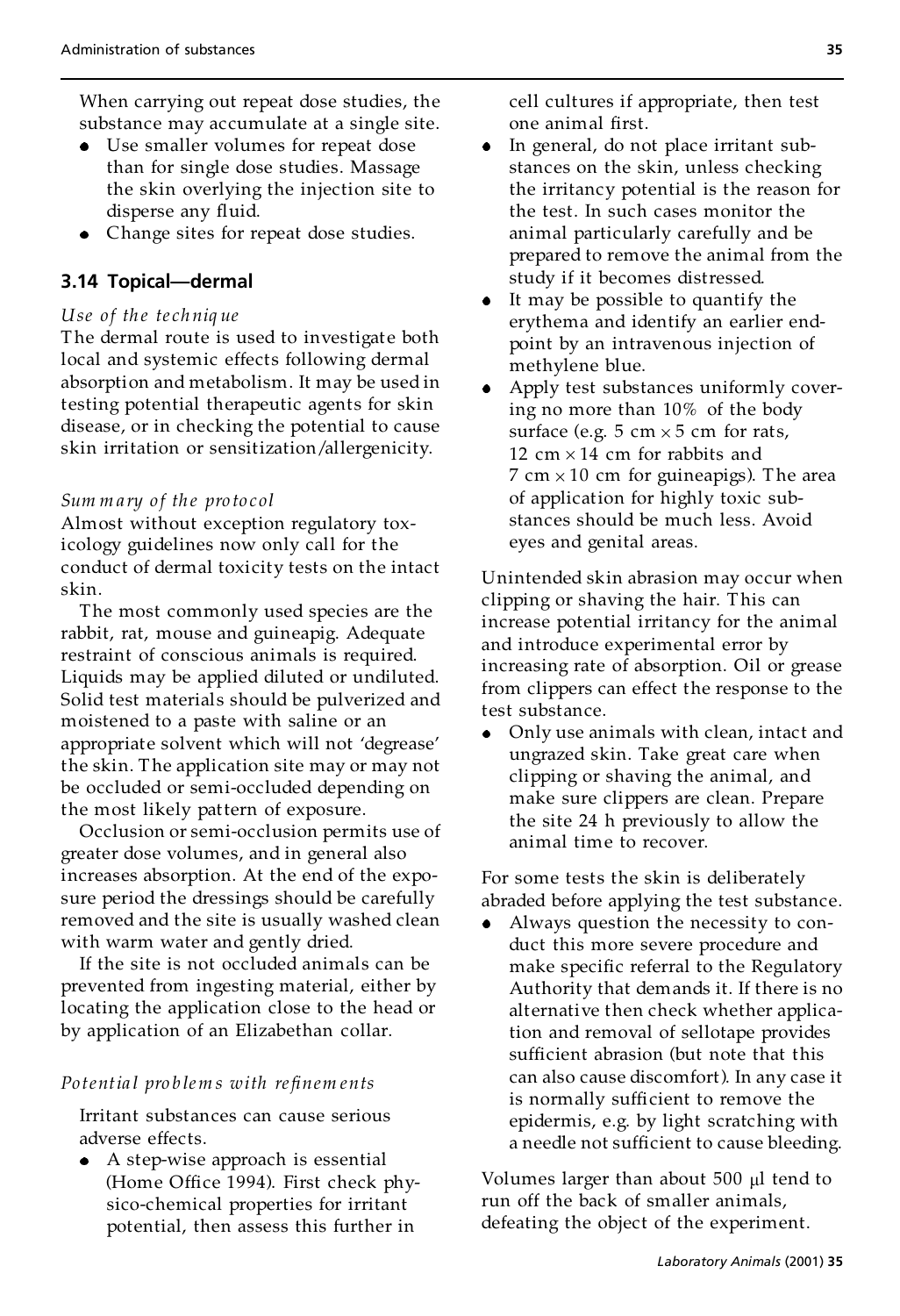The maximum dose of a test material  $\bullet$ that is required by regulatory authorities for toxicological studies is 2 g/kg. Administer this in volumes of less than 500 ml.

Dressings can affect movement. Overtight dressings can cause excessive abdominal pressure which may lead to internal damage that is not apparent.

Ensure dressings are not too tight and do not restrict the movement of the animal or cause excessive abdominal pressure. The maximum time of occlu sion should be 24 h. *No te*: The standard Magnusson and Kligman test requires 48 h occlusion (Organization of Economic Co-operation and Development 1992 ).

Removal of adhesive dressings can pull the animals' hair or skin which can cause pain.

- Do not apply highly adhesive materials to the hair or skin if they are to be removed before the animal is killed.
- Determine the least painful method of removing dressings by practising on yourself before applying a dressing to the animal. Consider whether light anaesthesia or sedation would be bene ficial.

The use of collars in rats appears to be particularly stressful.

- Avoid using collars for rats by applying the substance to a small area of skin close to the head.
- All animals need to be trained to accept a collar.

# **3.15 Topical—ocular**

## *Use of th e te ch niq ue*

Substances are applied to the eye in order to assess potential irritant effects. Application to the conjunctival mucous membranes and the corneal epithelium is also used to achieve high local concentrations of drugs for ocular therapy. The rabbit is universally used for eye irritation studies, even though there are shortcomings and exceptions in predictability. Dogs and primates are sometimes

used for investigation of pharmaceuticals intended for long-term use in the human eye.

#### *Sum m ary of the pro toco l*

Very useful guidance on the conduct of eye irritation studies have been produced by the UK Home Office (1994) and there is a requirement in the UK to follow these guidelines. The principles are universally applicable.

Substances can be applied to the eye by two methods: direct application into the conjunctival sac, or directly on to the cornea. The conjunctival exposure method has been commonly adopted because of ease of application. However, the current thinking is that conjunctival exposure is inappropriate under many circumstances, especially when the test material is a powder which may become entrapped in the conjunctival sac resulting in mechanical damage to the eye. The corneal exposure method more closely mimics accidental human exposure as occurs for example in chemical accidents.

A stepwise tier system approach (Home Office 1994) should always be followed where there is any chance of irritation or other damage. Do not proceed to using animals until initial physico-chemical characterization, *in vitro* cytotoxicity or other studies, and dermal tolerance assays have been conducted. An initial study in one animal using one eye only should always be carried out.

Various applicators for corneal exposure have been developed but for routine purposes the eyelids are gently retracted and the test formulation is applied directly to the cornea. The treated eye may be irrigated with water 20-30 s after application of the test substance. Animals must then be observed very closely with at least 24 h allowed for damage to become apparent.

#### *Po te ntia l pro b lem s and re®nem ents*

This test has the potential to cause animals serious distress. Substances which are severe skin irritants must never be tested in the eye. Animals should be closely monitored for adverse effects throughout the procedure. If a severe adverse reaction occurs the animal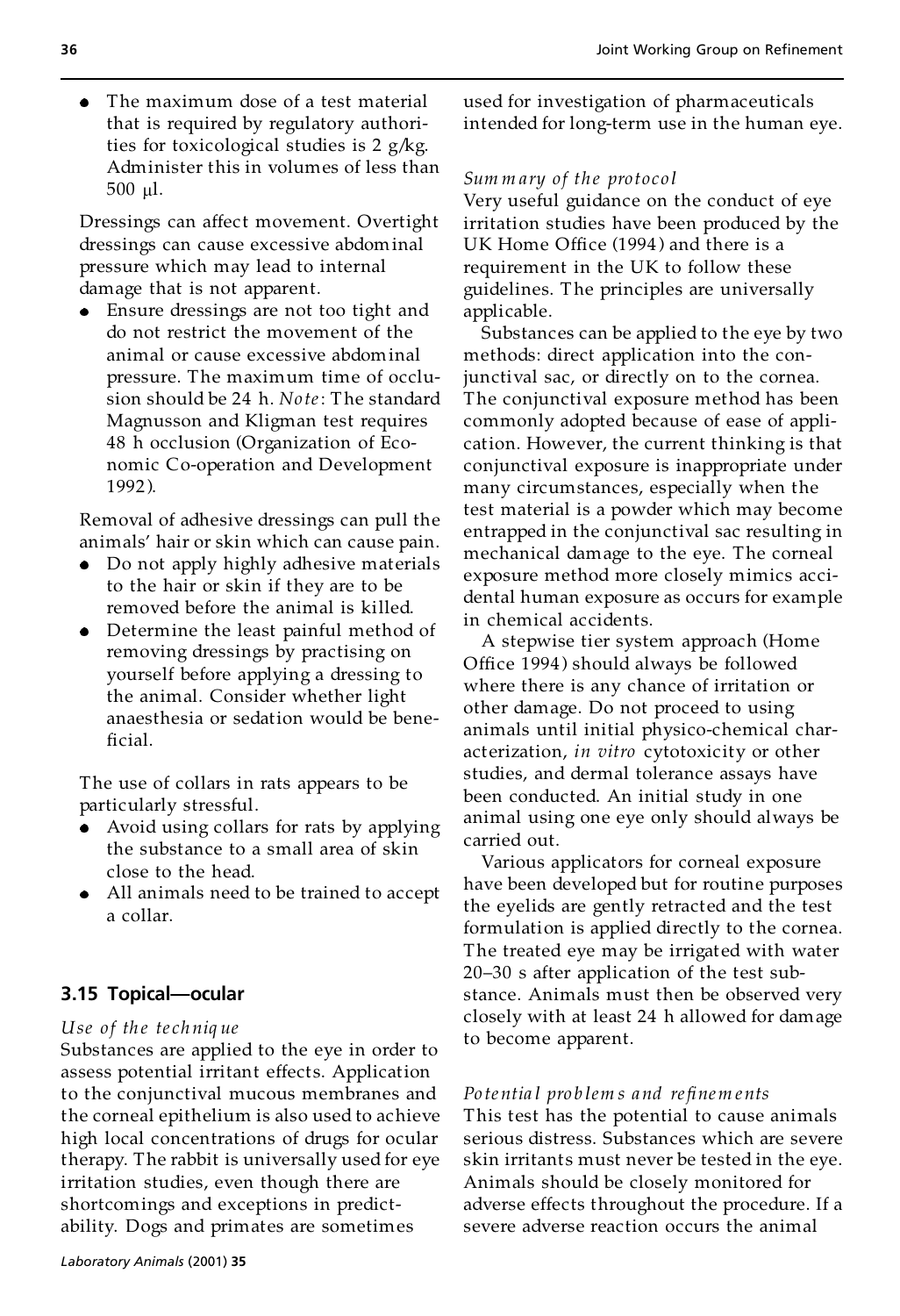should be killed and no further animals should be used.

Substances may cause opacity, serious irritation, pain, inflammation or ulceration. The main area of concern is related to effects on the cornea, conjunctiva and iris although if the applied material can penetrate deeper into the eye other structures may also be affected.

- Do not apply known corrosive substances, those with a high oxidation potential, detergents, or known irritants, to the eye (Home Office 1994). Always check the physico-chemical properties for evidence of irritancy. The  $pH$  limits are 2-11.5 but neutral  $pH$  is best (see Section 2.3).
- The eye can be anaesthetized the first time that the substance is administered by application of a topical anaesthetic so that if any unexpected irritation does occur the animal will not feel it (Seabaugh *et a l*. 1993 ). If the anaesthetic is incompatible with the compound or there are more general doubts, use a general anaesthetic for the first test.
- Be aware of the scale of likely responses and be able to recognize and respond rapidly and appropriately to the adverse effects as set out in the Home Office 1994 guidelines.

Insoluble, hard substances may cause mechanical damage when applied to the conjunctiva.

Do not place rough, hard, insoluble substances in animals' eyes. Crystals should be micronized.

Irrigation may affect the outcome of the test and, if this has not been taken into account in the experimental protocol, then the test may have to be repeated using more animals.

The effect of irrigation on the test (as opposed to the effect on the animal) is dependent on the chemical, the concentration, the time lag between exposure and initiation of the irrigation, and on the volume of irrigation. Always weigh these factors carefully *vis*  $\hat{a}$  *vis* 

the legal requirement for the test before carrying out the procedure.

Volumes in excess of 50 µl may overestimate human sensitivity according to some scientific opinion and may simply overflow from the eye.

Anatomic and physiological considerations suggest that the maximum practicable volume which can be instilled into the rabbit conjunctival sac is 30–50 μl (*Note*: 100 μl is required in OECD guidelines), so question the requirement for larger volumes. A low volume eye test can be considered using  $10 \mu l$ .

Animals dosed and then held to assess recovery may suffer continuing distress.

The necessity for assessment of recovery should always be questioned and established with the regulatory authority. Monitor animals very carefully and consider giving systemic analgesics (Fielder *et a l*. 1987).

# **3.16 Footpad**

This route has a high disturbance index (Barclay *et al.* 1988), and it is strongly recommended that it is not used unless proven to be the *only* effective one for achieving a specific objective.

Footpads were used as a site of injection for antibody production, popliteal lymph node assays, adjuvant arthritis, assessment of analgesic agents and investigation of mechanisms of pain and inflammation, and mycobacterial research, but alternative routes for virtually all these applications are now considered satisfac tory (Bennett *et a l*. 1992, Leenars *et a l*. 1997 ). For example, for antibody production, other subcutaneous sites and careful selection of adjuvant almost always allows adequate titres to be obtained and the use of footpad injections for this purpose is considered unnecessary. For popliteal lymph node assays, most investigators now consider that injection into any tissue which drains into the lymph node will give good results. Alternative assays for skin sensitization have been developed, such as skin painting, local lymph node assay and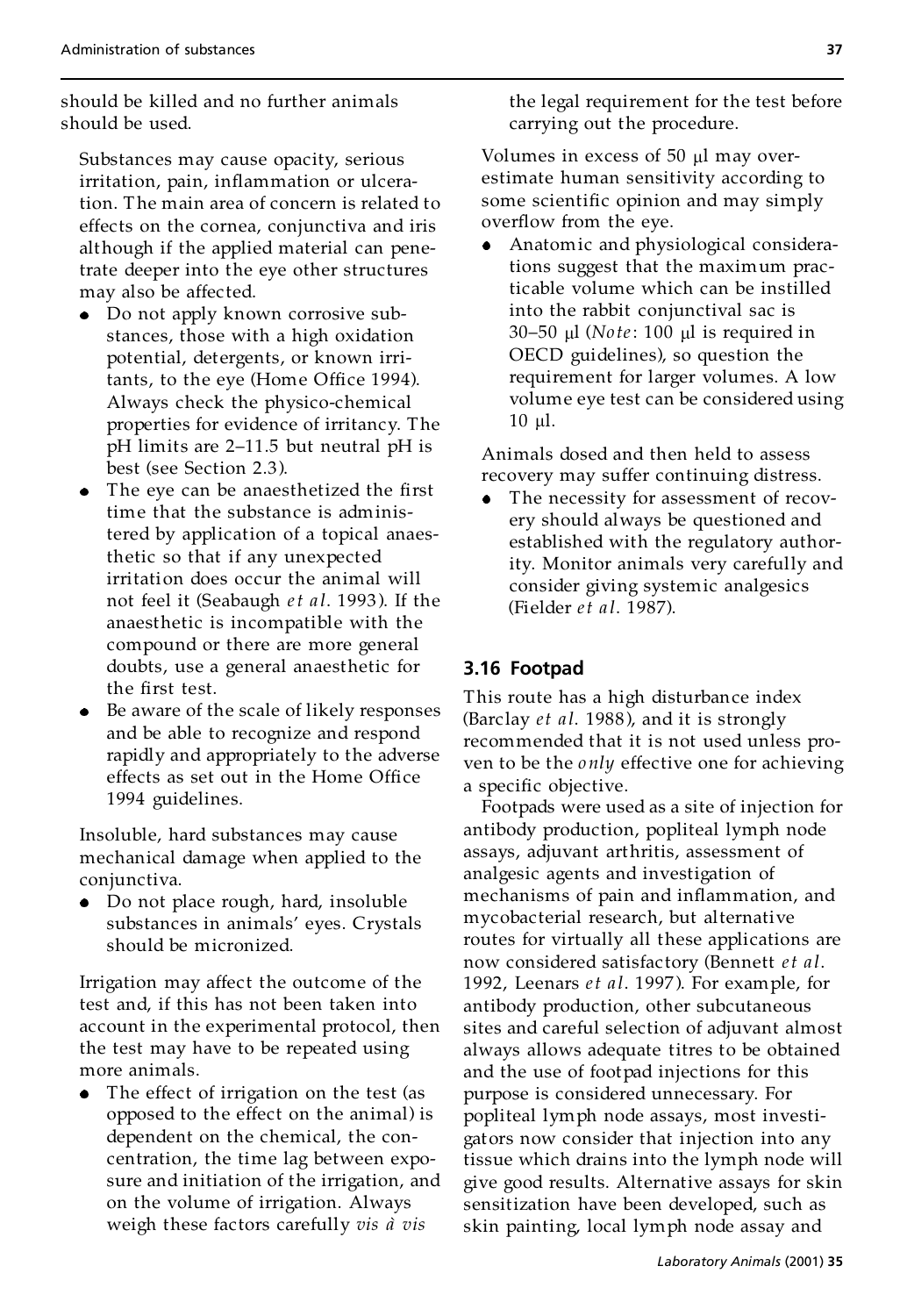mouse ear swelling test. To induce adjuvant arthritis, intradermal and subcutaneous routes are now considered effective enough to replace the footpad.

It is difficult to find a practical way of avoiding the footpad route of injection for assessment of analgesic agents and investigations of mechanisms of pain and inflammation. Such experiments are short term and may involve injection of hyperalgesic or inflammatory agents (such as prostaglandins or carageenan) into the footpad which sets up an inflammatory reaction, or mimics it, and so sensitizes the animal to a subsequent painful stimulus, such as paw pressure. Paw swelling and paw withdrawal time can then be measured.

In the case of *Myc o b a c terium lepra e*, infection has to be in the footpads because this is the only site which permits growth of the organism.

## *Sum m a ry o f th e pro to co l fo r Myc o b a cterium lepra e*

*Myc o b a c terium lepra e* is inoculated subcutaneously into the hind footpads. The bacteria are contained in a saline suspension and a maximum of  $10 \mu l$  is injected. The resulting infection is limited to the footpads and can be easily quantified. No macroscopic lesions develop. In the case of nude mice, infection develops to a higher level and some footpad swelling may occur.

- Injecting into both footpads interferes with locomotion, therefore never inject more than one foot.
- Monitor animals closely. Any animal showing swelling of the footpad accom panied by weight loss, or decreased fluid intake, or subdued behaviour patterns and/or impairment of normal mobility should be humanely killed.
- Animals *m ust* be given soft bedding. Grid floors should not be used. Food and water should be placed adjacent to the bed to avoid them having to walk far if the foot is painful (Wolfensohn & Lloyd 1998 ).
- Limit the frequency and severity of adverse effects by limiting the dose volume and ensuring that the material is

injected into the footpad, and not into other tissues in the foot.

#### **3.17 Uncommon routes**

There are a number of routes that have limited use for specific scientific purposes (e.g. intra-anal; intrabursal; intrahepatic; intraneural; intra-ocular; intra-oesophageal/intragastric; intrapenile; intrarenal; intraspinal; intrathecal; intravesicular; peri-, epi- and subdural; retrovulvar; and rumen fistula). The general principles of best practice detailed in Section 2 of this report apply to these, as do many of the problems and refinements described in the rest of the report.

The Working Group would like to hear from anyone carrying out these techniques with a view to publishing an addendum to this report.

## **4 Special considerations for wild animals**

An increasing number of publications address the use of wild animals for research, both in the laboratory and field. Information is available with regard to their capture and transport, the ethics of wild animal use and the ecological effect of removing animals (Bekoff 1995, Putman 1995, Tribe & Spiel man 1996, Gaunt & Oving 1999, Hawkins *et a l*. 2001 ). Information on the administration of substances to wild animals is, however, sparse and mainly relates to anaesthetic regimens. The same principles regarding the substance and technique apply as when using laboratory animals. In addition, the following points are important.

- When administering substances to wild animals that are to remain in, or be returned to, the wild, their contact with people should be kept to a minimum. If, however, the animal is to be retained in captivity and repeatedly dosed, then it becomes less stressful if the animal is familiarized and accustomed to people. Food rewards can be very helpful in familiarization and training.
- Familiarity with the natural behaviour and habitat of the species is essential in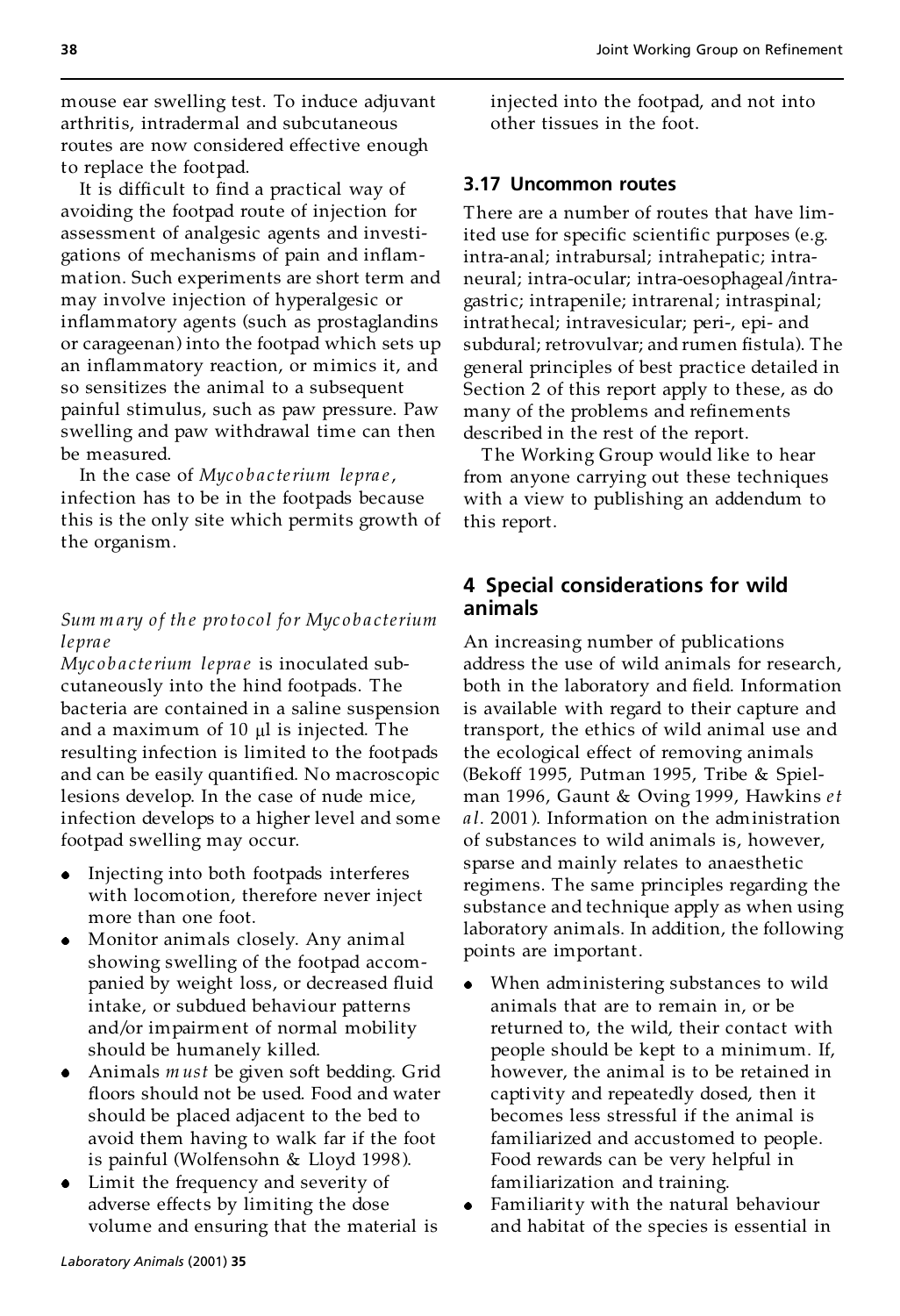order to decide the least stressful way of handling them. Wild mice, for example, often panic and leap about trying to escape if handled in open areas in bright light, whilst those handled under dim or red lighting and allowed to stay in shadow are much calmer. This finding is common to many nocturnal species.

- Anaesthesia or sedation of wild species prior to administration of substances is desirable to minimize the stress of handling associated with such procedures. After sedation the animal should be left quietly alone with little stimulation until the drug has taken effect. This can often be achieved simply by covering the cage or container with a blanket. Full recovery from sedation must be ensured before release otherwise the animals' chance of survival will be reduced.
- Many species of mammal will willingly go into a dark space such as a bag or box and use should be made of this behaviour to reduce overall stress of a technique. The animals may then be injected through the bag or within the box if it is equipped with a restraining mechanism. For example, wild rabbits may be held in a black cloth bag with just their ears protruding and the marginal ear vein can then be injected. Wild rats will run into black bags or tubes and can then be transported into ventilated fume cham bers to be anaesthetized by inhalation. Squirrels often retreat into a nest box when approached and can be transferred from this into a ventilated chamber.
- Some birds enter a state of tonic immobility (TI) while being handled, or during procedures, which may facilitate the administration of a substance. TI is generally regarded as an acute fear response and is not a state of 'hypnosis', so it should never be deliberately induced to keep birds still as this will cause avoid able stress. Birds can also recover very rapidly from TI so restraint should be maintained continuously until the procedure is complete.

The least stressful way to dose wild ani mals is via the oral route by simply adding the substance to their normal diet (see Section 3.10.1 ) or smearing it onto their fur where they are likely to lick themselves when grooming. For predatory species it is often possible to present the substance in dead prey. For example, a solution or suspension of the substance in a 5% (bovine spongiform encephalopathy free) gelatin solution can be injected into the abdomen of a dead, pre-chilled, chick. The gelatin will set inside the chick with no leakage and this can then be fed to the animal. When an injection has to be used then the subcutaneous route is usually the least painful and least stressful.

The most stressful procedure is intraperitoneal administration and this should be avoided. Intramuscular injection is generally quick and less stressful but may involve persistent localized pain or necrosis, which in some species may lead to self-mutilation and inability to escape a predator should the animal subsequently be released to the wild.

*Ac k nowle dgm ent* The authors would like to thank Mr D. Rutty who attended as a Home Office Observer.

Note: During the preparation of this report it came to the Working Group's attention that EFPIA (European Federation of Pharmaceutical Industries Associations) and ECVAM (European Centre for the Validation of Alternative Methods) were also producing 'A Good Practice Guide to the Administration of Substances and Removal of Blood, including Routes and Volumes', to be published in the *Journa l of Applied To xicology*. Both reports are aimed at ensuring good, if not best, practice.

#### **References**

- ALZA Corporation (1990) Product review: Neuroscience Now. *Na ture* 347, 784
- Animal Welfare Information Centre (1997) *Info rm atio n Reso urces fo r Adjuvants and Antib ody Pro duc tion. Com pariso ns and Alterna tive Te chnologies 1990±1997*, AWIC Resource Series No. 3. USDA, USA
- Barclay RJ, Herbert WJ, Poole TB, eds (1988) *Th e Disturb ance Inde x: A Beh avioura l Method of Assessing the Severity o f Com m on Lab ora to ry Pro c edures on Ro dents*. Potters Bar: UFAW, p 36
- Bekoff M (1995) Marking, trapping and manipulating animals: some methodological and ethical considerations. In: *Wildlife Mam m als as Rese arch Mod els: In th e La b o ra to ry and Field* (Bayne KAL,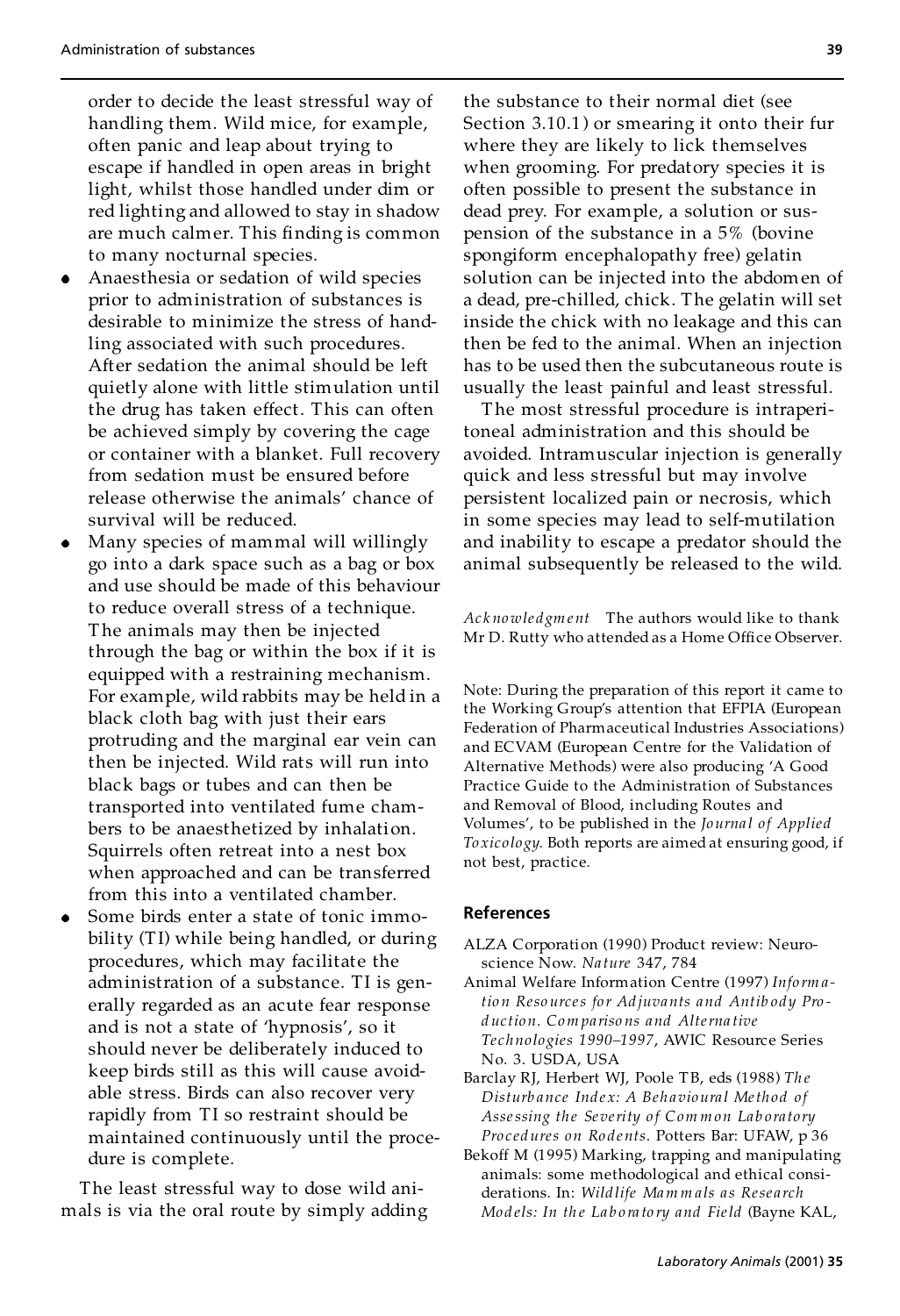Kreger MD, eds). Greenbelt, MD: Scientists Center for Animal Welfare, pp 31-47

- Bennett B, Check IJ, Olsen MR, Hunter RL (1992) A comparison of commercially available adjuvants for use in research. *[Journal](http://masetto.ingentaselect.com/nw=1/rpsv/cgi-bin/linker?ext=a&reqidx=/0022-1759^28^29153L.31[aid=555973,nlm=1517600]) of Im m uno logica l Methods* 153, 31-40
- Brattelid T, Smith AJ (2000) Methods of positioning fish for surgery or other procedures out of water. *Lab ora to ry Anim als* 34, [430±3](http://masetto.ingentaselect.com/nw=1/rpsv/cgi-bin/linker?ext=a&reqidx=/0023-6772^28^2934L.430[aid=555974,nlm=11072865])
- Cambron H, Latulippe JF, Nguyen T, Cartier R (1995) Orotracheal intubation of rats by transillumination. *Lab ora to ry Anim al Sc ience* 45, [303±4](http://masetto.ingentaselect.com/nw=1/rpsv/cgi-bin/linker?ext=a&reqidx=/0023-6764^28^2945L.303[aid=555975,csa=0023-6764^26vol=45^26iss=3^26firstpage=303,nlm=7650904])
- Claasen V (1994) Neglected factors in pharmacology and neuroscience research. Biopharmaceutics, animal characteristics, maintenance, testing conditions. In: *Te chniq ues in the Beh avioura l and Neura l Scienc es*, Vol. 12 (Huston JP, series ed). Amsterdam: Elsevier, p 486
- Collins JM (1987) Role of preclinical pharmacology in phase 1 clinical trials: considerations of schedule dependence. In: *Conce pts, Clinical Develo pm ents and Therapeutic Ad vances in Cancer Ch em other apy* (Muggia FM, ed). Martinus: Nijhoff Publishers, pp 129-40
- Davies A, Dallak M, Moores C (1996) Oral endotracheal intubation of rabbits (Oryctola gus cunicu*lus*). *Lab ora to ry Anim als* 30, [182±3](http://masetto.ingentaselect.com/nw=1/rpsv/cgi-bin/linker?ext=a&reqidx=/0023-6772^28^2930L.182[aid=555976,csa=0023-6772^26vol=30^26iss=2^26firstpage=182,nlm=8783181])
- Fielder RJ, Gaunt IF, Rhodes C, Sullivan FM, Swanston DW (1987) A hierarchical approach to the assessment of dermal and ocular irritancy: a report by the British Toxicology Society Working Party on irritancy. Human Toxicology 6, 269-78
- Flecknell PA, Liles JH, Williamson HA (1990) The use of lignocaine-prilocaine local anaesthetic cream for pain-free venepuncture in laboratory animals. *Lab ora to ry Anim als* 24, [142±6](http://masetto.ingentaselect.com/nw=1/rpsv/cgi-bin/linker?ext=a&reqidx=/0023-6772^28^2924L.142[aid=555978,csa=0023-6772^26vol=24^26iss=2^26firstpage=142,nlm=2366511])
- Friedman AH, Walker CA (1972) The acute toxicity of drugs acting at cholinoceptive sites and twentyfour hour rhythms in brain acetylcholine. *[Arch](http://masetto.ingentaselect.com/nw=1/rpsv/cgi-bin/linker?ext=a&reqidx=/0340-5761^28^2929L.39[aid=555979]) ives of To [xicology](http://masetto.ingentaselect.com/nw=1/rpsv/cgi-bin/linker?ext=a&reqidx=/0340-5761^28^2929L.39[aid=555979])* 29, 39±49
- Gaunt AS, Oving LW (1999) *Guidelines on the Use of Wild Bird s in Rese arch*, 2nd edn. Washington DC: The Ornithological Council
- Gregory DJ (1995) Practical aspects of continuous infusion in rodents. *Animal Technology* 46, 115-30
- Healing G, Smith D, eds (2000) *Handb ook o f Pre clinica l Continuous Infusion*. London: Taylor and Francis
- Hawkins P, Morton DB, Cameron D, Cuthill I, Francis R, Freire R, Gosler A, Healy S, Hudson A, Inglis I, Jones A, Kirkwood J, Lawton M, Monaghan P, Sherwin C, Townsend P (2001) Laboratory birds: refinements in husbandry and procedures. Fifth report of the BVAAWF/ FRAME/RSPCA/UFAW Joint Working Group on Re®nement. *La b o ra to ry Anim als* (in press)
- Home Office (1994) Guidelines on eye irritation tests. *Re po rt o f th e Anim al Pro ce dures Com m itee 1994*. London: HMSO, pp 12-14
- Jackson LR, Fox JG (1995) Institutional policies and guidelines on adjuvants and antibody produc tion. *ILAR Jo urna l* 37, [141±52](http://masetto.ingentaselect.com/nw=1/rpsv/cgi-bin/linker?ext=a&reqidx=/1084-2020^28^2937L.141[aid=555981])
- Jennings M, Batchelor GR, Brain PF, Dick A, Elliott H, Francis RJ, Hubrecht RC, Hurst JL, Morton DB, Peters AG, Raymond R, Sales GD, Sherwin CM, West C (1998) Refining rodent husbandry: the mouse. *La b ora to ry [Anim](http://masetto.ingentaselect.com/nw=1/rpsv/cgi-bin/linker?ext=a&reqidx=/0023-6772^28^2932L.233[aid=555982,csa=0023-6772^26vol=32^26iss=3^26firstpage=233,nlm=9718472]) als* 32, [233±59](http://masetto.ingentaselect.com/nw=1/rpsv/cgi-bin/linker?ext=a&reqidx=/0023-6772^28^2932L.233[aid=555982,csa=0023-6772^26vol=32^26iss=3^26firstpage=233,nlm=9718472])
- Kennedy AL, Stock, MF, Alarie Y, Brown WE (1989) Uptake and distribution of 14C during and following inhalation exposure to radioactive toluene diisocyanate. *To [xicology](http://masetto.ingentaselect.com/nw=1/rpsv/cgi-bin/linker?ext=a&reqidx=/0041-008X^28^29100L.280[aid=555983,csa=0041-008X^26vol=100^26iss=2^26firstpage=280])* & *Applied Ph arm a cology* 100, [280±92](http://masetto.ingentaselect.com/nw=1/rpsv/cgi-bin/linker?ext=a&reqidx=/0041-008X^28^29100L.280[aid=555983,csa=0041-008X^26vol=100^26iss=2^26firstpage=280])
- Kirk RW (1980) *Ed ito r Curre nt Veterinary Therapy*, 7th edn. Pennsylvania: WB Saunders, p 1360
- Kirk RW, Bistner SI (1985) *Hand b ook of Veterina ry Pro c edures* & *Em ergency Tre atm ent*, 4th edn. Philadelphia: WB Saunders Company
- Laboratory Animal Science Association (1998) *Go od Pra c tic e Guid elines*. Tamworth: LASA
- Lax ER, Militzer K, Trauscheal A (1983) A simple method for oral administration of drugs in solidform to fully conscious rats. *Lab ora tory [Anim](http://masetto.ingentaselect.com/nw=1/rpsv/cgi-bin/linker?ext=a&reqidx=/0023-6772^28^2917L.50[aid=555984,nlm=6865310]) als* 17, 50±4
- Leenars PP, Savelkoul HF, Hendriksen CF, van Rooijen N, Classen E (1997) Increased adjuvant efficacy in stimulation of antibody responses after macrophage elimination *in vivo. Im m [unology](http://masetto.ingentaselect.com/nw=1/rpsv/cgi-bin/linker?ext=a&reqidx=/0019-2805^28^2990L.337[aid=555988,nlm=9155638])* 90, 337±43
- Lewis RE, Kuuz AL, Bell RE (1966) Error of intraperitoneal injections in rats. *Lab o ra to ry [Anim](http://masetto.ingentaselect.com/nw=1/rpsv/cgi-bin/linker?ext=a&reqidx=/0094-5331^28^2916L.505[aid=555989,nlm=4291449]) a l Ca re* 16, [505±50](http://masetto.ingentaselect.com/nw=1/rpsv/cgi-bin/linker?ext=a&reqidx=/0094-5331^28^2916L.505[aid=555989,nlm=4291449])
- Manser CE (1992) *Th e Assessm ent o f Stress in Lab ora to ry Anim als*. Horsham: RSPCA, p 208
- Melnick RL, Jameson CW, Goehl TJ, Kuhn GO (1987) Application of microencapsulation for toxicology studies. I. Principles and stabilization of trichloroethylene in gelatin-sorbitol microcapsules. *[Fund](http://masetto.ingentaselect.com/nw=1/rpsv/cgi-bin/linker?ext=a&reqidx=/0272-0590^28^298L.425[aid=555985,csa=0272-0590^26vol=8^26iss=4^26firstpage=425,nlm=3609532]) a m enta l Applied [Toxicolo](http://masetto.ingentaselect.com/nw=1/rpsv/cgi-bin/linker?ext=a&reqidx=/0272-0590^28^298L.425[aid=555985,csa=0272-0590^26vol=8^26iss=4^26firstpage=425,nlm=3609532]) gy* 8, 425±31
- Morris TH, Jackson RK, Acker WR, Spencer CK, Drag MD (1997) An illustrated guide to endotra cheal intubation in small non-human primates. *Lab ora to ry Anim als* 31, [157±62](http://masetto.ingentaselect.com/nw=1/rpsv/cgi-bin/linker?ext=a&reqidx=/0023-6772^28^2931L.157[aid=555986,csa=0023-6772^26vol=31^26iss=2^26firstpage=157,nlm=9175013])
- Morton DB, Abbot D, Barclay R, Close BS, Ewbank R, Gask D, Heath M, Mattic S, Poole T, Seamer J, Southee J, Thompson A, Trussell B, West C, Jennings M (1993) Removal of blood from laboratory mammals and birds. First report of the BVA/ FRAME/RSPCA/UFAW Joint Working Group on Refinement. *Laboratory [Anim](http://masetto.ingentaselect.com/nw=1/rpsv/cgi-bin/linker?ext=a&reqidx=/0023-6772^28^2927L.1[aid=309897,csa=0023-6772^26vol=27^26iss=1^26firstpage=1,nlm=8437430])als* 27, 1-22
- Nau H (1985) Teratogenic valproic acid concentrations: infusion by implanted minipumps vs con ventional injection regimen in the mouse. *[Toxicology](http://masetto.ingentaselect.com/nw=1/rpsv/cgi-bin/linker?ext=a&reqidx=/0041-008X^28^2980L.243[aid=555987,csa=0041-008X^26vol=80^26iss=2^26firstpage=243]) o f Applied Pharm acology* 80, 243±50
- Organization of Economic Co-operation and Development (1992) *Guidelines fo r Testing o f Chem i cals. Guideline No . 405ÐAcute Eye Irrita tion/* Corrosion. OECD, 2 rue André Pascal, 75775 Paris Cedex 16, France